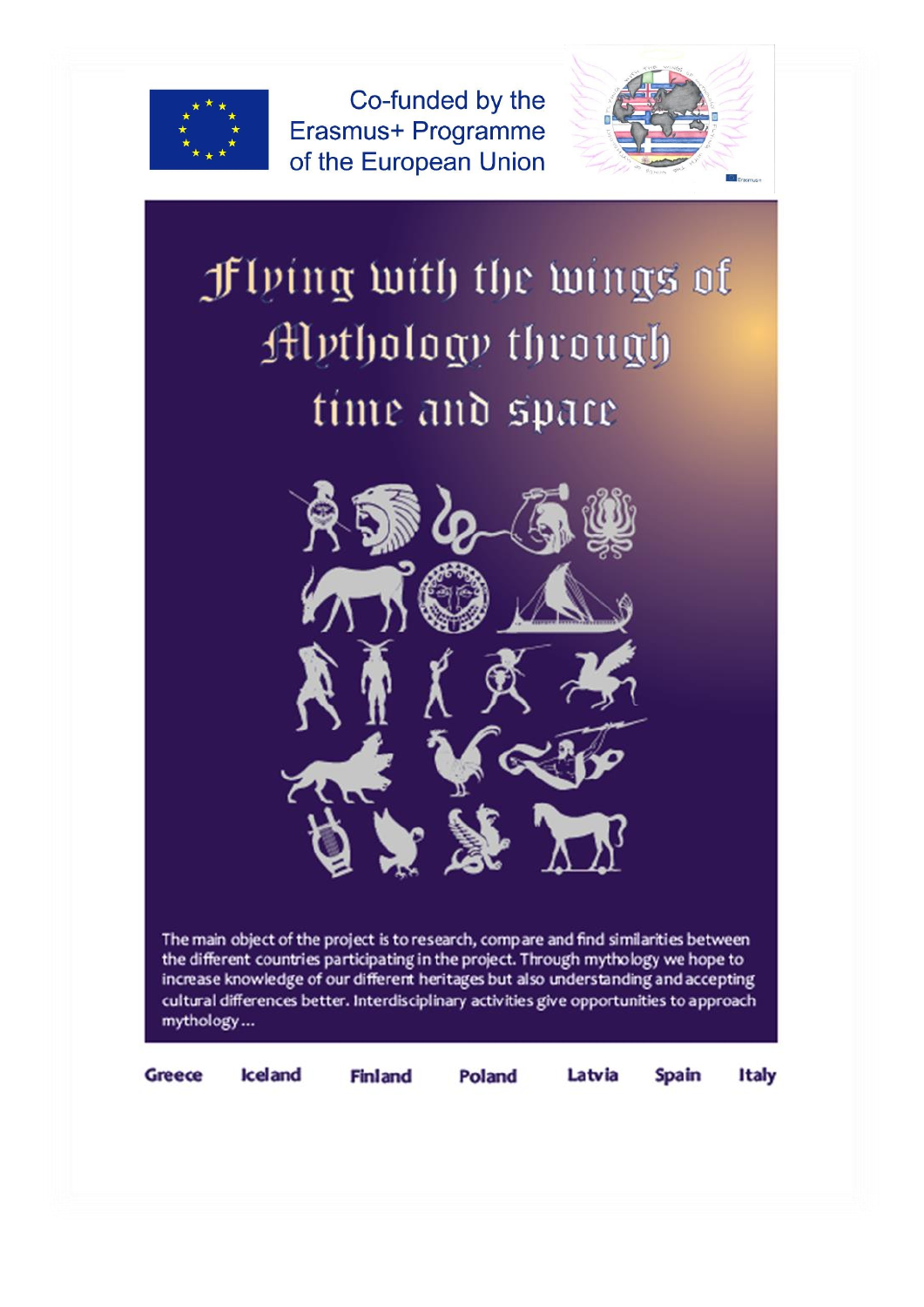

**The compilation of expressions is the work of the students and teachers of the:**

- **Vocational Senior High School of Agria - EPA.L Agrias GREECE (coordinator of the project)**
- **Vesilahden ylaaste, Vesilahti, FINLAND**
- **Grunnskolinn i Breiddalshreppi, Breiddalsvik, ICELAND**
- **Istituto Tecnico Commerciale Salvatore Satta di Nuoro, Nuoro, ITALY**
- **Friendly Appeal Cesis State Grammar School, Cesis, LATVIA**
- **Zespol Szkol Ponadgimnazjalnych, Czaplinek, POLAND**
- **Institut Andreu Nin, El Vendrell, SPAIN**

**within the Erasmus+ project 2017-1-EL01-KA219-036202 "Flying with the wings of Mythology through time and space".**

**For more materials and information on the project, please visit: [https://flyingmythology.wordpress.com](https://flyingmythology.wordpress.com/) <https://twinspace.etwinning.net/52491/home>**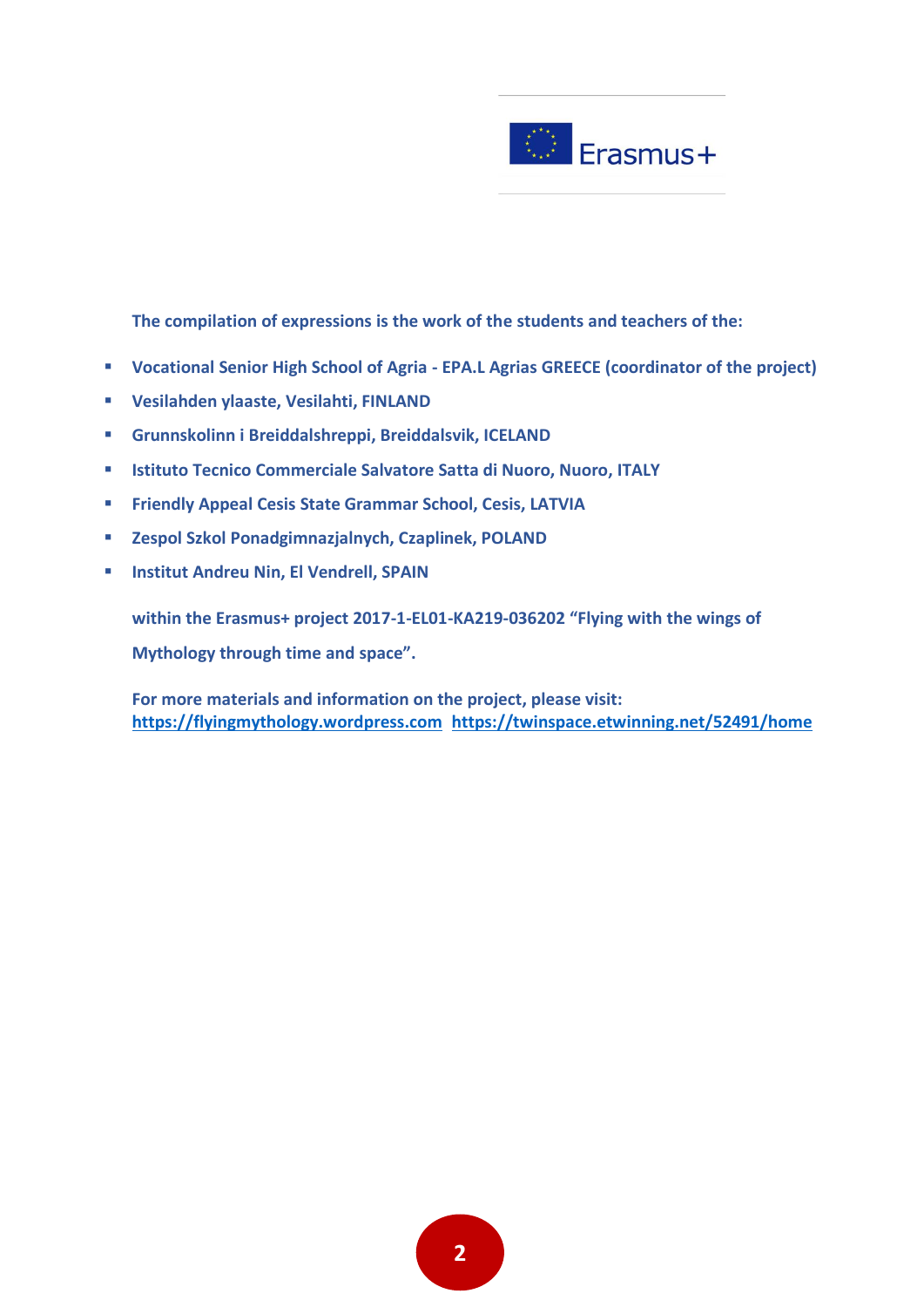

| Original<br>language                | Αχίλλειος πτέρνα (Greece)                                                                                                                                                                                                                                                                                    |
|-------------------------------------|--------------------------------------------------------------------------------------------------------------------------------------------------------------------------------------------------------------------------------------------------------------------------------------------------------------|
| <b>Expression in</b><br>English     | Achilles' heel                                                                                                                                                                                                                                                                                               |
| Background<br>meaning in<br>English | In Homer's Iliad, Achilles' mother, Thetis, dipped Achilles<br>in the water of river Styx to make him immortal. But she was<br>holding him from the heel so that part was left out of the water<br>and was the only vulnerable point on his body. So when Paris<br>hurt Achilles on the heel, Achilles died. |
| Meaning<br>nowadays                 | Vulnerable or weak point, soft spot. (Greece)                                                                                                                                                                                                                                                                |
| Greece                              | Αχίλλειος πτέρνα                                                                                                                                                                                                                                                                                             |
| Spain                               | El Talón de Aquiles                                                                                                                                                                                                                                                                                          |
| Italy                               | Il tallone d'Achille                                                                                                                                                                                                                                                                                         |
| Finland                             | Akilleen kantapää                                                                                                                                                                                                                                                                                            |
| Iceland                             | Akkilesarhæll                                                                                                                                                                                                                                                                                                |
| Poland                              | Pięta Achillesa                                                                                                                                                                                                                                                                                              |
| Latvia                              | Ahileja papēdis                                                                                                                                                                                                                                                                                              |
|                                     |                                                                                                                                                                                                                                                                                                              |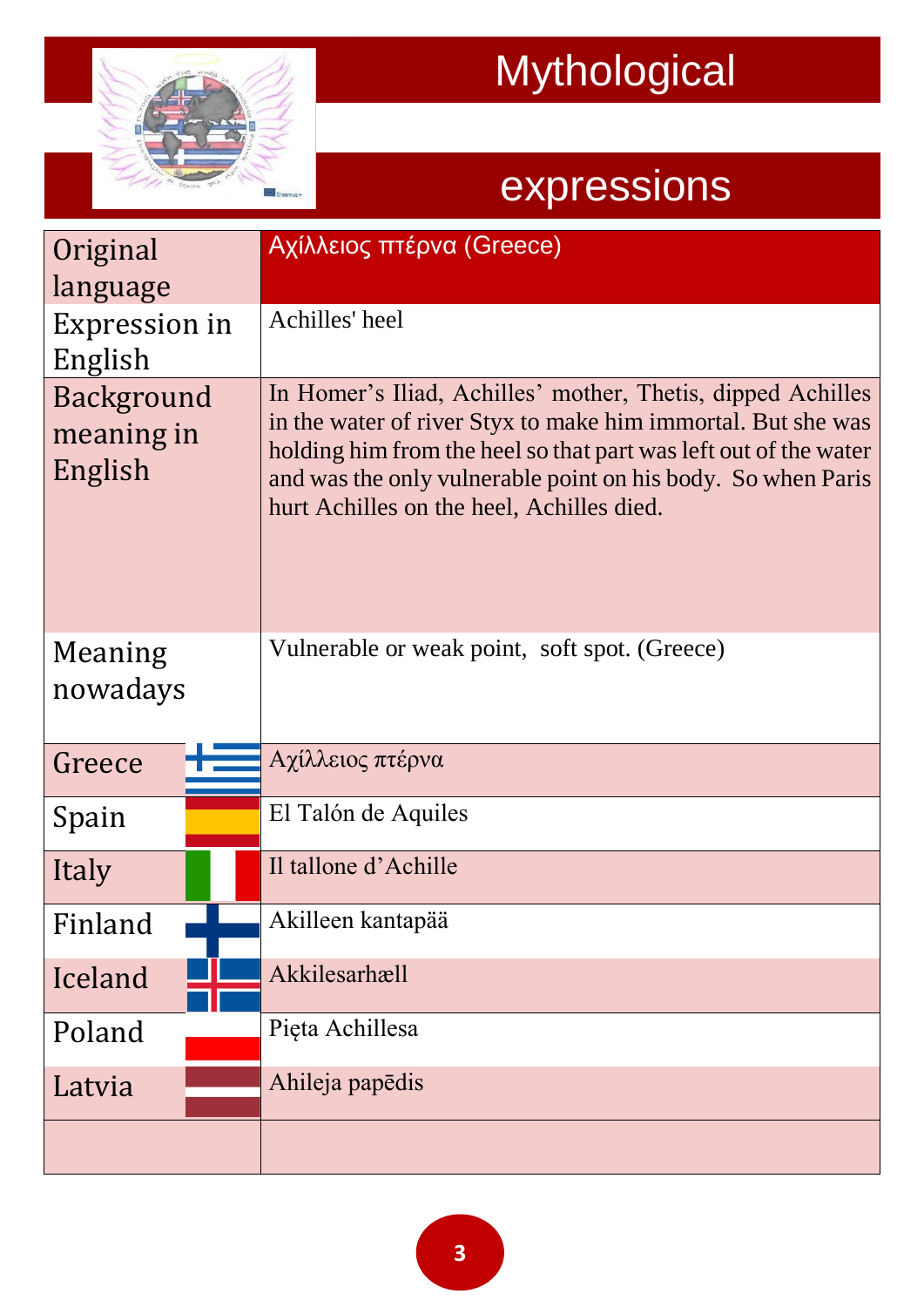

| Original<br>language                | Το μήλο της Έριδας (Greece)                                                                                                                                                                                                                                                                                                                                                                                                                                                                                                                                                          |
|-------------------------------------|--------------------------------------------------------------------------------------------------------------------------------------------------------------------------------------------------------------------------------------------------------------------------------------------------------------------------------------------------------------------------------------------------------------------------------------------------------------------------------------------------------------------------------------------------------------------------------------|
| Expression in<br>English            | The apple of Eris / The (golden) apple of discord                                                                                                                                                                                                                                                                                                                                                                                                                                                                                                                                    |
| Background<br>meaning in<br>English | Eris was the goddess of jealousy and discord. The gods didn't<br>invite her to Peleus and Thetis' wedding and she wanted to<br>take revenge on them. So she cast an apple among Athena,<br>Hera and Aphrodite to be given to the most beautiful of them.<br>As expected, a fight broke out so they asked Paris to choose.<br>All goddesses tried to cajole Paris. Athena promised him<br>wisdom, Hera promised to make him king and Aphrodite to<br>give him beautiful Helen (Helen of Troy) as his wife. Paris<br>gave the apple to Aphrodite and then the Trojan War broke<br>out. |
| Meaning<br>nowadays                 | Something that two or more people want to get and there is a<br>dispute over it. (Greece)                                                                                                                                                                                                                                                                                                                                                                                                                                                                                            |
| Greece                              | Το μήλο της Έριδας                                                                                                                                                                                                                                                                                                                                                                                                                                                                                                                                                                   |
| Spain                               | La manzana de la discordia                                                                                                                                                                                                                                                                                                                                                                                                                                                                                                                                                           |
| Italy                               | Il pomo della discordia                                                                                                                                                                                                                                                                                                                                                                                                                                                                                                                                                              |
| Finland                             |                                                                                                                                                                                                                                                                                                                                                                                                                                                                                                                                                                                      |
| Iceland                             |                                                                                                                                                                                                                                                                                                                                                                                                                                                                                                                                                                                      |
| Poland                              | Jabłko niezgody                                                                                                                                                                                                                                                                                                                                                                                                                                                                                                                                                                      |
| Latvia                              | Strīda ābols.                                                                                                                                                                                                                                                                                                                                                                                                                                                                                                                                                                        |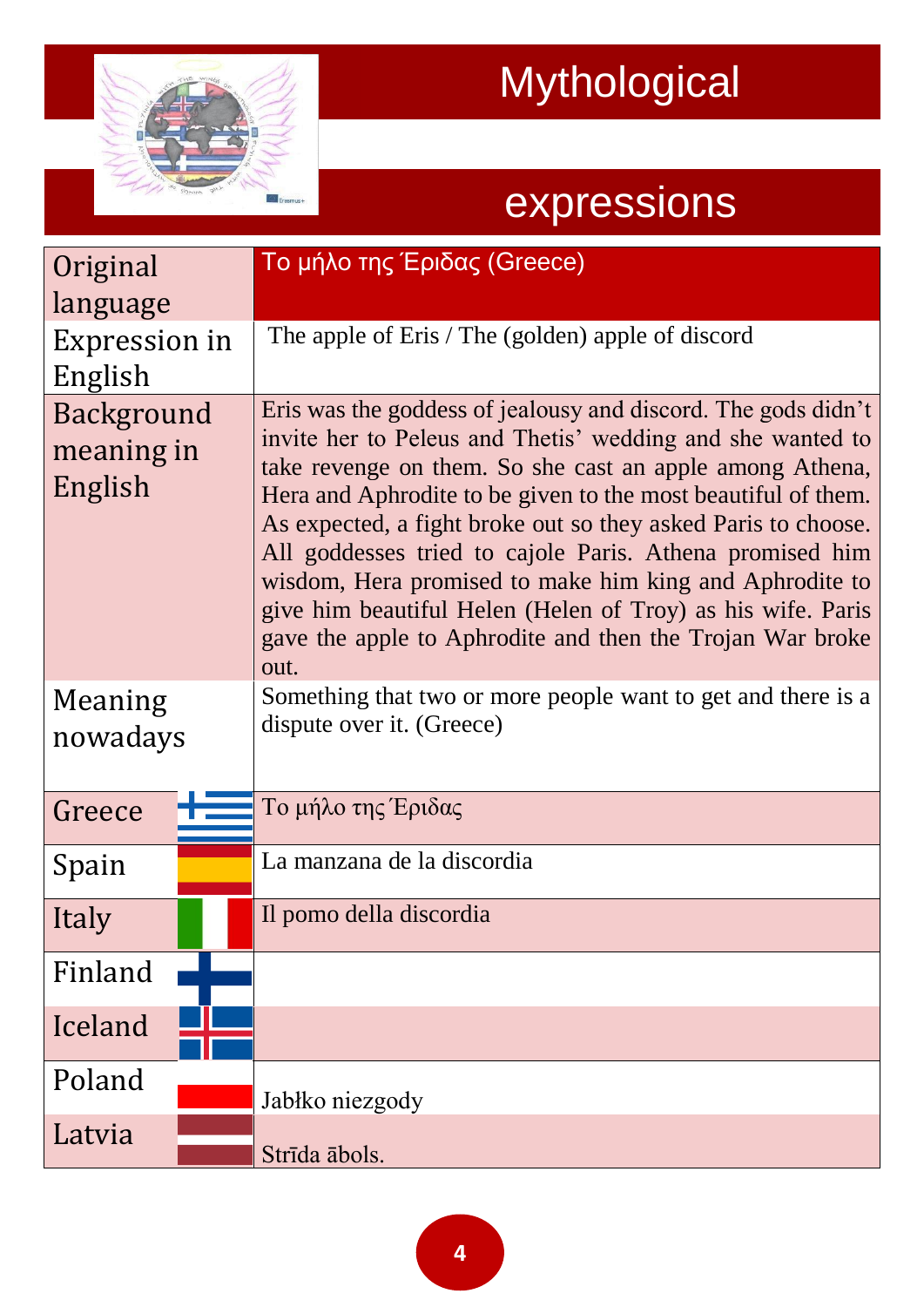

| Original<br>language                | Δούρειος Ίππος (Greece)                                                                                                                                                                                                                                                                 |
|-------------------------------------|-----------------------------------------------------------------------------------------------------------------------------------------------------------------------------------------------------------------------------------------------------------------------------------------|
| Expression in<br>English            | <b>Trojan Horse</b>                                                                                                                                                                                                                                                                     |
| Background<br>meaning in<br>English | Odysseus sent the Trojans a wooden horse as a token of good<br>will. But the horse was hollow and some Achaeans soldiers<br>were hidden in it. So when the horse 'entered' Troy, the<br>Achaeans entered too, opened the city gates for more soldiers<br>to enter and looted the place. |
| Meaning<br>nowadays                 | A trick used to deceive someone. (Greece)                                                                                                                                                                                                                                               |
| Greece                              | Δούρειος Ίππος                                                                                                                                                                                                                                                                          |
| Spain                               | El Caballo de Troya                                                                                                                                                                                                                                                                     |
| Italy                               | Il cavallo di Troia                                                                                                                                                                                                                                                                     |
| Finland                             | Troijan hevonen                                                                                                                                                                                                                                                                         |
| Iceland                             | Trójuhestur                                                                                                                                                                                                                                                                             |
| Poland                              | Koń Trojański                                                                                                                                                                                                                                                                           |
| Latvia                              | Trojas zirgs.                                                                                                                                                                                                                                                                           |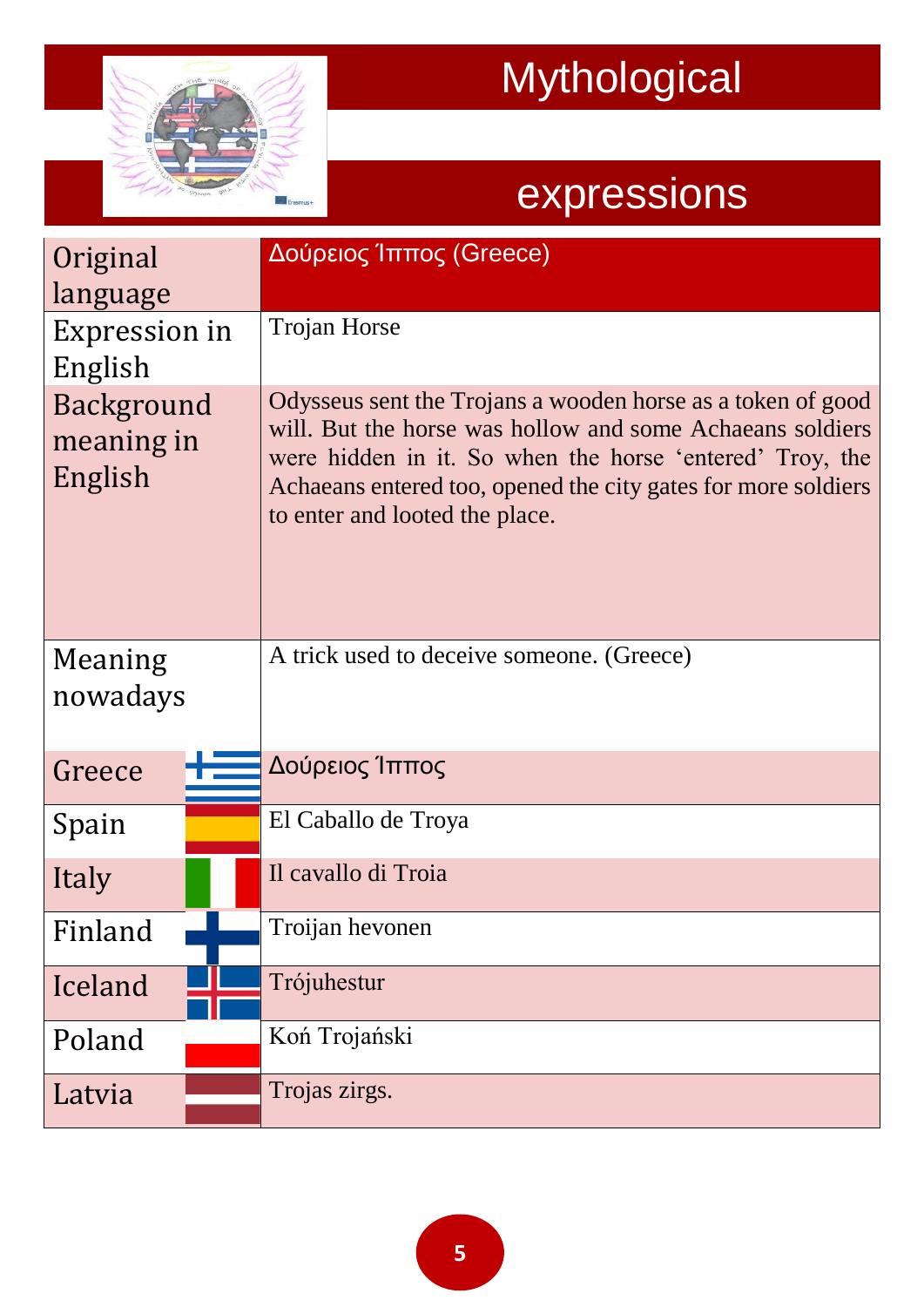

| Original                            | Το κουτί της Πανδώρας (Greece)                                                                                                                                                                                                                                                                                                                                                                                                                                                                                                              |
|-------------------------------------|---------------------------------------------------------------------------------------------------------------------------------------------------------------------------------------------------------------------------------------------------------------------------------------------------------------------------------------------------------------------------------------------------------------------------------------------------------------------------------------------------------------------------------------------|
| language                            |                                                                                                                                                                                                                                                                                                                                                                                                                                                                                                                                             |
| Expression in                       | Pandora's box                                                                                                                                                                                                                                                                                                                                                                                                                                                                                                                               |
| English                             |                                                                                                                                                                                                                                                                                                                                                                                                                                                                                                                                             |
| Background<br>meaning in<br>English | Hermes took beautiful and gifted Pandora to Prometheus so<br>that they would get married, as Zeus had ordered. But<br>Prometheus felt it was a trap by the gods and rejected her.<br>However, his brother, Epimetheus, was attracted to her and<br>accepted her. The box that Pandora carried with her<br>contained wedding gifts from the gods of Olympus. She had<br>been told never to open it. But she too curious to keep it<br>closed. So when she opened it, all bad things came out of it,<br>such as misery, illness and bad luck. |
| Meaning<br>nowadays                 | When someone opens Pandora's box, many bad things<br>happen at the same time. (Greece)                                                                                                                                                                                                                                                                                                                                                                                                                                                      |
| Greece                              | Το κουτί της Πανδώρας                                                                                                                                                                                                                                                                                                                                                                                                                                                                                                                       |
| Spain                               | Abrir la caja de Pandora                                                                                                                                                                                                                                                                                                                                                                                                                                                                                                                    |
| Italy                               | Il vaso di Pandora                                                                                                                                                                                                                                                                                                                                                                                                                                                                                                                          |
| Finland                             | Pandoran lipas                                                                                                                                                                                                                                                                                                                                                                                                                                                                                                                              |
| Iceland                             | Askja Pandoru                                                                                                                                                                                                                                                                                                                                                                                                                                                                                                                               |
| Poland                              | Puszka Pandory                                                                                                                                                                                                                                                                                                                                                                                                                                                                                                                              |
| Latvia                              | Pandoras lāde.                                                                                                                                                                                                                                                                                                                                                                                                                                                                                                                              |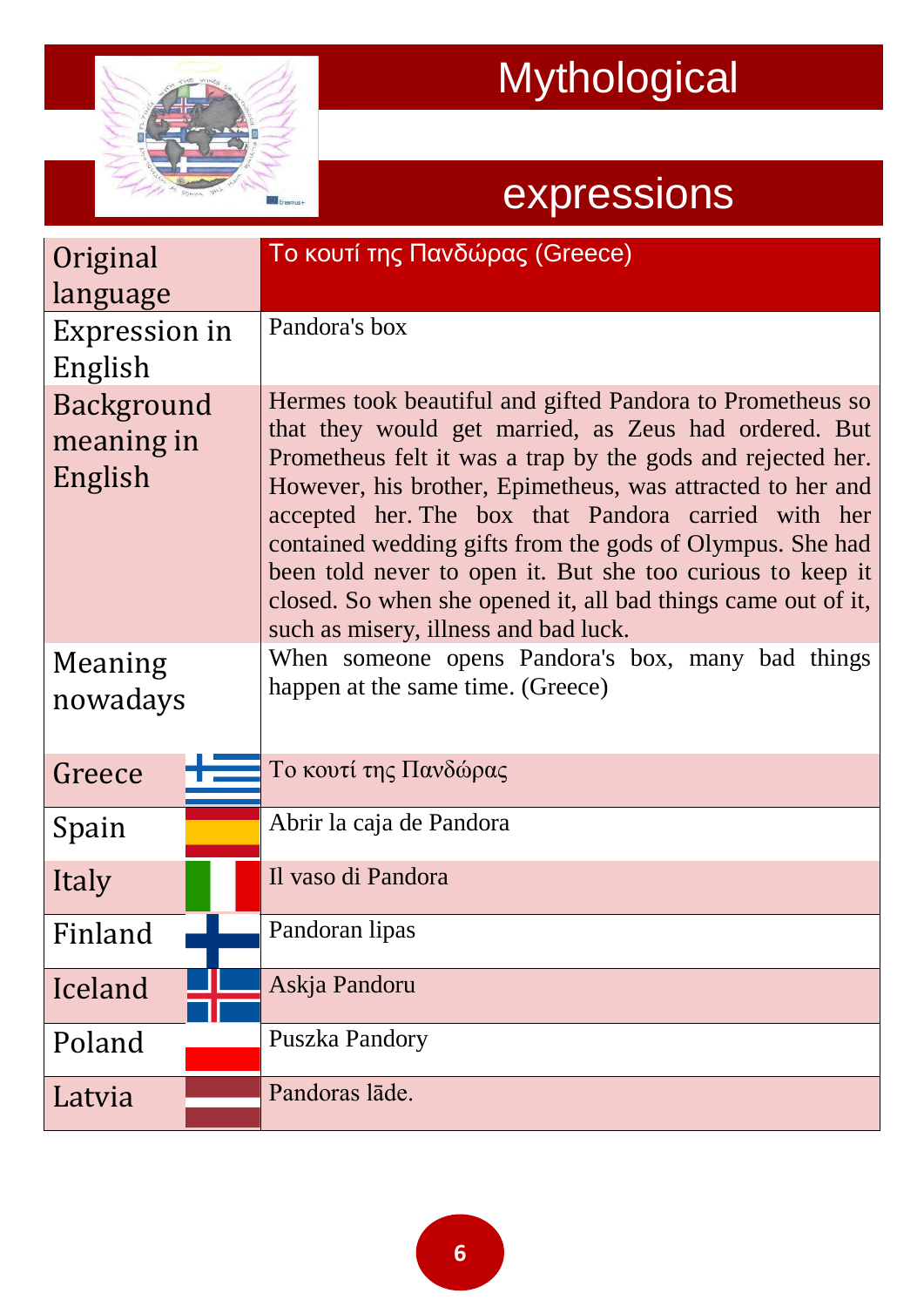

| Original                            | Ο ασκός του Αιόλου (Greece)                                                                                                                                                                                                                                                                                                                                                                                                                                                                                             |
|-------------------------------------|-------------------------------------------------------------------------------------------------------------------------------------------------------------------------------------------------------------------------------------------------------------------------------------------------------------------------------------------------------------------------------------------------------------------------------------------------------------------------------------------------------------------------|
| language                            |                                                                                                                                                                                                                                                                                                                                                                                                                                                                                                                         |
| Expression in<br>English            | Aeolus' bag                                                                                                                                                                                                                                                                                                                                                                                                                                                                                                             |
| Background<br>meaning in<br>English | Aeolus, the god of winds, gave Odysseus food supplies and a<br>bag so that he could have a safe voyage back home. In the<br>bag were all the winds. Odysseus was not allowed to<br>tell his companions anything about the bag, though. But when<br>the boat was already near home and a favourable wind was<br>blowing, Odysseus' companions opened the bag thinking that<br>he was hiding something precious from them. And then, all<br>the adverse winds burst out and pushed the boat to the<br>opposite direction. |
| Meaning<br>nowadays                 | When someone opens Aeolus' bag, people experience actions<br>and situations that have unexpected and uncontrollable<br>consequences. (Greece)                                                                                                                                                                                                                                                                                                                                                                           |
| Greece                              | Ο ασκός του Αιόλου                                                                                                                                                                                                                                                                                                                                                                                                                                                                                                      |
| Spain                               |                                                                                                                                                                                                                                                                                                                                                                                                                                                                                                                         |
| Italy                               |                                                                                                                                                                                                                                                                                                                                                                                                                                                                                                                         |
| Finland                             |                                                                                                                                                                                                                                                                                                                                                                                                                                                                                                                         |
| Iceland                             |                                                                                                                                                                                                                                                                                                                                                                                                                                                                                                                         |
| Poland                              |                                                                                                                                                                                                                                                                                                                                                                                                                                                                                                                         |
| Latvia                              |                                                                                                                                                                                                                                                                                                                                                                                                                                                                                                                         |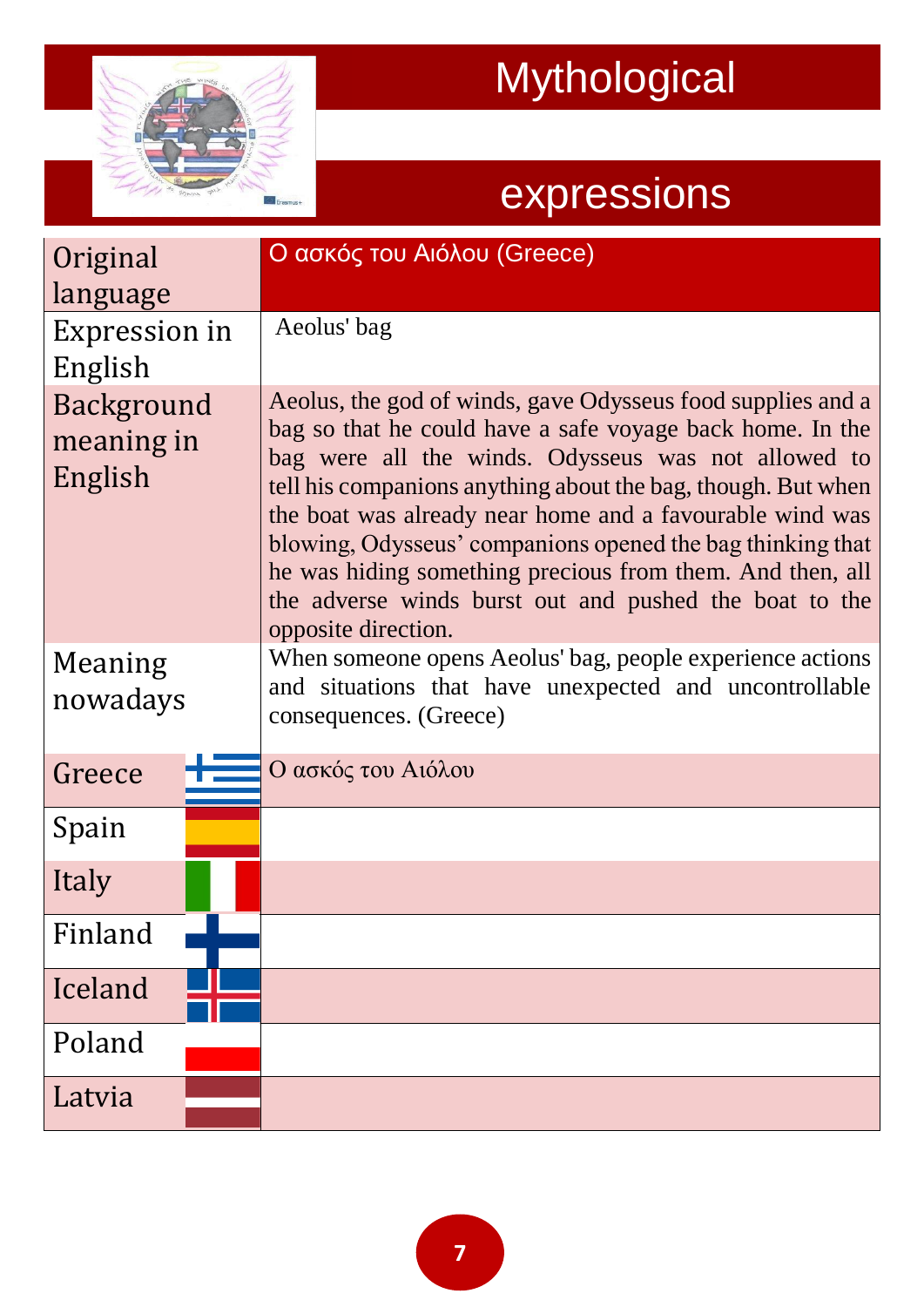

| Original<br>language                | Λερναία Ύδρα (Greece)                                                                                                                                                                                                                                 |
|-------------------------------------|-------------------------------------------------------------------------------------------------------------------------------------------------------------------------------------------------------------------------------------------------------|
| Expression in<br>English            | Lernaean Hydra                                                                                                                                                                                                                                        |
| Background<br>meaning in<br>English | Lernaean Hydra was a mythical beast with nine heads,<br>which was killed by Hercules. When Hercules cut a head,<br>another two emerged. He managed to stop that with fire.<br>The last head was immortal so he cut it and buried it in the<br>ground. |
| Meaning<br>nowadays                 | A task which cannot be completed because new issues arise<br>all the time delaying its completion. (Greece)                                                                                                                                           |
| Greece                              | Λερναία Ύδρα                                                                                                                                                                                                                                          |
| Spain                               |                                                                                                                                                                                                                                                       |
| Italy                               |                                                                                                                                                                                                                                                       |
| Finland                             |                                                                                                                                                                                                                                                       |
| Iceland                             |                                                                                                                                                                                                                                                       |
| Poland                              |                                                                                                                                                                                                                                                       |
| Latvia                              |                                                                                                                                                                                                                                                       |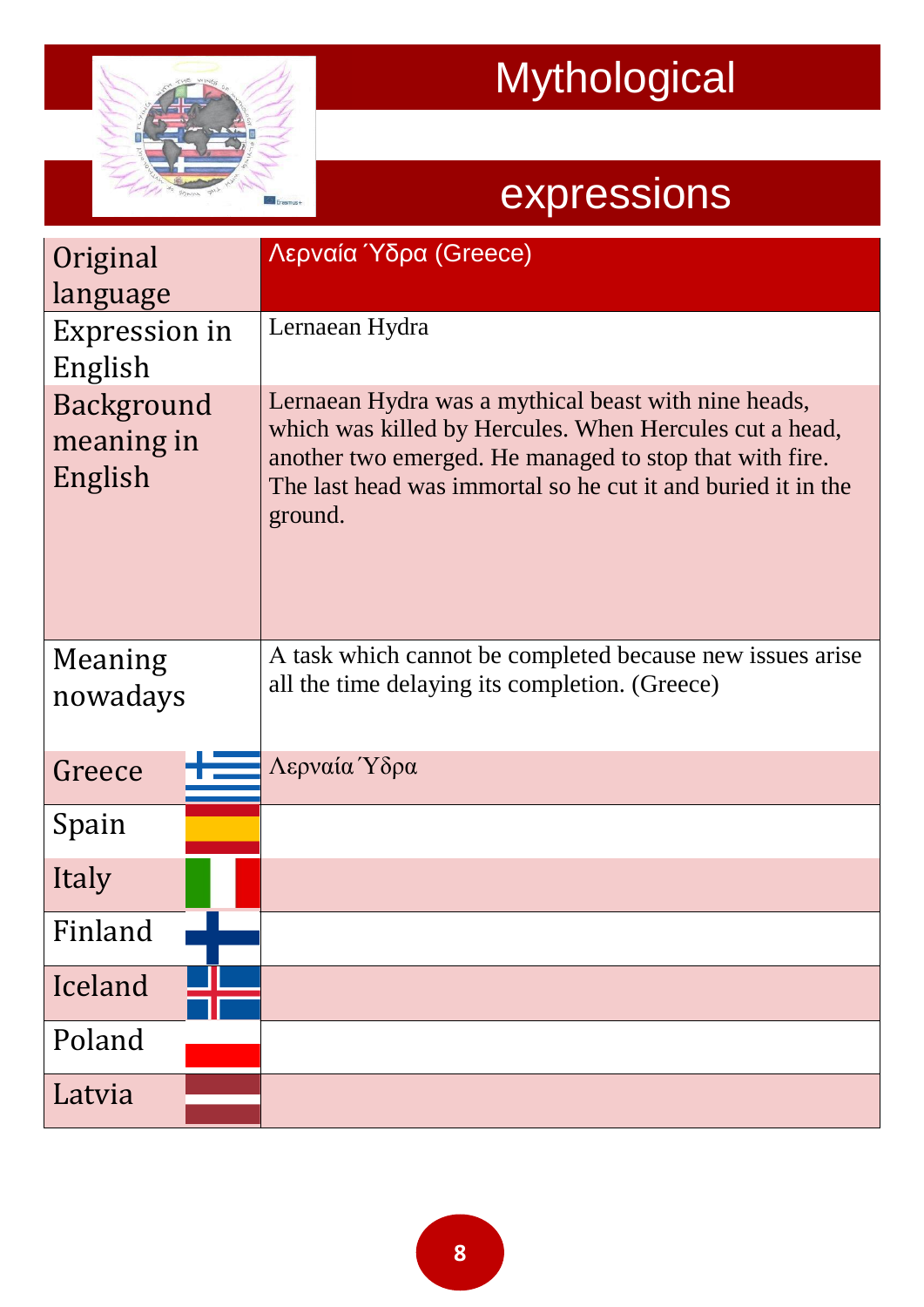

| Original<br>language                | Αλκυονίδες ημέρες (Greece)                                                                                                                                                                                                                                                                                                                                                                                                                                                                                                                                                                                                                                                                                            |
|-------------------------------------|-----------------------------------------------------------------------------------------------------------------------------------------------------------------------------------------------------------------------------------------------------------------------------------------------------------------------------------------------------------------------------------------------------------------------------------------------------------------------------------------------------------------------------------------------------------------------------------------------------------------------------------------------------------------------------------------------------------------------|
| Expression in<br>English            | The Halcyon days                                                                                                                                                                                                                                                                                                                                                                                                                                                                                                                                                                                                                                                                                                      |
| Background<br>meaning in<br>English | Alcyone was the daughter of Aeolus, a very beautiful woman<br>who was so happily married to Ceyx that they believed they<br>were equal to gods. Zeus got very angry with their arrogance<br>and decided to punish them. He let Ceyx drown in a<br>shipwreck. Alcyone was mourning so much for her<br>husband's death, that Zeus felt sorry for her and transformed<br>her into a beautiful bird, which, however, was doomed to lay<br>its eggs in the winter. So the waves destroyed the bird's nest<br>the<br>the<br>rocks.<br>and<br>eggs<br>on<br>Zeus felt sorry for the bird and ordered the winds to stop<br>blowing and the sun to shine for fifteen days in the winter so<br>that Alcyone's eggs could hatch. |
| Meaning<br>nowadays                 | Usually the days between 16 and 31 of January when the<br>weather is good. (Greece)                                                                                                                                                                                                                                                                                                                                                                                                                                                                                                                                                                                                                                   |
| Greece                              | Αλκυονίδες ημέρες                                                                                                                                                                                                                                                                                                                                                                                                                                                                                                                                                                                                                                                                                                     |
| Spain                               |                                                                                                                                                                                                                                                                                                                                                                                                                                                                                                                                                                                                                                                                                                                       |
| Italy                               |                                                                                                                                                                                                                                                                                                                                                                                                                                                                                                                                                                                                                                                                                                                       |
| Finland                             |                                                                                                                                                                                                                                                                                                                                                                                                                                                                                                                                                                                                                                                                                                                       |
| Iceland                             |                                                                                                                                                                                                                                                                                                                                                                                                                                                                                                                                                                                                                                                                                                                       |
| Poland                              |                                                                                                                                                                                                                                                                                                                                                                                                                                                                                                                                                                                                                                                                                                                       |
| Latvia                              |                                                                                                                                                                                                                                                                                                                                                                                                                                                                                                                                                                                                                                                                                                                       |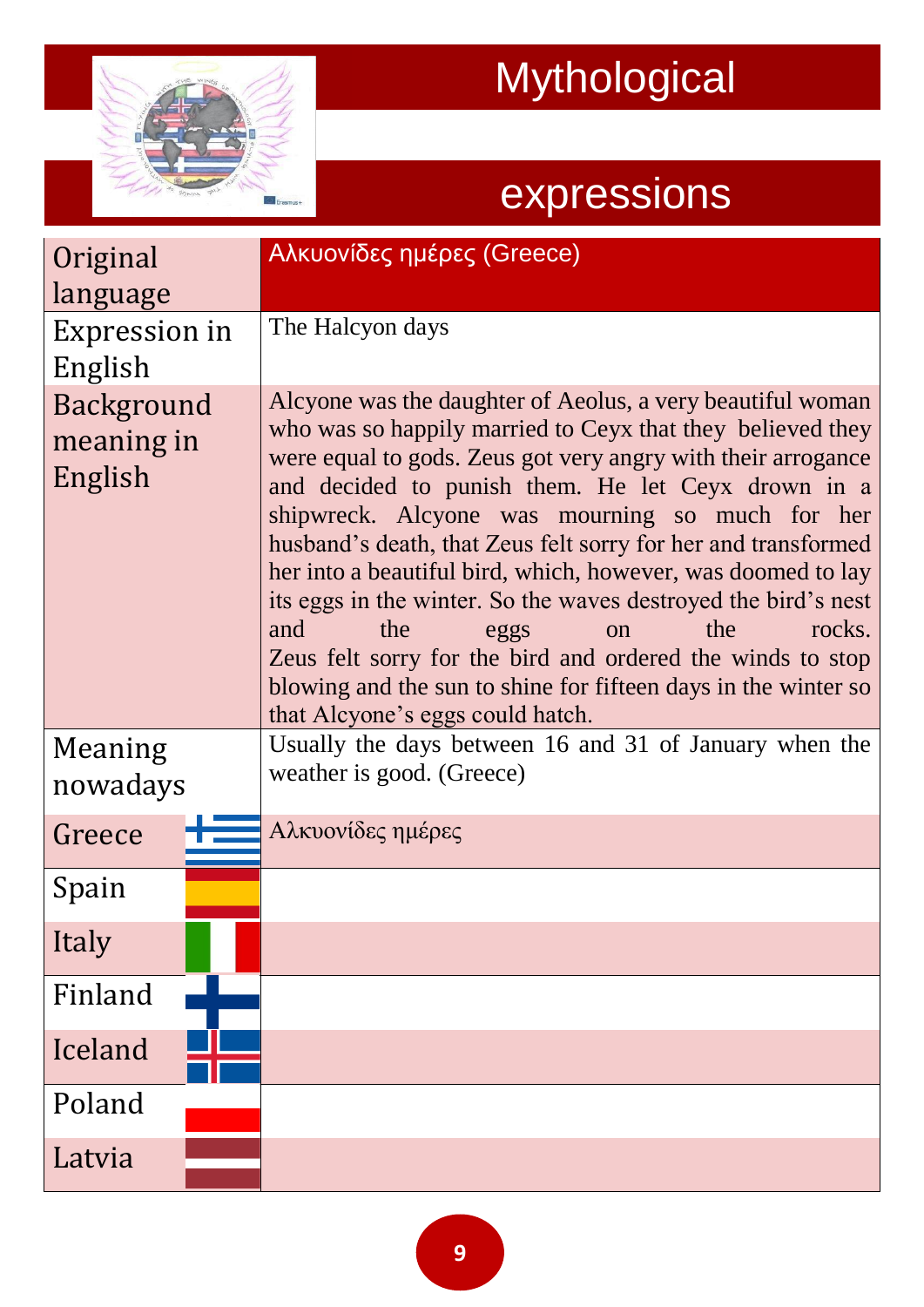

| Original<br>language<br>Expression in<br>English<br>Background<br>meaning in<br>English | Το κέρας της Αμάλθειας (Greece)<br>Amalthea's horn<br>When Zeus' mother hid him in a cave to protect him from his<br>father, Cronus, who ate his kids, Amalthea was his nurse.<br>Sometimes she is described as a goat. Zeus was nourished<br>with milk and honey from her horn. |
|-----------------------------------------------------------------------------------------|----------------------------------------------------------------------------------------------------------------------------------------------------------------------------------------------------------------------------------------------------------------------------------|
| Meaning<br>nowadays                                                                     | Abundance (Greece)                                                                                                                                                                                                                                                               |
| Greece                                                                                  | Το κέρας της Αμάλθειας                                                                                                                                                                                                                                                           |
| Spain                                                                                   |                                                                                                                                                                                                                                                                                  |
| Italy                                                                                   |                                                                                                                                                                                                                                                                                  |
| Finland                                                                                 | Runsaudensarvi                                                                                                                                                                                                                                                                   |
| Iceland                                                                                 |                                                                                                                                                                                                                                                                                  |
| Poland                                                                                  |                                                                                                                                                                                                                                                                                  |
| Latvia                                                                                  | Pārpilnības rags. (Horn of abundance)                                                                                                                                                                                                                                            |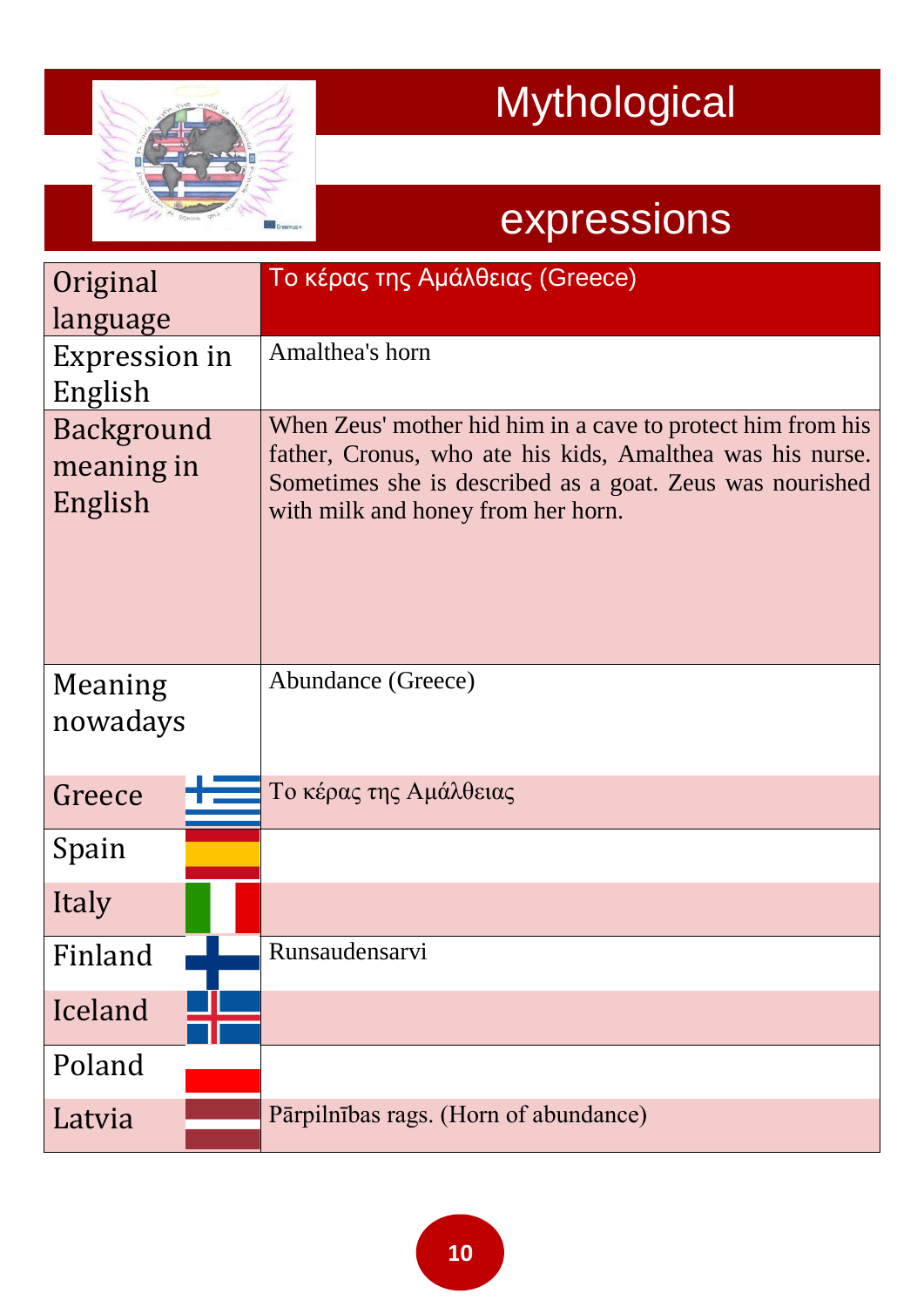

| Original<br>language                | Κέρβερος (Greece)                                                         |
|-------------------------------------|---------------------------------------------------------------------------|
| <b>Expression in</b><br>English     | Cerberus                                                                  |
| Background<br>meaning in<br>English | Cerberus was a dog with three heads who was the guard at<br>Hades' doors. |
| Meaning<br>nowadays                 | Someone who is watchful and strict in whatever they do.<br>(Greece)       |
| Greece                              | Κέρβερος                                                                  |
| Spain                               |                                                                           |
| Italy                               |                                                                           |
| Finland                             |                                                                           |
| Iceland                             |                                                                           |
| Poland                              | Cerber                                                                    |
| Latvia                              | Cerbers.                                                                  |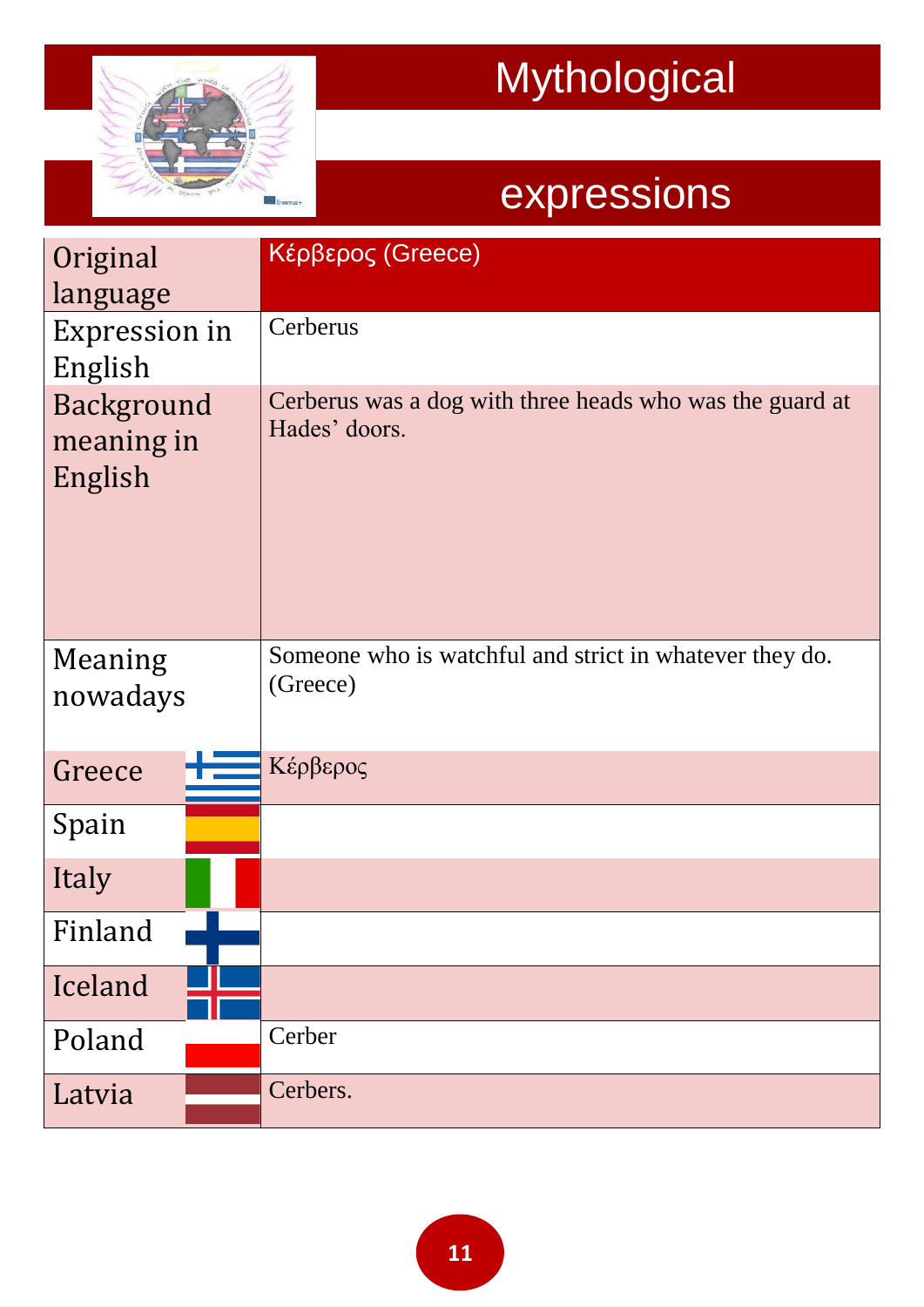

| Original<br>language                | Ο μίτος της Αριάδνης (Greece)                                                                                                                                                                        |
|-------------------------------------|------------------------------------------------------------------------------------------------------------------------------------------------------------------------------------------------------|
| <b>Expression in</b><br>English     | Ariadne's thread                                                                                                                                                                                     |
| Background<br>meaning in<br>English | When Theseus arrived to Crete to kill the Minotaur in the<br>maze, Ariadne, the daughter of king Minos, liked him and<br>gave him a ball of thread so that he could find the way out<br>of the maze. |
| Meaning<br>nowadays                 | A solution to a problem or a person that can help someone<br>to solve it. (Greece) When someone tells you a very detailed<br>story.(Spain)                                                           |
| Greece                              | Ο μίτος της Αριάδνης                                                                                                                                                                                 |
| Spain                               | Fil per randa. Different form and meaning in Spanish, but<br>also related to Ariadne. When someone tells you a very<br>detailed story.                                                               |
| Italy                               | Il filo di Arianna                                                                                                                                                                                   |
| Finland                             |                                                                                                                                                                                                      |
| Iceland                             |                                                                                                                                                                                                      |
| Poland                              | Nić Adrianny                                                                                                                                                                                         |
| Latvia                              | Ariadnes pavediens.                                                                                                                                                                                  |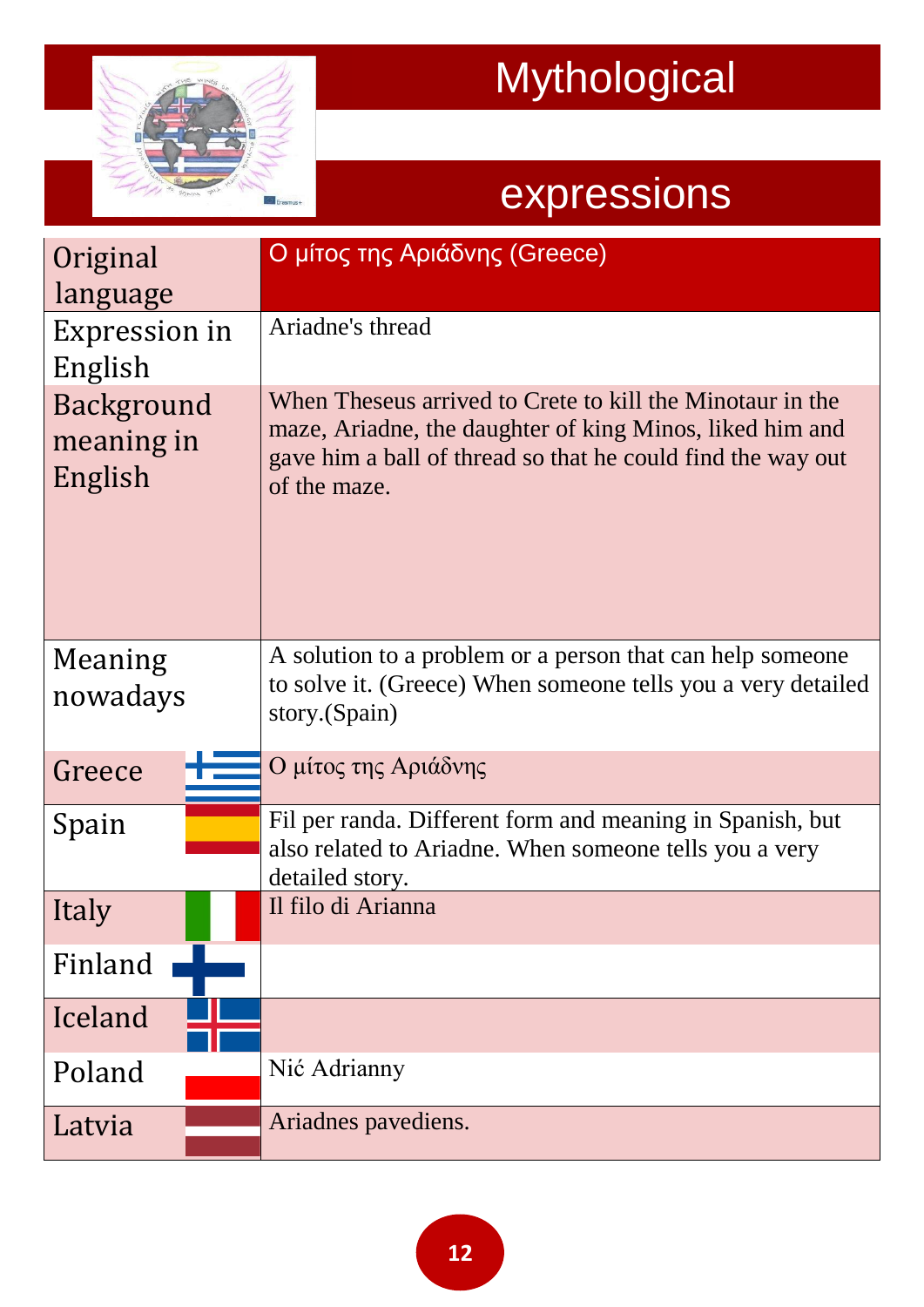

| Original<br>language                | Rīta stundai zelts mutē. (Latvia)                 |
|-------------------------------------|---------------------------------------------------|
| Expression in<br>English            | The morning hour has gold in its mouth.           |
| Background<br>meaning in<br>English | Saying from the Latvian folklore and fairy tales. |
| Meaning<br>nowadays                 | The morning is the most productive. (Latvia)      |
| Greece                              |                                                   |
| Spain                               |                                                   |
| Italy                               | I mattino ha l'oro in bocca                       |
| Finland                             |                                                   |
| Iceland                             |                                                   |
| Poland                              |                                                   |
| Latvia                              | Rīta stundai zelts mutē.                          |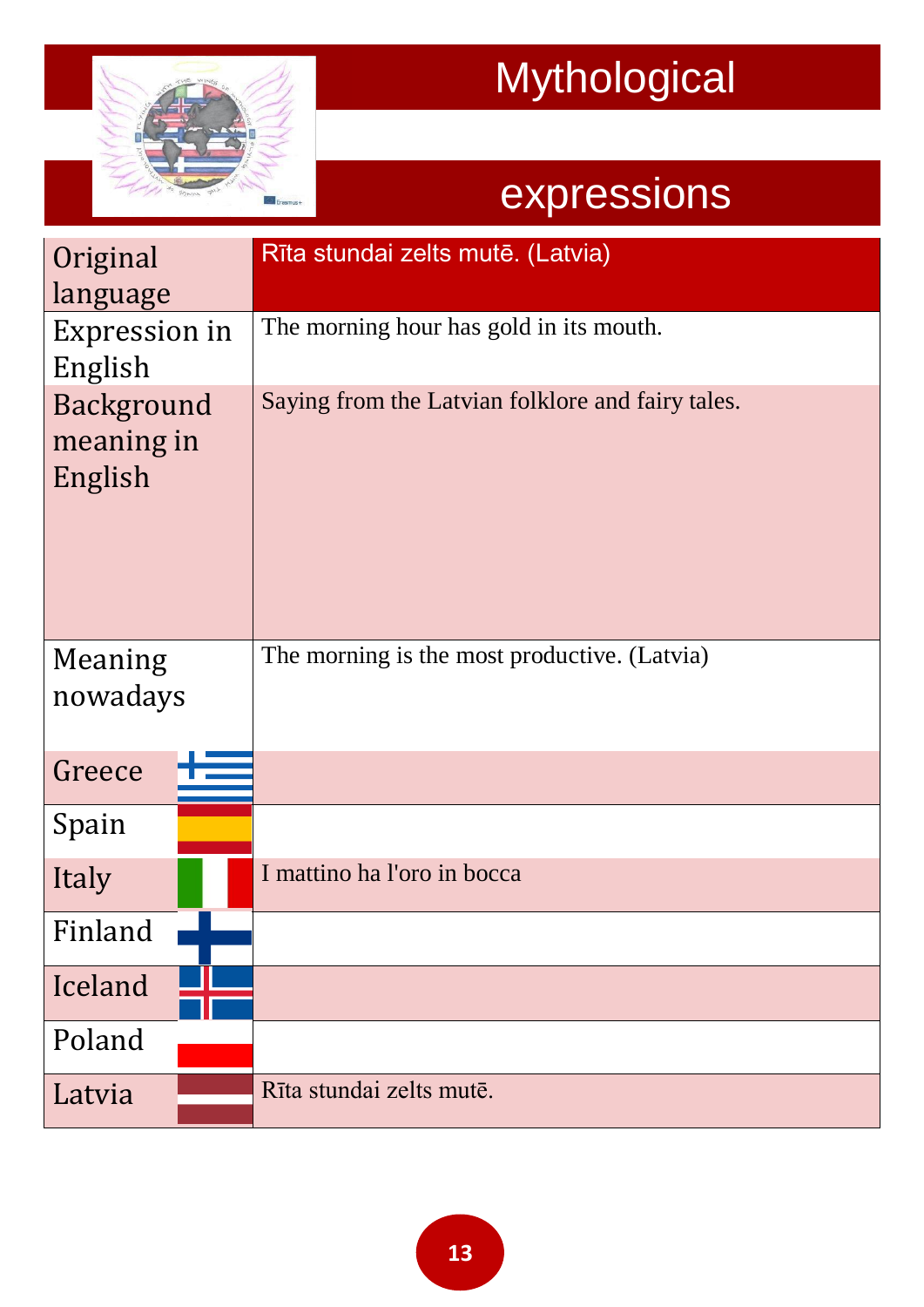

| Original<br>language                | Ne viss ir zelts, kas spīd. (Latvia)              |
|-------------------------------------|---------------------------------------------------|
| Expression in<br>English            | Not everything that shines is gold.               |
| Background<br>meaning in<br>English | Saying from the Latvian folklore and fairy tales. |
| Meaning<br>nowadays                 | Don't judge by the outer appearance. (Latvia)     |
| Greece                              | Ο,τι λάμπει δεν είναι χρυσός                      |
| Spain                               | No es oro todo lo que reluce.                     |
| Italy                               | Non è tutto oro ciò che luccica                   |
| Finland                             | Kaikki mikä kiiltää ei ole kultaa                 |
| Iceland                             | Ekki er allt gull sem glóir                       |
| Poland                              | Nie wszystko złoto co się świeci.                 |
| Latvia                              | Ne viss ir zelts, kas spīd.                       |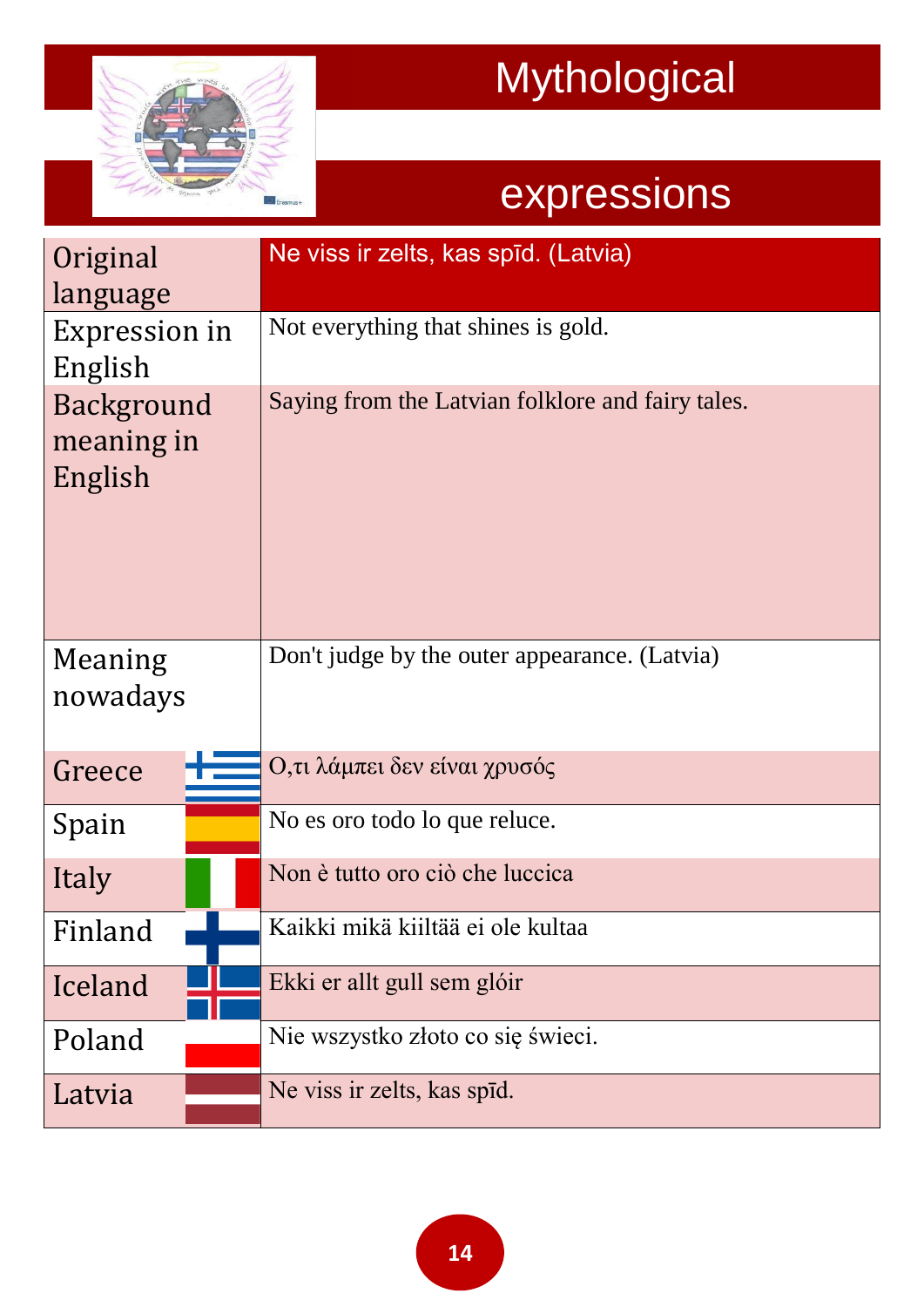

| Original<br>language<br>Expression in<br>English<br>Background<br>meaning in<br>English | Kangarisms. (Latvia)<br>Cangarism<br>Kangars (a character from the national epic "Laesplesis")<br>was the chief of the tribe but in reality a traitor plotting with<br>invaders- the enemies of the country. |
|-----------------------------------------------------------------------------------------|--------------------------------------------------------------------------------------------------------------------------------------------------------------------------------------------------------------|
|                                                                                         |                                                                                                                                                                                                              |
| Meaning<br>nowadays                                                                     | Betrayal of the native country or one's family. (Latvia)                                                                                                                                                     |
| Greece                                                                                  | Eφιάλτης / Ephialtes was a Greek traitor who helped the<br>Persians win the battle in Thermopylae in 480BC.                                                                                                  |
| Spain                                                                                   |                                                                                                                                                                                                              |
| Italy                                                                                   |                                                                                                                                                                                                              |
| Finland                                                                                 |                                                                                                                                                                                                              |
| Iceland                                                                                 |                                                                                                                                                                                                              |
| Poland                                                                                  |                                                                                                                                                                                                              |
| Latvia                                                                                  | Kangarisms.                                                                                                                                                                                                  |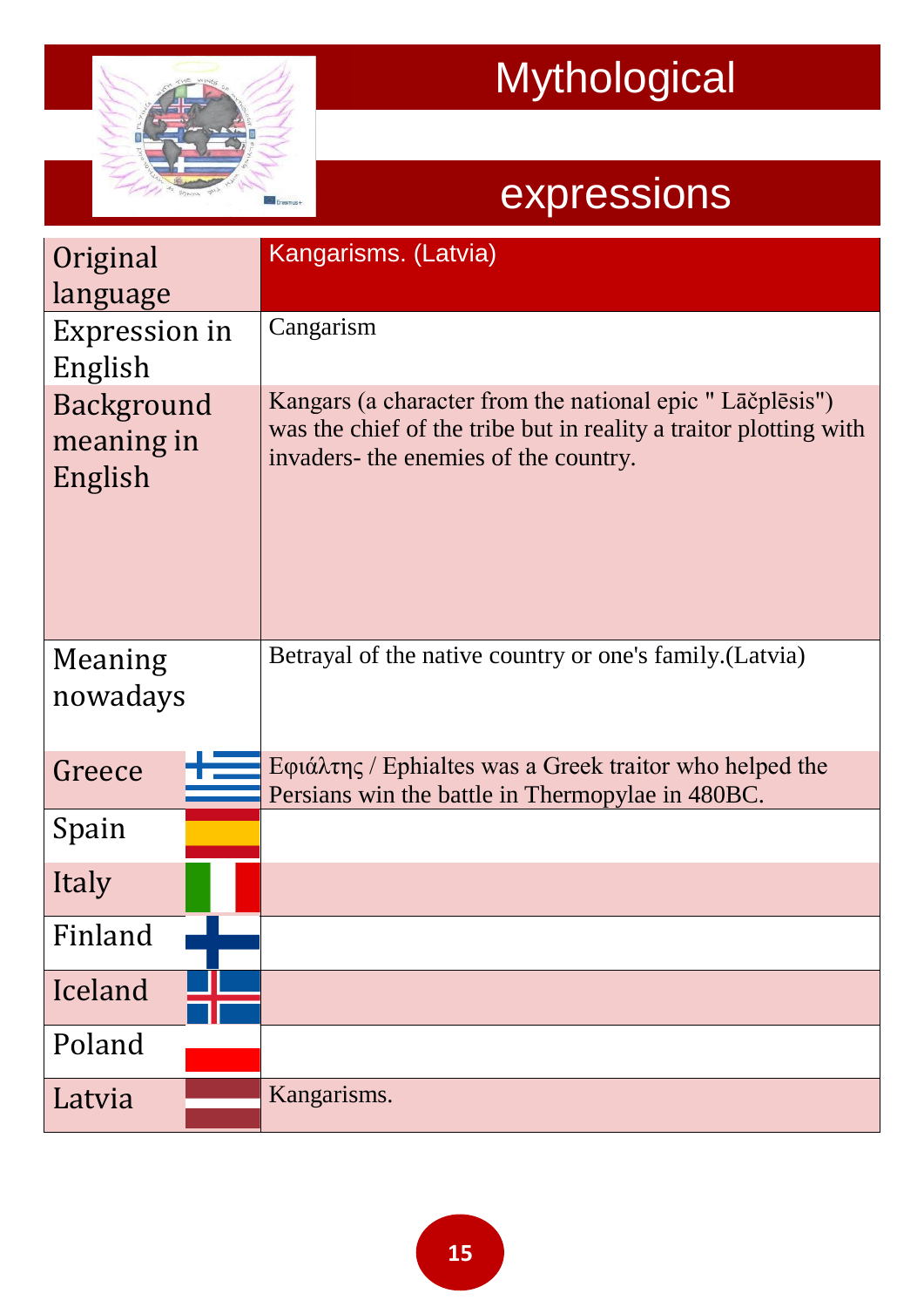

| Original<br>language                | Stiprs kā Lāčplēsis. (Latvia)                                                                                                                                  |
|-------------------------------------|----------------------------------------------------------------------------------------------------------------------------------------------------------------|
| Expression in<br>English            | <b>Strong as Lacplesis</b>                                                                                                                                     |
| Background<br>meaning in<br>English | Lāčplēsis (Bear-slayer), the main character of the Latvian<br>national epic "Lacplesis", was chosen by Gods to become a<br>hero and defend the native country. |
| Meaning<br>nowadays                 | A man strong mentally and physically. (Latvia)                                                                                                                 |
| Greece                              |                                                                                                                                                                |
| Spain                               |                                                                                                                                                                |
| Italy                               |                                                                                                                                                                |
| Finland                             |                                                                                                                                                                |
| Iceland                             |                                                                                                                                                                |
| Poland                              |                                                                                                                                                                |
| Latvia                              | Stiprs kā Lāčplēsis.                                                                                                                                           |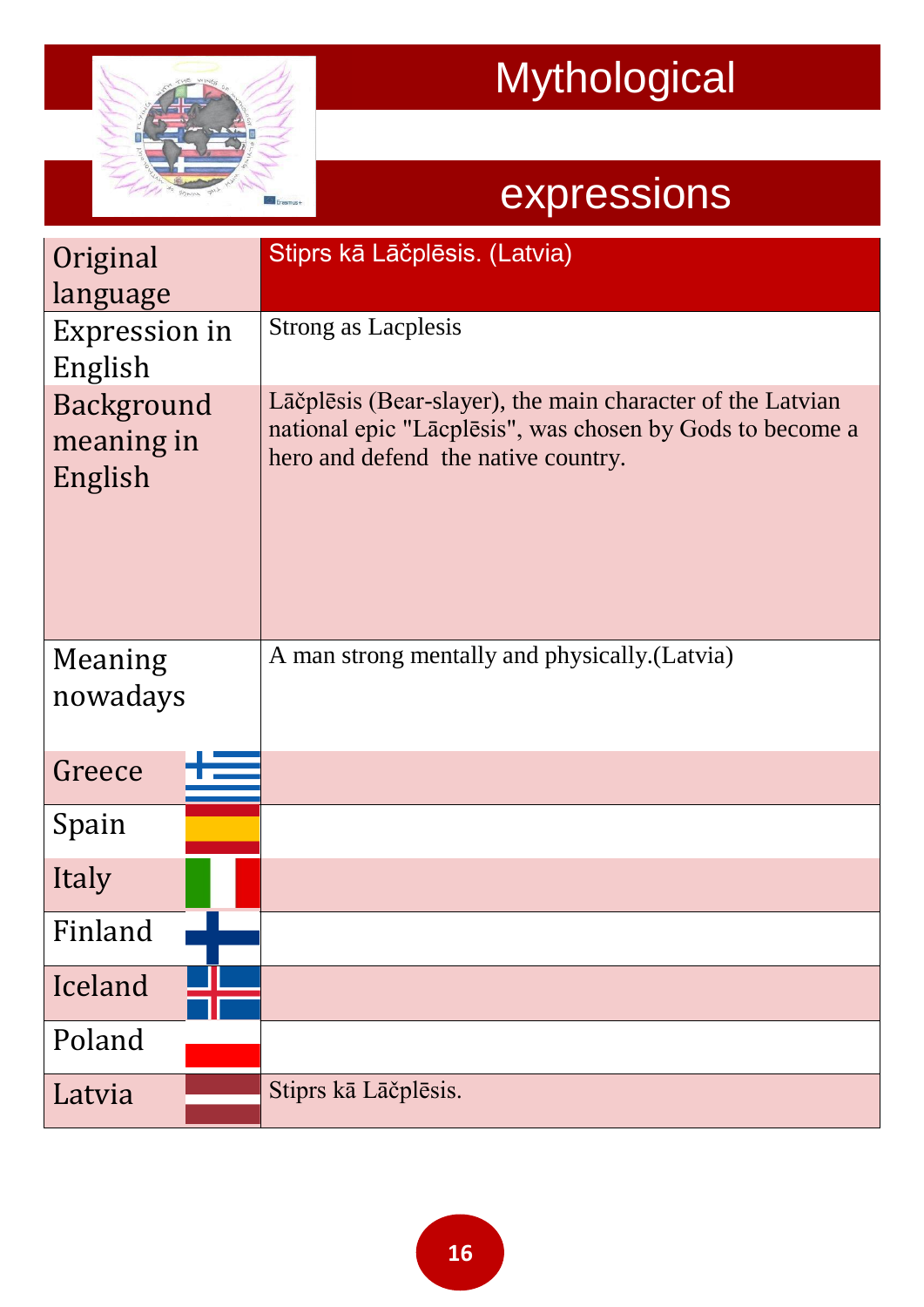

| Original<br>language                | Trešais Tēvadēls. (Latvia)                                                                                                                                                               |
|-------------------------------------|------------------------------------------------------------------------------------------------------------------------------------------------------------------------------------------|
| Expression in<br>English            | The third son in the family                                                                                                                                                              |
| Background<br>meaning in<br>English | "The lastborn son" was considered a fool by his elder<br>brothers due to his idealism and selflessness. A common<br>hero in Latvian fairy tales.                                         |
| Meaning<br>nowadays                 | A person who is not very practical, he sees the surrounding<br>world through his heart and emotions. (Latvia) The<br>youngest kid of a family and, perhaps, the most spoilt.<br>(Greece) |
| Greece                              | Bενιαμίν / Veniamin, a biblical person                                                                                                                                                   |
| Spain                               |                                                                                                                                                                                          |
| Italy                               |                                                                                                                                                                                          |
| Finland                             |                                                                                                                                                                                          |
| Iceland                             |                                                                                                                                                                                          |
| Poland                              |                                                                                                                                                                                          |
| Latvia                              | Trešais Tēvadēls.                                                                                                                                                                        |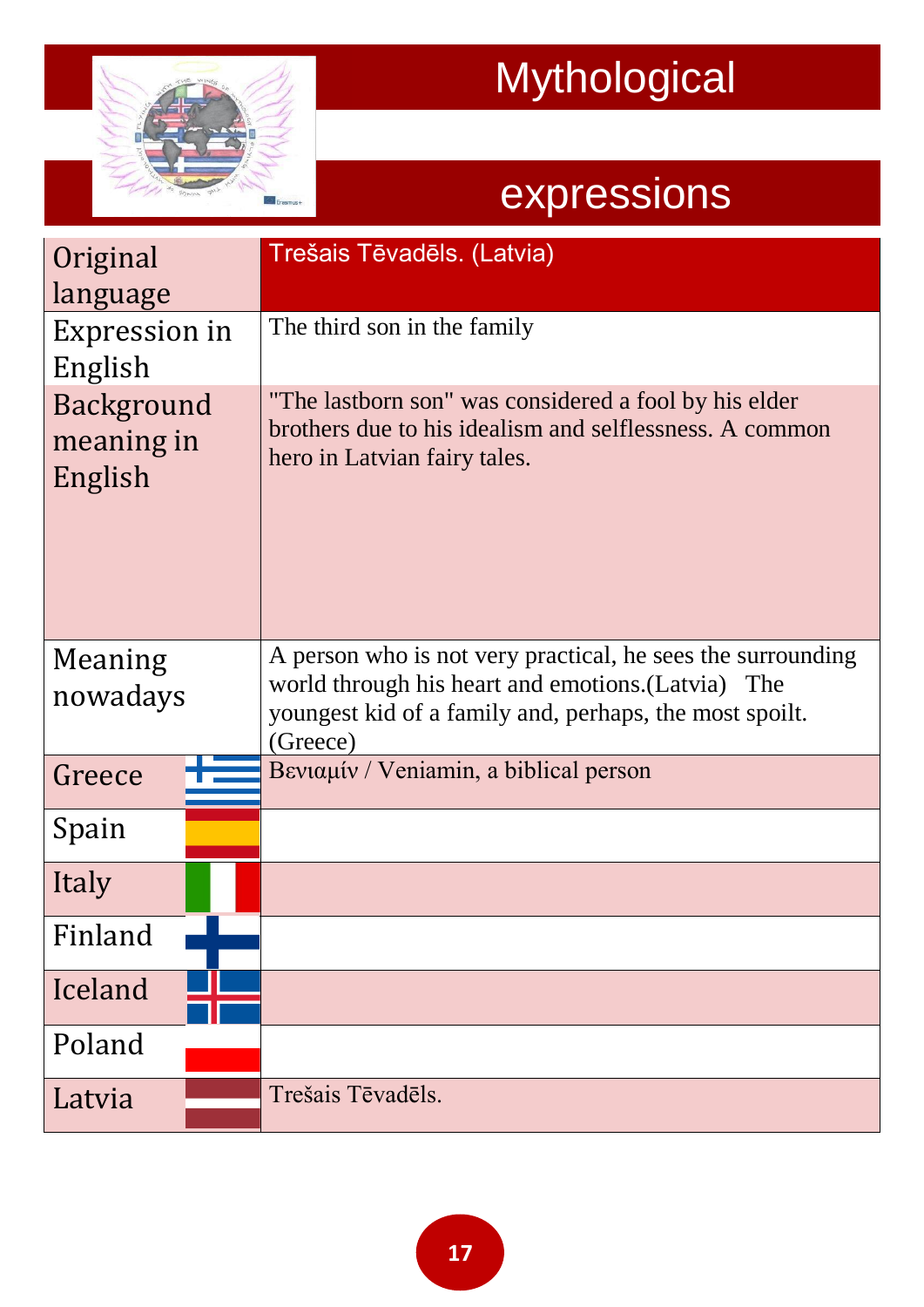

| Original<br>language                | Creerse el ombligo del mundo. (Spain)                                                                                                                                                                                                                                                             |
|-------------------------------------|---------------------------------------------------------------------------------------------------------------------------------------------------------------------------------------------------------------------------------------------------------------------------------------------------|
| Expression in<br>English            | Believe oneself to be the navel of the world.                                                                                                                                                                                                                                                     |
| Background<br>meaning in<br>English | Mythology: The phrase has a mythological origin, because<br>it was called "navel of the world" to the stone that was<br>venerated in the sanctuary of Apollo in Delphi, the greatest<br>center of spirituality for the Greeks, considered by then the<br>most important place in the known world. |
| Meaning<br>nowadays                 | If you believe that you are better than the others. (Spain)                                                                                                                                                                                                                                       |
| Greece                              | Ο ομφαλός της γης                                                                                                                                                                                                                                                                                 |
| Spain                               | Creerse el ombligo del mundo.                                                                                                                                                                                                                                                                     |
| Italy                               | Credere di essere l'ombelico del mondo                                                                                                                                                                                                                                                            |
| Finland                             |                                                                                                                                                                                                                                                                                                   |
| Iceland                             |                                                                                                                                                                                                                                                                                                   |
| Poland                              |                                                                                                                                                                                                                                                                                                   |
| Latvia                              |                                                                                                                                                                                                                                                                                                   |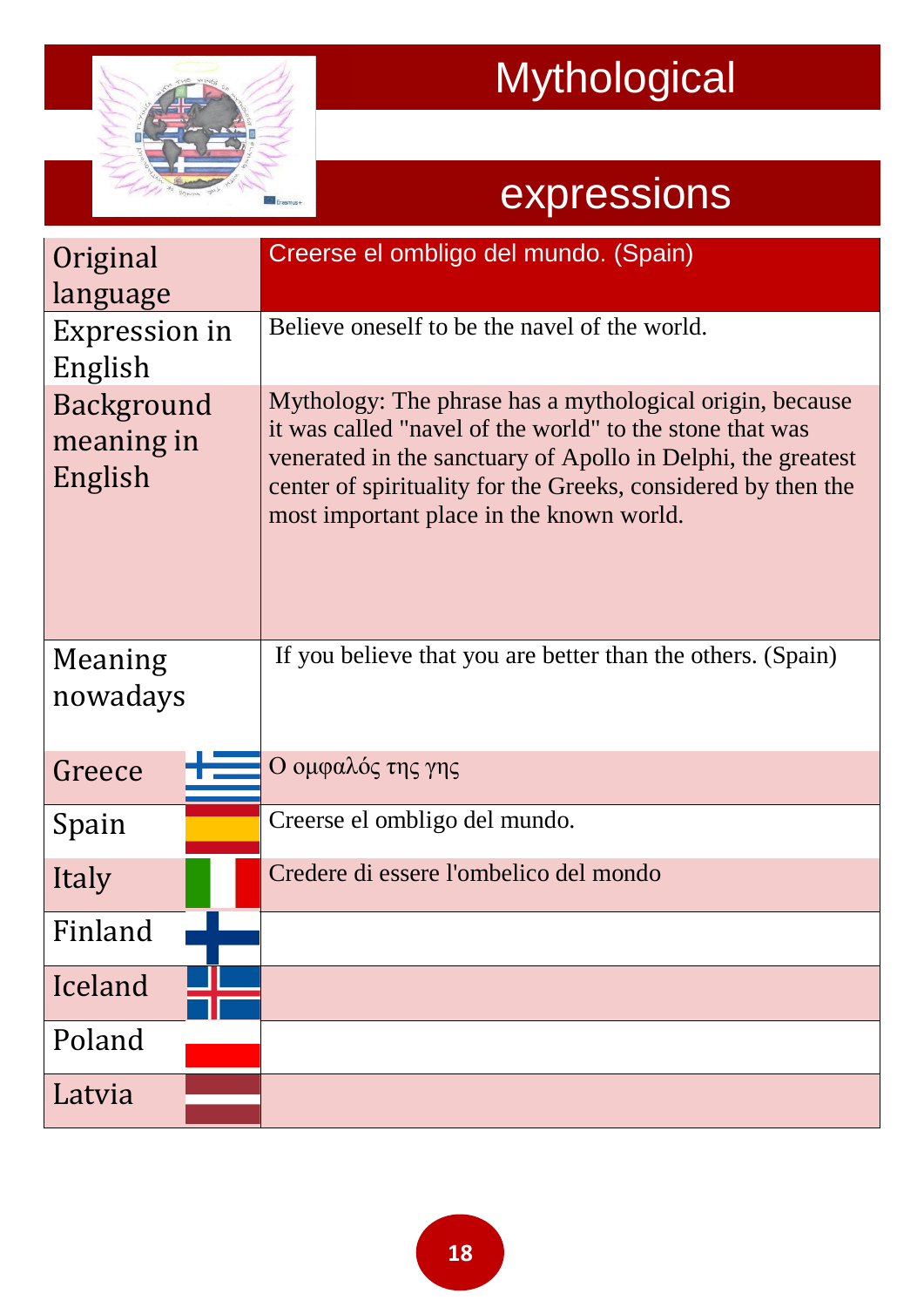

| Original<br>language                | Vivir una auténtica Odisea (Spain)                                                                                                                                                         |
|-------------------------------------|--------------------------------------------------------------------------------------------------------------------------------------------------------------------------------------------|
| Expression in<br>English            | To live an authentic Odissey                                                                                                                                                               |
| Background<br>meaning in<br>English | The years that Ulisses spend going back home after ten<br>years of war and the adventures and misadventures that his<br>family suffer.                                                     |
| Meaning<br>nowadays                 | When you made a long and tortuous trip. (Spain)<br>When you had a long and tortuous trip (literal meaning) and<br>when you went through some hard time (metaphorical<br>meaning). (Greece) |
| Greece                              | Ζήσαμε μια οδύσσεια                                                                                                                                                                        |
| Spain                               | Vivir una auténtica Odisea                                                                                                                                                                 |
| Italy                               | Vivere un'Odissea                                                                                                                                                                          |
| Finland                             |                                                                                                                                                                                            |
| Iceland                             |                                                                                                                                                                                            |
| Poland                              |                                                                                                                                                                                            |
| Latvia                              |                                                                                                                                                                                            |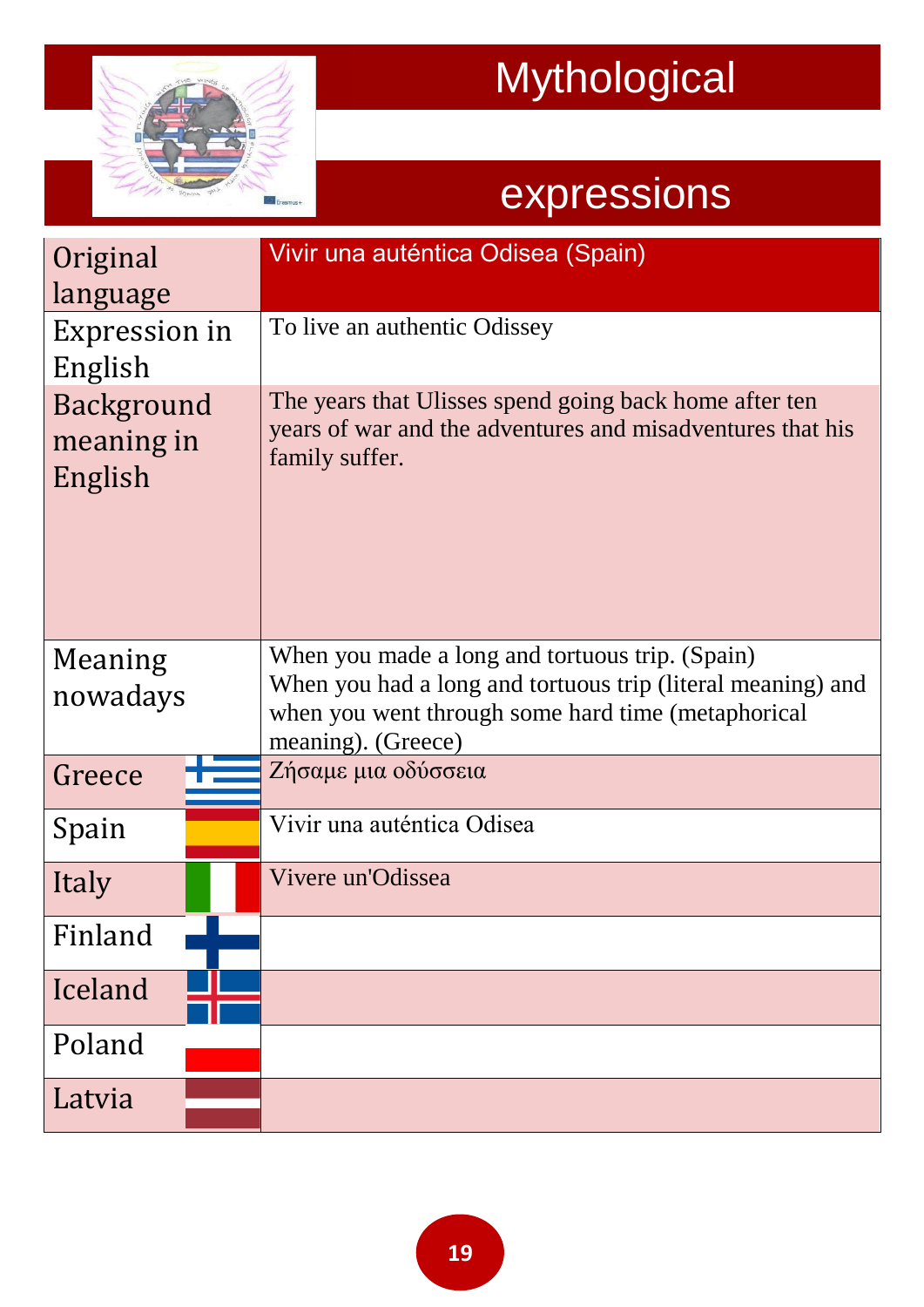

| Original<br>language                | Ser un caos (Spain)                                                                                 |
|-------------------------------------|-----------------------------------------------------------------------------------------------------|
| Expression in<br>English            | To be a chaos                                                                                       |
| Background<br>meaning in<br>English | The chaos was what existed before the Gods and the<br>elementary forces what is known as confusion. |
| Meaning<br>nowadays                 | When you are a complete disaster. (Spain)<br>When there is complete disorder (Greece)               |
| Greece                              | Επικρατεί χάος                                                                                      |
| Spain                               | Ser un caos                                                                                         |
| Italy                               |                                                                                                     |
| Finland                             |                                                                                                     |
| Iceland                             |                                                                                                     |
| Poland                              |                                                                                                     |
| Latvia                              |                                                                                                     |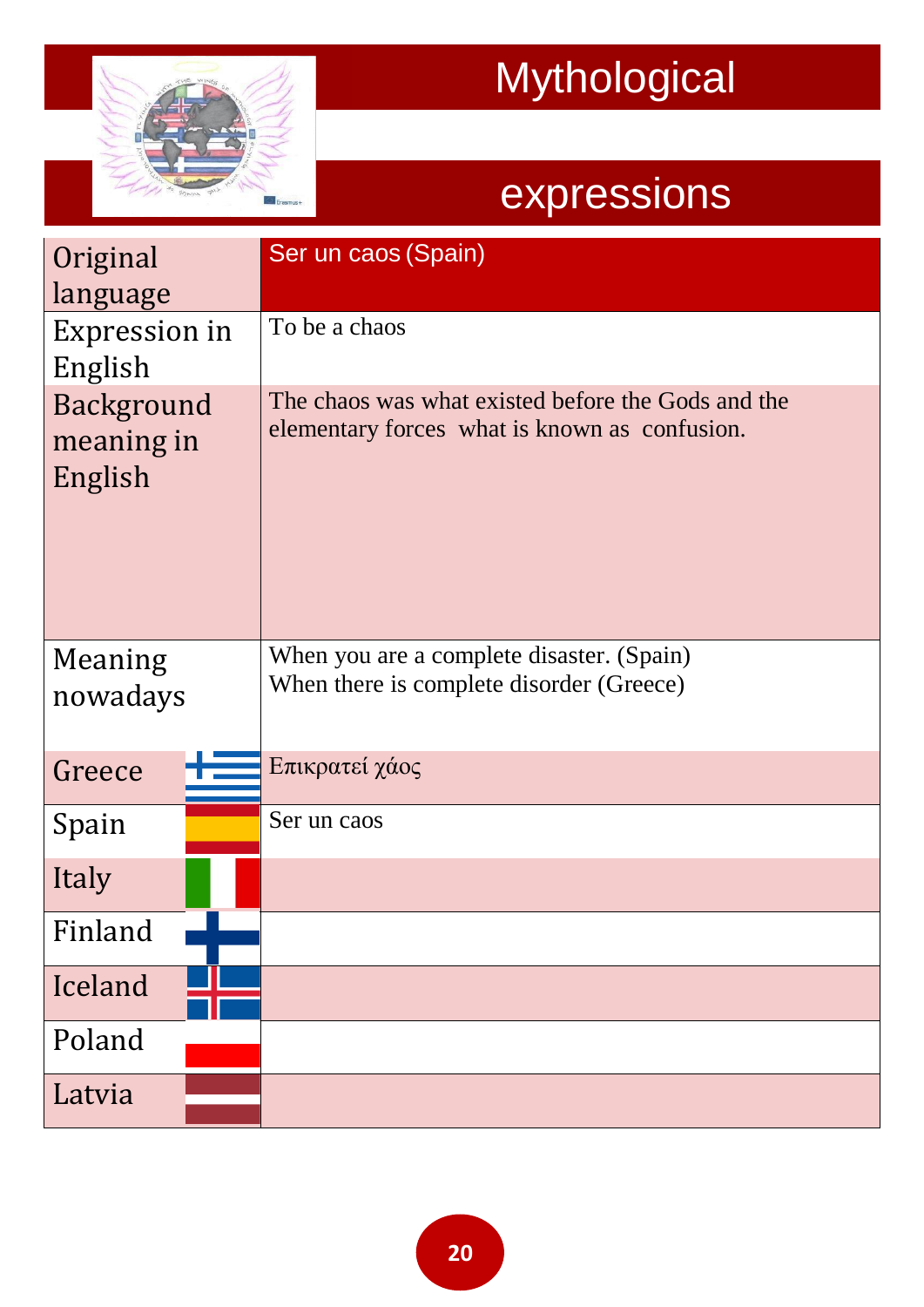

| Original<br>language                | Parecer un Adonis (Spain)                                                                                                                                                                      |
|-------------------------------------|------------------------------------------------------------------------------------------------------------------------------------------------------------------------------------------------|
| Expression in<br>English            | To be an Adonis                                                                                                                                                                                |
| Background<br>meaning in<br>English | The young Adonis was extremely beautiful, to the point that<br>the goddess Aphrodite fell in love with him madly. On one<br>occasion when Adonis was hunting, he was killed by a wild<br>boar. |
| Meaning<br>nowadays                 | You can say this to a man that is really handsome. (Spain)                                                                                                                                     |
| Greece                              | Άδωνις                                                                                                                                                                                         |
| Spain                               | Parecer un Adonis                                                                                                                                                                              |
| Italy                               | <b>Essere un Adone</b>                                                                                                                                                                         |
| Finland                             |                                                                                                                                                                                                |
| Iceland                             |                                                                                                                                                                                                |
| Poland                              |                                                                                                                                                                                                |
| Latvia                              |                                                                                                                                                                                                |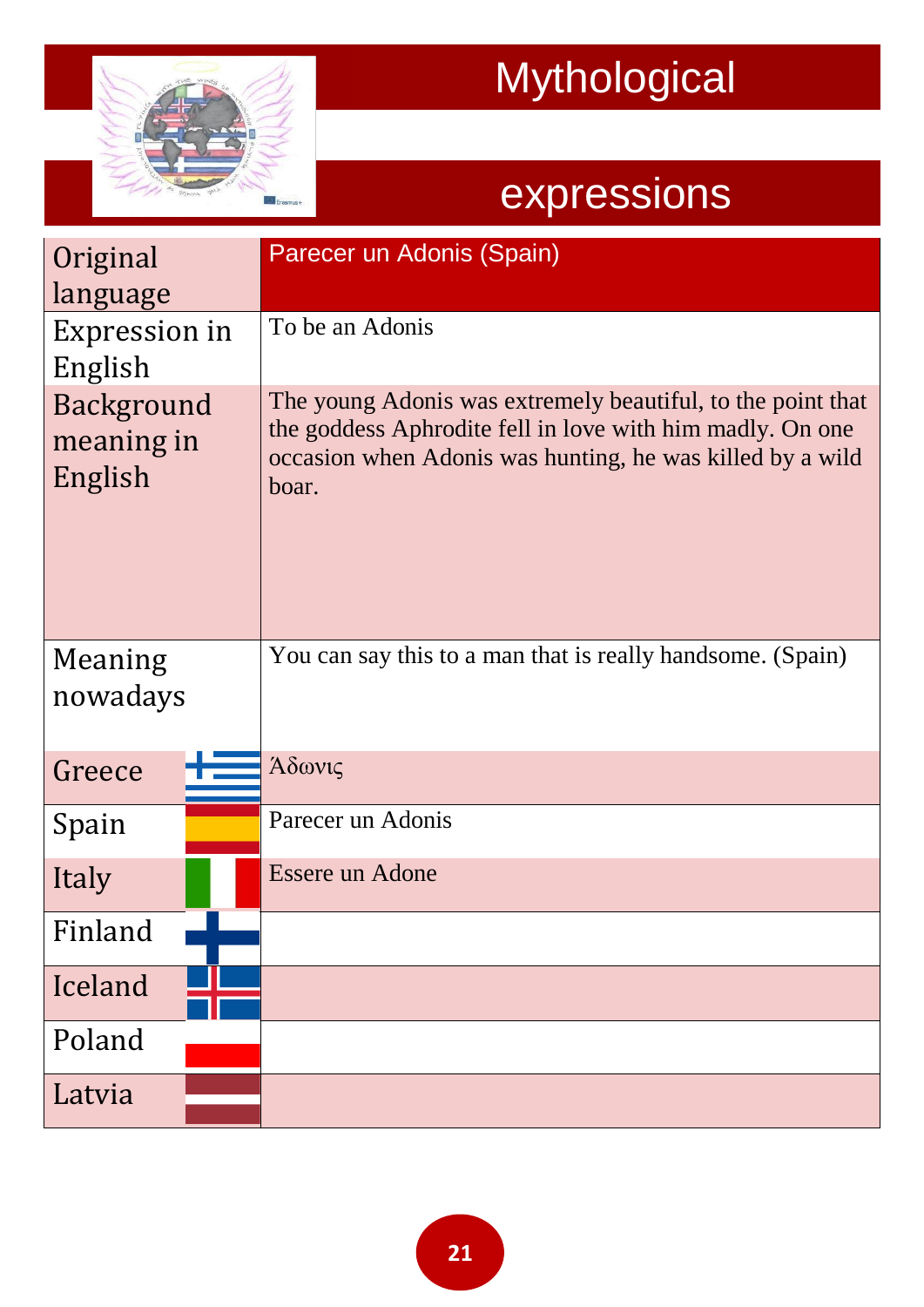

| Original<br>language                | Canto de Sirenas (Spain)                                                                                                                                                                                                                                |
|-------------------------------------|---------------------------------------------------------------------------------------------------------------------------------------------------------------------------------------------------------------------------------------------------------|
| Expression in<br>English            | The singing of mermaids                                                                                                                                                                                                                                 |
| Background<br>meaning in<br>English | They appear in the Oddisey when Ulisses face her chants up<br>at the sea. They cheated the sailors who were stunned by<br>their chants. The mermaids ate the stunned sailors when<br>they felt into the water.                                          |
| Meaning<br>nowadays                 | When one person tricks another person. Quite ancient not<br>many people use it nowadays. (SP) It is associated<br>with temptation and is used - not very often - in phrases<br>such as "Don't listen to the Sirens" or "He was lured by the<br>Sirens". |
| Greece                              | Οι Σειρήνες                                                                                                                                                                                                                                             |
| Spain                               | Canto de Sirenas                                                                                                                                                                                                                                        |
| Italy                               | Il canto delle sirene                                                                                                                                                                                                                                   |
| Finland                             | Seireenien laulu                                                                                                                                                                                                                                        |
| Iceland                             |                                                                                                                                                                                                                                                         |
| Poland                              |                                                                                                                                                                                                                                                         |
| Latvia                              |                                                                                                                                                                                                                                                         |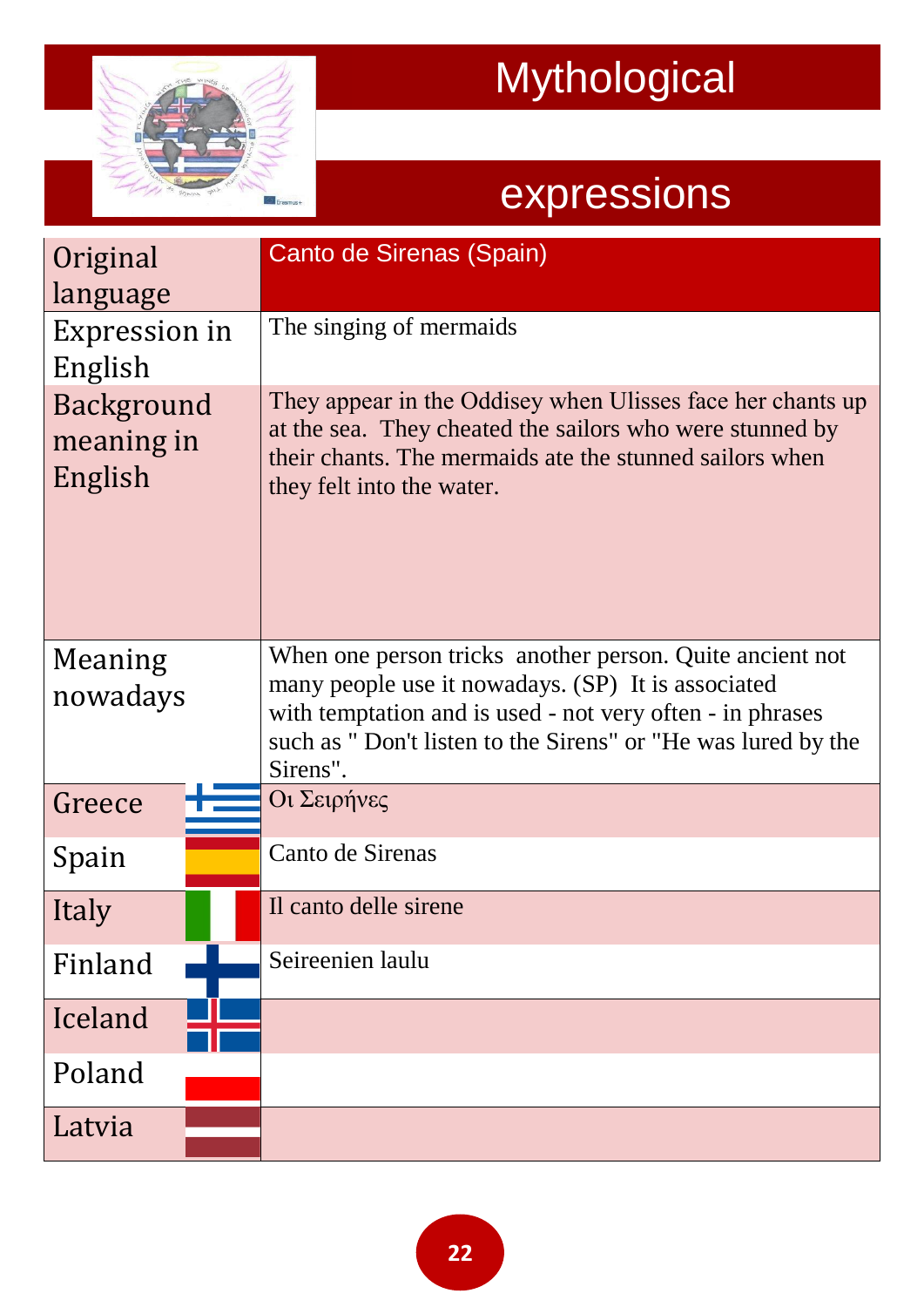

| Original                            | El hilo de Ariadna. De la A a la Z. (Spain)                                                                                                                                                                                                                                                                                                                                                                                                                                                                                                                                                                                                                                                                                     |
|-------------------------------------|---------------------------------------------------------------------------------------------------------------------------------------------------------------------------------------------------------------------------------------------------------------------------------------------------------------------------------------------------------------------------------------------------------------------------------------------------------------------------------------------------------------------------------------------------------------------------------------------------------------------------------------------------------------------------------------------------------------------------------|
| language                            |                                                                                                                                                                                                                                                                                                                                                                                                                                                                                                                                                                                                                                                                                                                                 |
| Expression in                       | Ariadna's thread                                                                                                                                                                                                                                                                                                                                                                                                                                                                                                                                                                                                                                                                                                                |
| English                             |                                                                                                                                                                                                                                                                                                                                                                                                                                                                                                                                                                                                                                                                                                                                 |
| Background<br>meaning in<br>English | Ariadna is the daughter of Minos and Pasifae, and therefore,<br>Princess of Crete. King Minos underwent Athens after a son<br>of his, Androgeu, was killed. He forced the Athenians to<br>send Crete every nine years to a group of fourteen young<br>people - seven boys and seven girls - who would be<br>sacrificed to the Minotaur. Once, in one of these shipments<br>of guys, Prince Teseus, the son of Aegean, king of Athens,<br>went voluntarily. Theseus, once arrived at Crete, dazzled<br>Ariadna, who fell in love. Advocated by Dédalo gave him a<br>magic sword, with which he could kill the Minotaur and a<br>piece of wool that could not be broken that would help him<br>find the way out of the Labyrinth. |
| Meaning                             | When someone tells you a very detailed story. (Spain)                                                                                                                                                                                                                                                                                                                                                                                                                                                                                                                                                                                                                                                                           |
| nowadays                            | A solution to a problem or a person that can help someone<br>to solve it. (Greece)                                                                                                                                                                                                                                                                                                                                                                                                                                                                                                                                                                                                                                              |
| Greece                              | Ο μίτος της Αριάδνης                                                                                                                                                                                                                                                                                                                                                                                                                                                                                                                                                                                                                                                                                                            |
| Spain                               | El hilo de Ariadna. De la A a la Z.                                                                                                                                                                                                                                                                                                                                                                                                                                                                                                                                                                                                                                                                                             |
| Italy                               |                                                                                                                                                                                                                                                                                                                                                                                                                                                                                                                                                                                                                                                                                                                                 |
| Finland                             |                                                                                                                                                                                                                                                                                                                                                                                                                                                                                                                                                                                                                                                                                                                                 |
| Iceland                             |                                                                                                                                                                                                                                                                                                                                                                                                                                                                                                                                                                                                                                                                                                                                 |
| Poland                              |                                                                                                                                                                                                                                                                                                                                                                                                                                                                                                                                                                                                                                                                                                                                 |
| Latvia                              |                                                                                                                                                                                                                                                                                                                                                                                                                                                                                                                                                                                                                                                                                                                                 |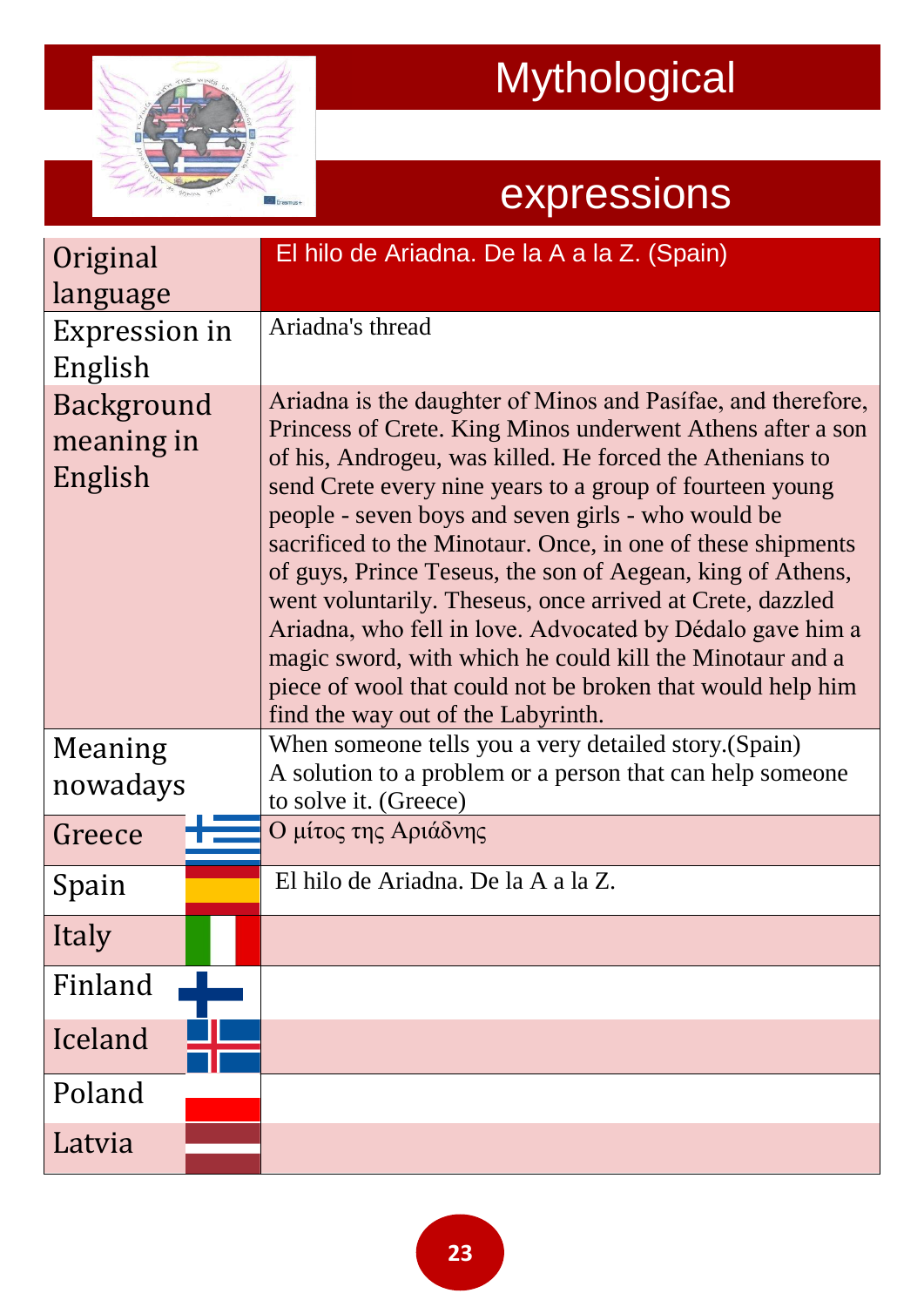

| Original<br>language                | El mantel de Penélope (Spain)                                                                                                                                    |
|-------------------------------------|------------------------------------------------------------------------------------------------------------------------------------------------------------------|
| Expression in<br>English            | Penelope's cloth                                                                                                                                                 |
| Background<br>meaning in<br>English | Penelope was Ulisses wife, the cloth was the thing she was<br>weaving and unweaving every night to trick the men who<br>were asking marriage to her every night. |
| Meaning<br>nowadays                 | A never ending thing. (SP)                                                                                                                                       |
| Greece                              | Ο ιστός της Πηνελόπης                                                                                                                                            |
| Spain                               | El mantel de Penélope                                                                                                                                            |
| Italy                               | La tela di Penelope                                                                                                                                              |
| Finland                             |                                                                                                                                                                  |
| Iceland                             |                                                                                                                                                                  |
| Poland                              |                                                                                                                                                                  |
| Latvia                              |                                                                                                                                                                  |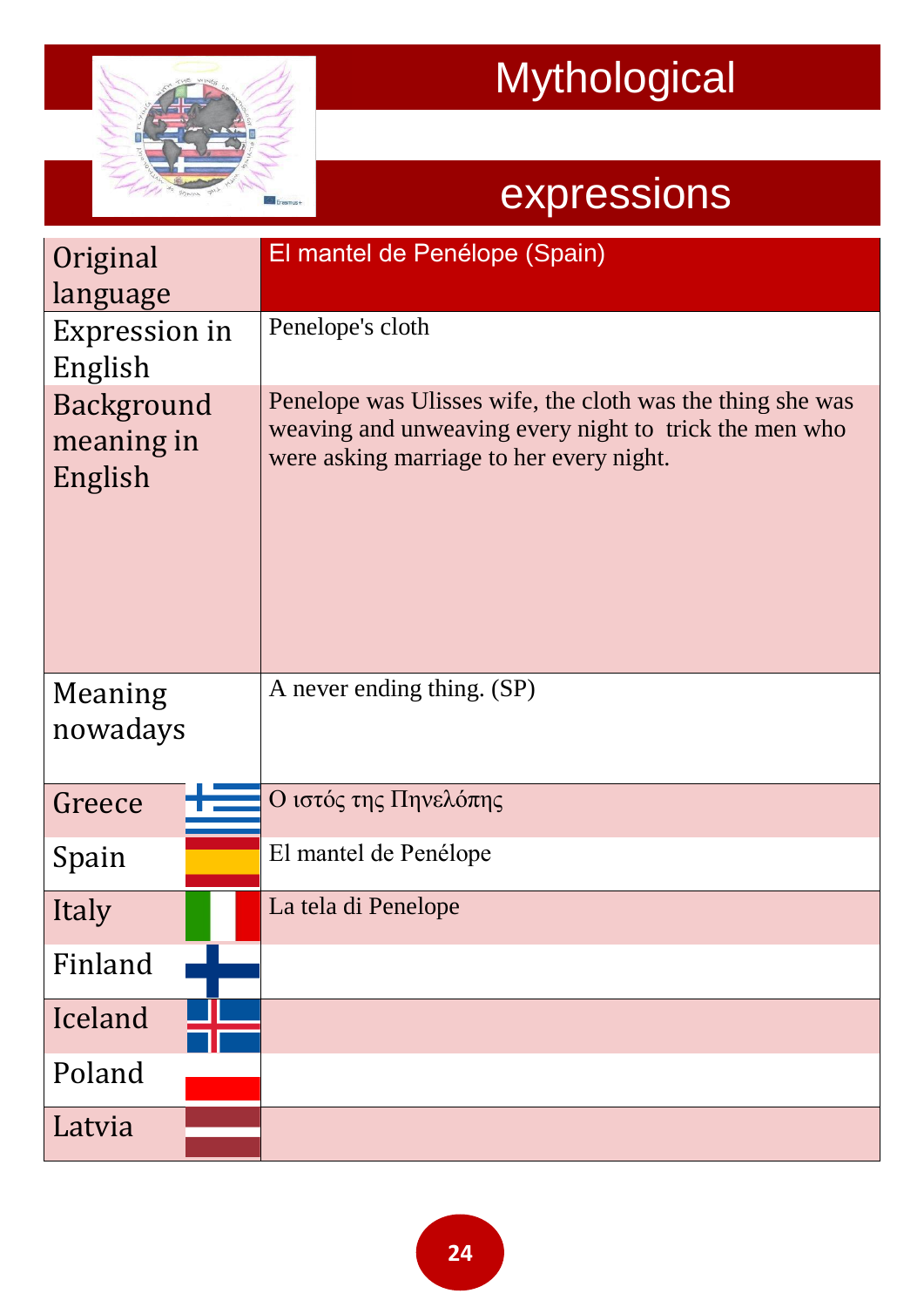

| Original<br>language                | Quan a creix l'ordi, ja és Sant Jordi                                 |
|-------------------------------------|-----------------------------------------------------------------------|
| Expression in<br>English            | When barley has grown, it's Saint George.                             |
| Background<br>meaning in<br>English | Sant Georges' legend.                                                 |
| Meaning<br>nowadays                 | It means that Spring will bring the festivity of Sant Jordi.<br>(CAT) |
| Greece                              |                                                                       |
| Spain                               | Quan a creix l'ordi, ja és Sant Jordi                                 |
| Italy                               |                                                                       |
| Finland                             |                                                                       |
| Iceland                             |                                                                       |
| Poland                              |                                                                       |
| Latvia                              |                                                                       |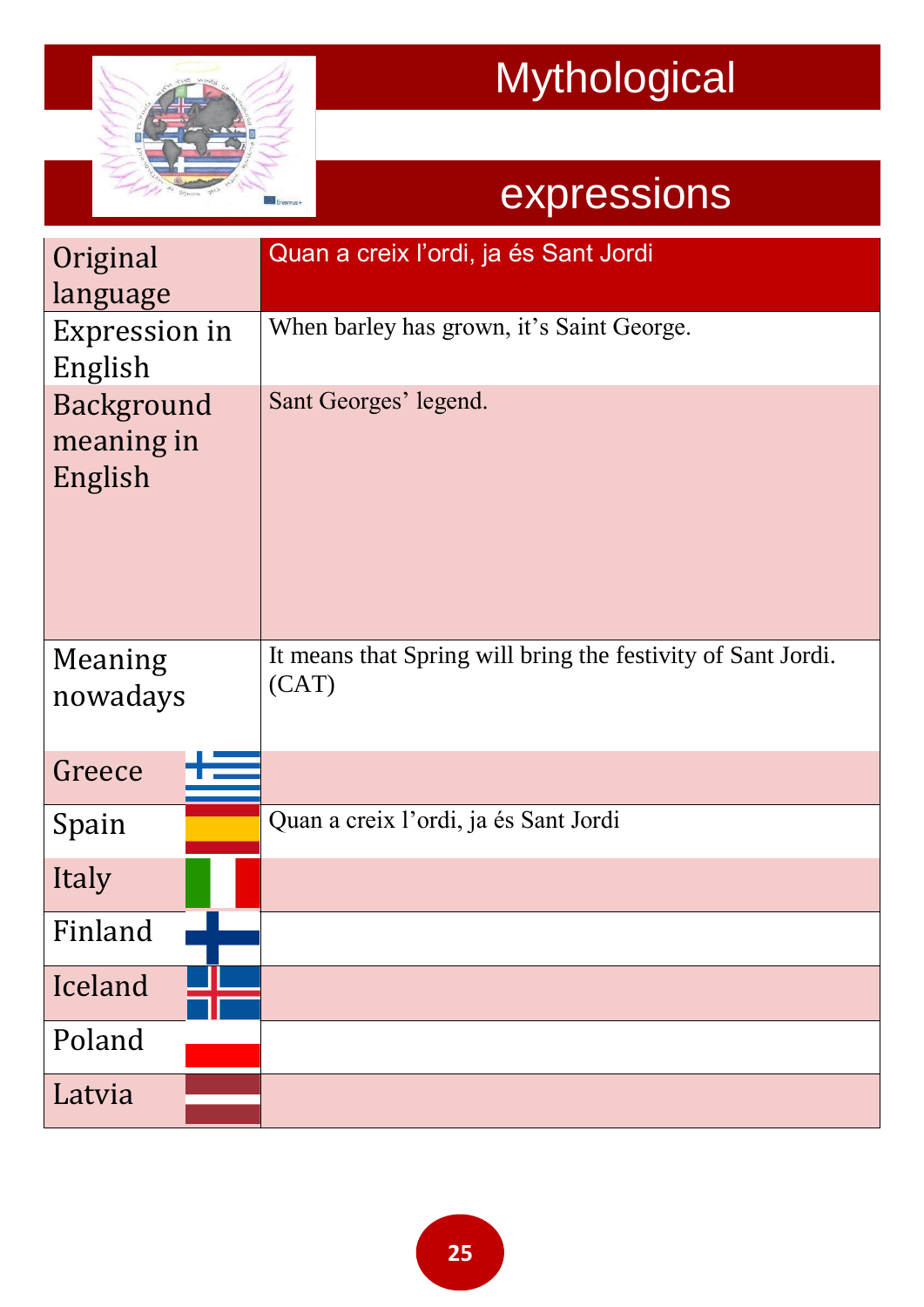

| Original                            | Ohreinu börnin hennar Evu (Iceland)                                                                                                                                                                                                                                                                                                                                                                                                                                                                                                                                                                                                                                      |
|-------------------------------------|--------------------------------------------------------------------------------------------------------------------------------------------------------------------------------------------------------------------------------------------------------------------------------------------------------------------------------------------------------------------------------------------------------------------------------------------------------------------------------------------------------------------------------------------------------------------------------------------------------------------------------------------------------------------------|
| language                            |                                                                                                                                                                                                                                                                                                                                                                                                                                                                                                                                                                                                                                                                          |
| Expression in<br>English            | The unwashed children of Eva                                                                                                                                                                                                                                                                                                                                                                                                                                                                                                                                                                                                                                             |
| Background<br>meaning in<br>English | Once upon a time, it is said that God himself visited Adam<br>and Eva. When he visited, Adam and Eva showed him<br>everything they owned to God. Especially their clean and tidy<br>children. But actually, there was one thing they didn't show to<br>God. That was their dirty and unwashed children. But God<br>knew that Adam and Eva were hiding these children from<br>him. Therefore he said: "The things that are supposed to be<br>hidden from me, should also be hidden from humans". So<br>these dirty and unwashed children were invisible to everyone<br>and became elves who lived in stones and hills while the<br>clean and tidy children became humans. |
| Meaning<br>nowadays                 | Today this expression is mostly used to critisize governments,<br>healthcare system or even societies that dont help children in<br>need. For example children that have been waiting for a long<br>long time for help because of their illness or disfunction of<br>some sort. (Iceland)                                                                                                                                                                                                                                                                                                                                                                                |
| Greece                              |                                                                                                                                                                                                                                                                                                                                                                                                                                                                                                                                                                                                                                                                          |
| Spain                               |                                                                                                                                                                                                                                                                                                                                                                                                                                                                                                                                                                                                                                                                          |
| Italy                               |                                                                                                                                                                                                                                                                                                                                                                                                                                                                                                                                                                                                                                                                          |
| Finland                             |                                                                                                                                                                                                                                                                                                                                                                                                                                                                                                                                                                                                                                                                          |
| Iceland                             | Öhreinu börnin hennar Evu                                                                                                                                                                                                                                                                                                                                                                                                                                                                                                                                                                                                                                                |
| Poland                              |                                                                                                                                                                                                                                                                                                                                                                                                                                                                                                                                                                                                                                                                          |
| Latvia                              |                                                                                                                                                                                                                                                                                                                                                                                                                                                                                                                                                                                                                                                                          |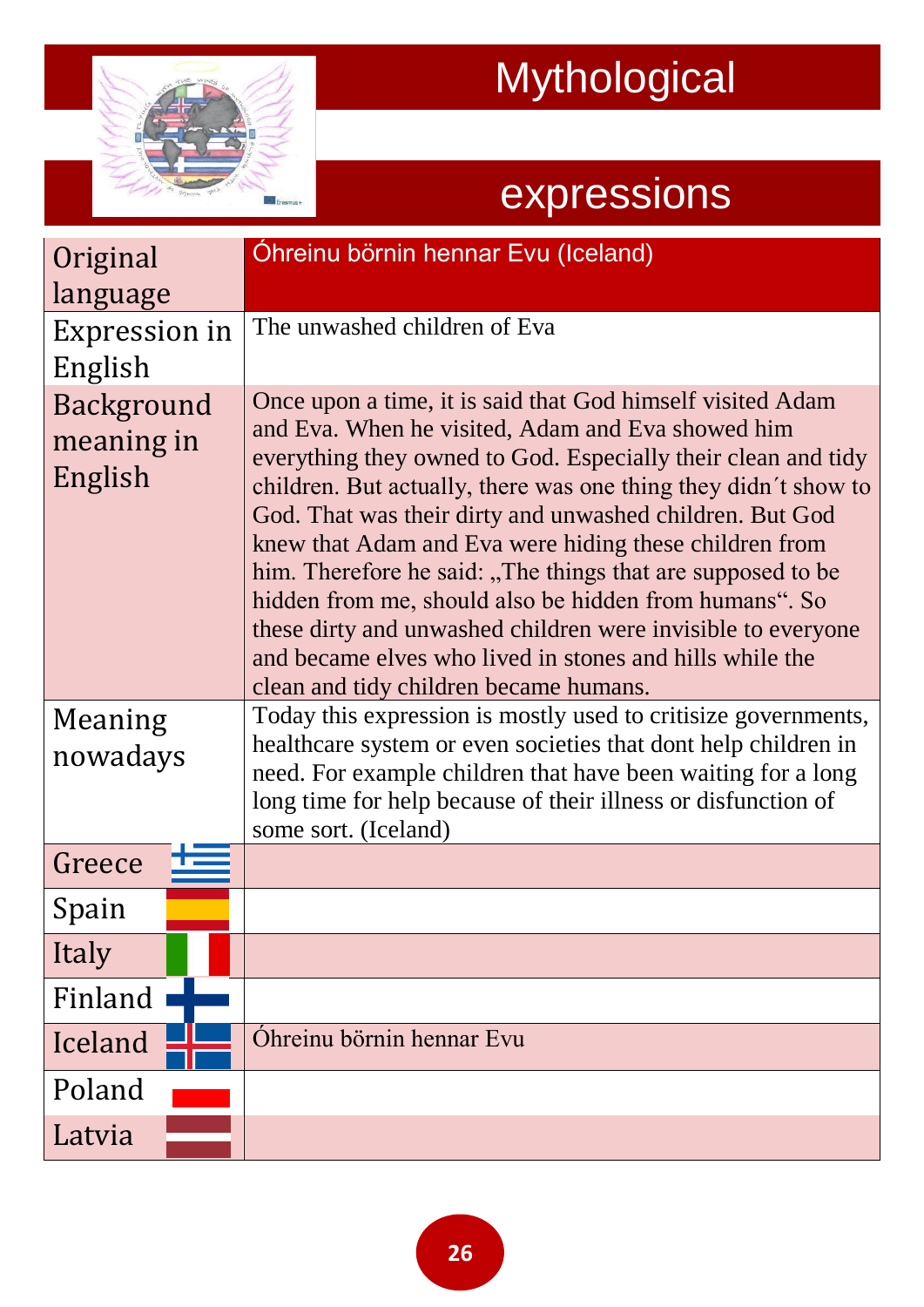

| Original                            | Að liggja á einhverju eins og ormur á gulli (Iceland)                                                                                                                                                                                                                                                                                                                                                                                                                                                                                                                                                                                                                                                                                                                                                                             |
|-------------------------------------|-----------------------------------------------------------------------------------------------------------------------------------------------------------------------------------------------------------------------------------------------------------------------------------------------------------------------------------------------------------------------------------------------------------------------------------------------------------------------------------------------------------------------------------------------------------------------------------------------------------------------------------------------------------------------------------------------------------------------------------------------------------------------------------------------------------------------------------|
| language                            |                                                                                                                                                                                                                                                                                                                                                                                                                                                                                                                                                                                                                                                                                                                                                                                                                                   |
| Expression in<br>English            | To lie like a worm on gold                                                                                                                                                                                                                                                                                                                                                                                                                                                                                                                                                                                                                                                                                                                                                                                                        |
| Background<br>meaning in<br>English | There is a myth about farmer named Hreiðmar that had<br>suddenly gained a golden treasure for something he did. His<br>sons, named Fáfnir and Reginn, killed their father because<br>they desired the gold for themselves. In addition, Fáfnir had<br>a double plot and also betrayed his brother Reginn and took<br>the gold for himself and hid it under a mountain. Fáfnir was<br>so obsessed with his gold that he guarded it at all times by<br>laying on it. Eventually he transformed into a big and long<br>worm. But the word worm in Icelanic can also mean<br>dragon. Reginn got his revenge by hiring a young warrior<br>named Sigurður to try to kill his brother Fáfnir. Which<br>Sigurður was able to do. After that he was known as the<br>legend Sigurður Fáfnisbani or Sigurður the bane (killer) of<br>Fáfnir. |
| Meaning<br>nowadays                 | This expression is used when someone is being very cheap,<br>or holding money very tight to themselves. (Iceland)                                                                                                                                                                                                                                                                                                                                                                                                                                                                                                                                                                                                                                                                                                                 |
| Greece                              |                                                                                                                                                                                                                                                                                                                                                                                                                                                                                                                                                                                                                                                                                                                                                                                                                                   |
| Spain                               |                                                                                                                                                                                                                                                                                                                                                                                                                                                                                                                                                                                                                                                                                                                                                                                                                                   |
| Italy                               |                                                                                                                                                                                                                                                                                                                                                                                                                                                                                                                                                                                                                                                                                                                                                                                                                                   |
| Finland                             |                                                                                                                                                                                                                                                                                                                                                                                                                                                                                                                                                                                                                                                                                                                                                                                                                                   |
| Iceland                             | Að liggja á einhverju eins og ormur á gulli                                                                                                                                                                                                                                                                                                                                                                                                                                                                                                                                                                                                                                                                                                                                                                                       |
| Poland                              |                                                                                                                                                                                                                                                                                                                                                                                                                                                                                                                                                                                                                                                                                                                                                                                                                                   |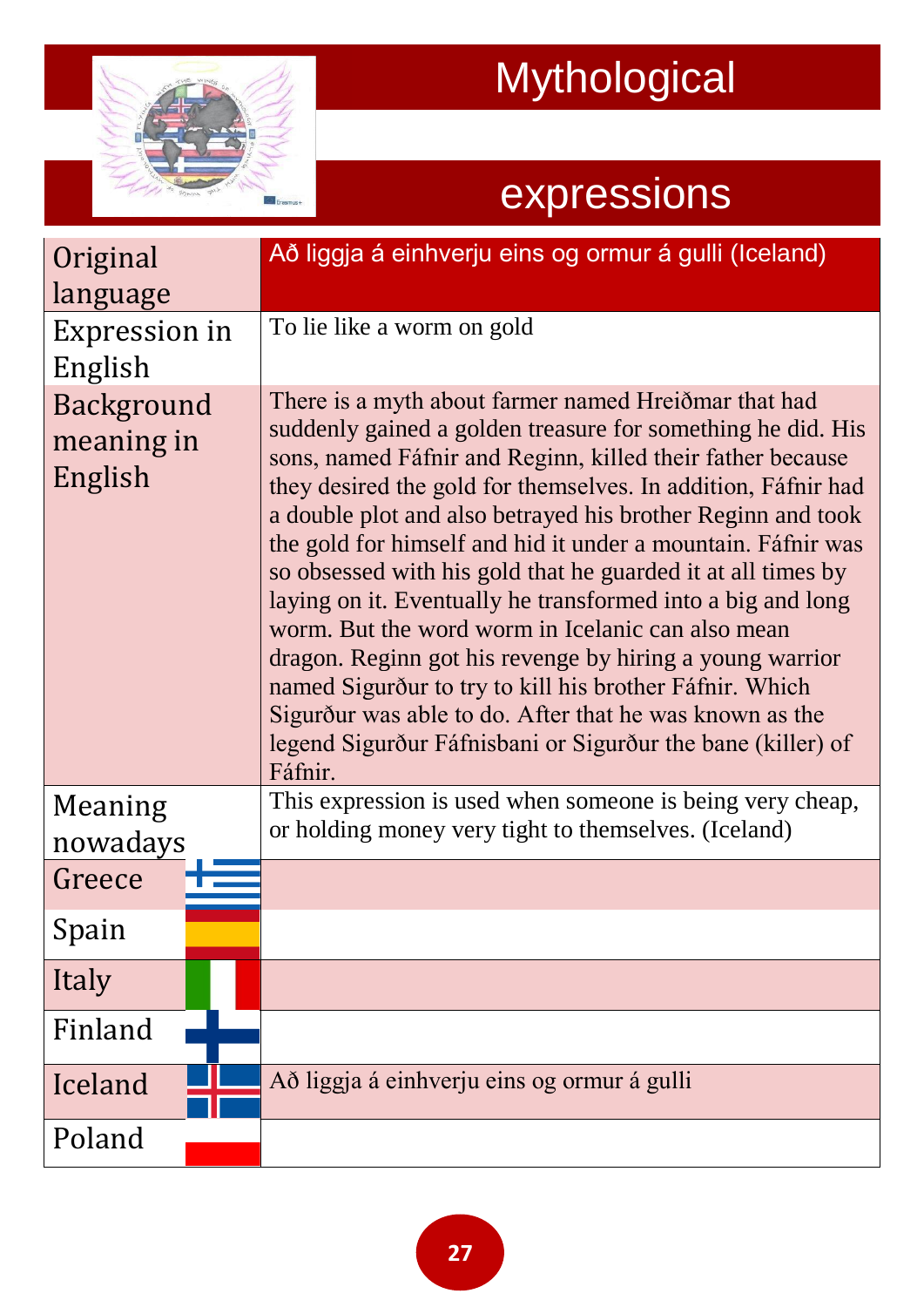#### Latvia



## Mythological

| Original<br>language                | Að vera týndur og tröllum gefinn (Iceland)                                                                                                                                                                                                                                 |
|-------------------------------------|----------------------------------------------------------------------------------------------------------------------------------------------------------------------------------------------------------------------------------------------------------------------------|
| Expression in<br>English            | To be lost and given to the trolls                                                                                                                                                                                                                                         |
| Background<br>meaning in<br>English | In Iceland there are mythical creatures that live in the<br>mountains, called trolls. Trolls sometimes come down from<br>the mountains are known for stealing from people and/or<br>even stealing people themselves. When the do steal people,<br>they usually steal kids. |
| Meaning<br>nowadays                 | This expression is used for something or someone that has<br>been lost for a long time and nobody has seen it or them.<br>(Iceland)                                                                                                                                        |
| Greece                              |                                                                                                                                                                                                                                                                            |
| Spain                               |                                                                                                                                                                                                                                                                            |
| Italy                               |                                                                                                                                                                                                                                                                            |
| Finland                             |                                                                                                                                                                                                                                                                            |
| Iceland                             | Að vera týndur og tröllum gefinn                                                                                                                                                                                                                                           |
| Poland                              |                                                                                                                                                                                                                                                                            |
| Latvia                              |                                                                                                                                                                                                                                                                            |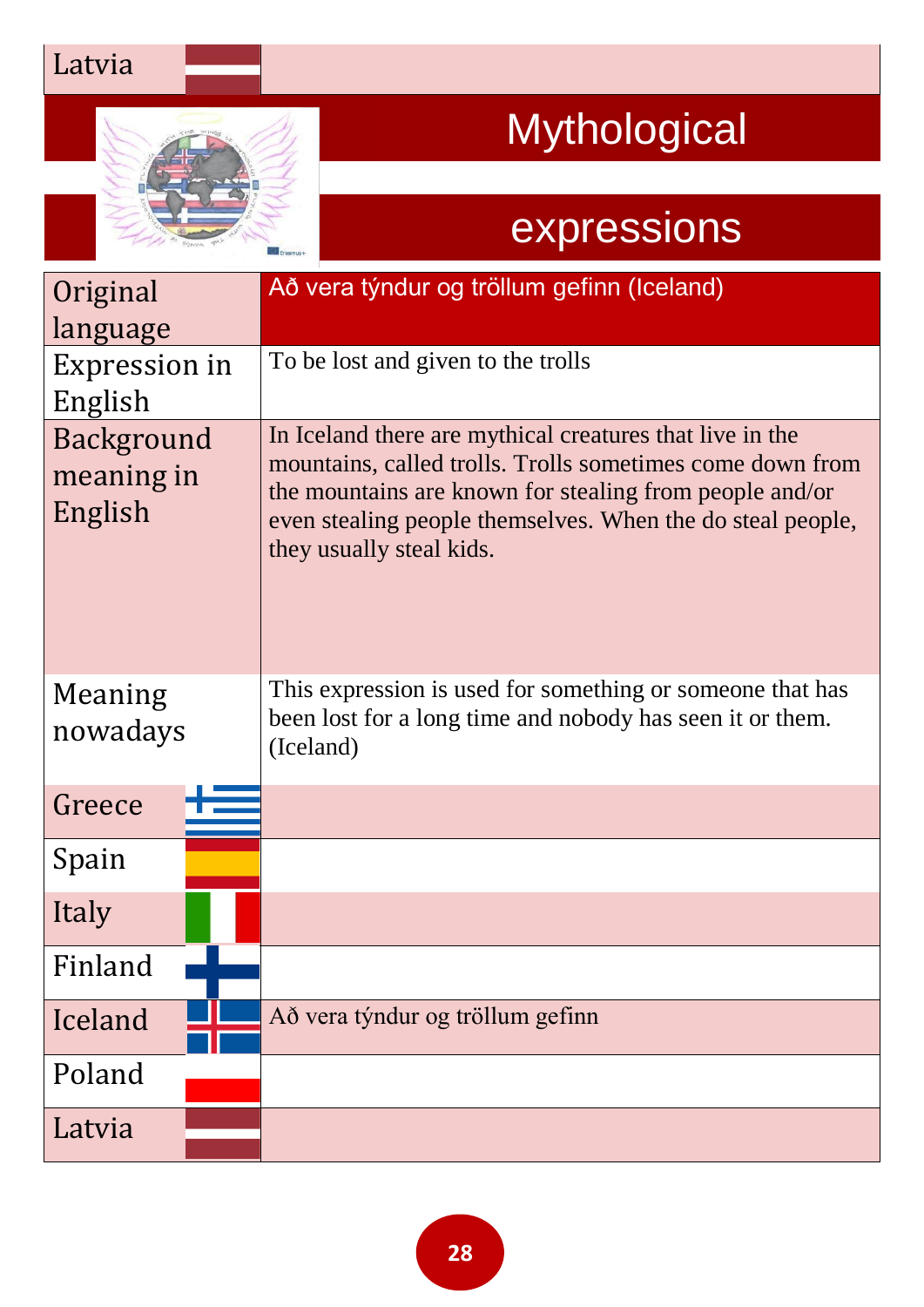

| Original<br>language                | Að bera ægishjálm yfir einhverjum (Iceland)                                                                                                                                                                                                                                                                                                                                       |
|-------------------------------------|-----------------------------------------------------------------------------------------------------------------------------------------------------------------------------------------------------------------------------------------------------------------------------------------------------------------------------------------------------------------------------------|
| <b>Expression in</b><br>English     | To hold an ægishelm over someone                                                                                                                                                                                                                                                                                                                                                  |
| Background<br>meaning in<br>English | There is an old alphabet called Icelandic runes that was used<br>by the vikings of old. But there are also old symbols that are<br>considered magical in nature, they are called magic letters.<br>These symbols can for example mean, healing, fertility,<br>protection, guidance, fear and etc. One of these symbols is<br>called ægishjálmur and is the symbol for protection. |
| Meaning<br>nowadays                 | The saying, to hold an ægishelm over someone, means that<br>you are protecting them. (Iceland)                                                                                                                                                                                                                                                                                    |
| Greece                              |                                                                                                                                                                                                                                                                                                                                                                                   |
| Spain                               |                                                                                                                                                                                                                                                                                                                                                                                   |
| Italy                               |                                                                                                                                                                                                                                                                                                                                                                                   |
| Finland                             |                                                                                                                                                                                                                                                                                                                                                                                   |
| Iceland                             | Að bera ægishjálm yfir einhverjum                                                                                                                                                                                                                                                                                                                                                 |
| Poland                              |                                                                                                                                                                                                                                                                                                                                                                                   |
| Latvia                              |                                                                                                                                                                                                                                                                                                                                                                                   |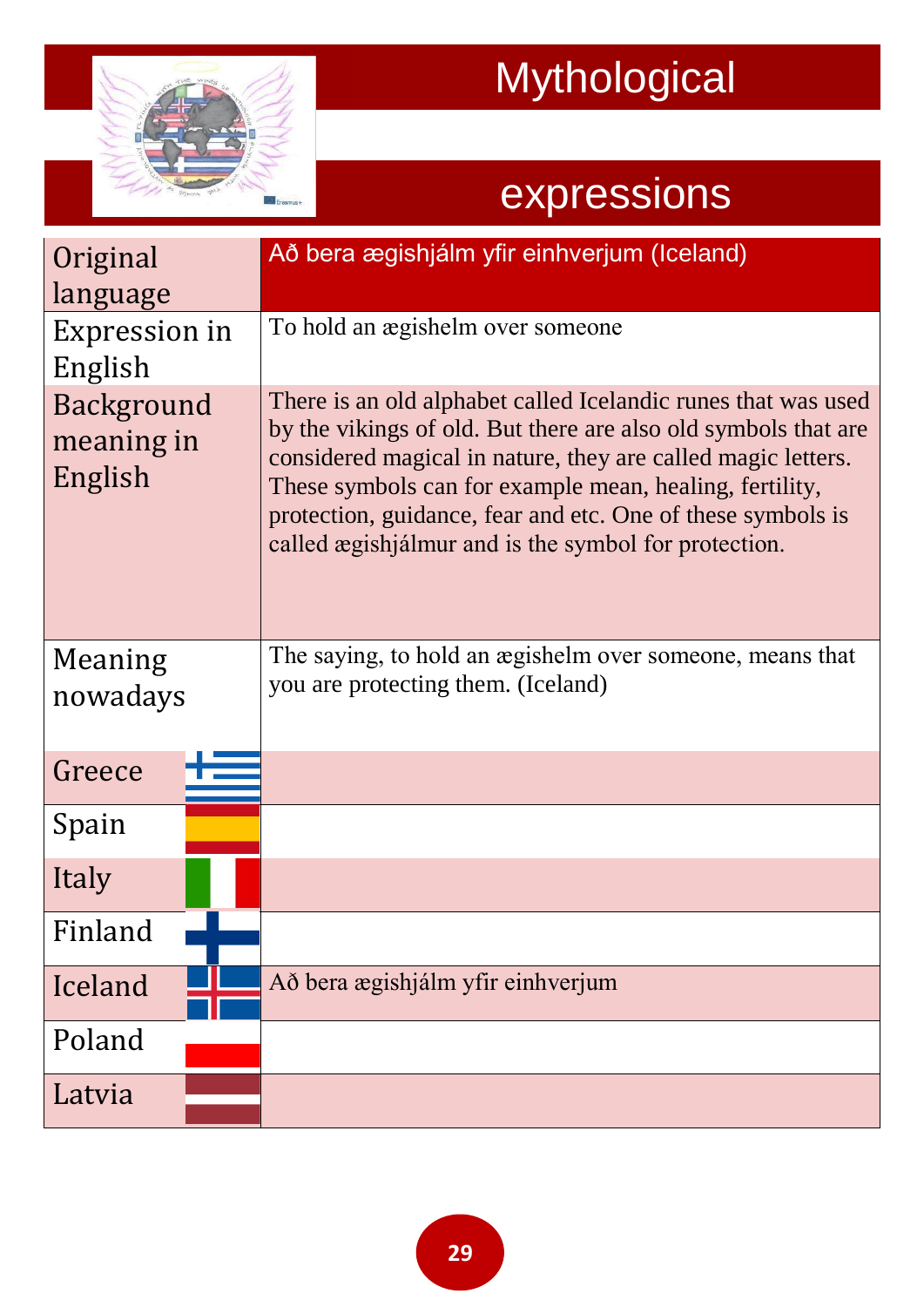

| Original<br>language                | Að fara í jólaköttinn (Iceland)                                                                                                                                                                                                                                                                                                                                                                                                  |
|-------------------------------------|----------------------------------------------------------------------------------------------------------------------------------------------------------------------------------------------------------------------------------------------------------------------------------------------------------------------------------------------------------------------------------------------------------------------------------|
| <b>Expression in</b><br>English     | To be eaten by the Christmas cat                                                                                                                                                                                                                                                                                                                                                                                                 |
| Background<br>meaning in<br>English | In Iceland there is a myth about a particular Christmas cat<br>which is owned by two trolls called Leppalúði and Grýla,<br>parents of all thirteen Icelandic Santa clauses (Also known)<br>as Yule Lads). This Christmas cat is not like the ordinary<br>fluffy and cute cat like you maybe would imagine. But an<br>evil and ugly beast that eats humans alive. That happens<br>when people dont get new clothes for Christmas. |
| Meaning<br>nowadays                 | The myth says, that everyone has to wear something new<br>for Christmas or else be eaten by the cat. But it can be<br>something simple like new socks for example. (ISL)                                                                                                                                                                                                                                                         |
| Greece                              |                                                                                                                                                                                                                                                                                                                                                                                                                                  |
| Spain                               |                                                                                                                                                                                                                                                                                                                                                                                                                                  |
| Italy                               |                                                                                                                                                                                                                                                                                                                                                                                                                                  |
| Finland                             |                                                                                                                                                                                                                                                                                                                                                                                                                                  |
| Iceland                             | Að fara í jólaköttinn                                                                                                                                                                                                                                                                                                                                                                                                            |
| Poland                              |                                                                                                                                                                                                                                                                                                                                                                                                                                  |
| Latvia                              |                                                                                                                                                                                                                                                                                                                                                                                                                                  |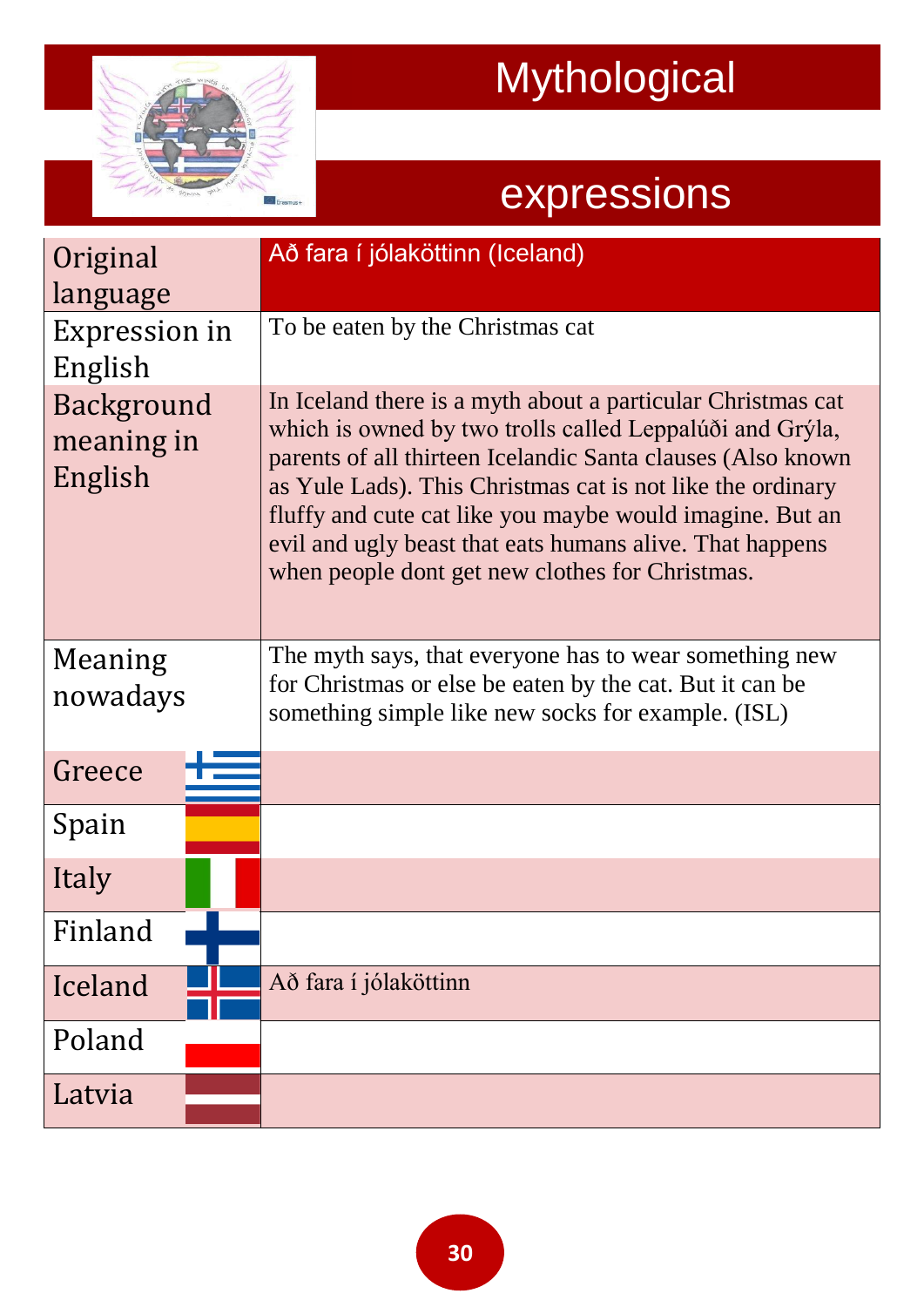

| Original<br>language                | <b>Syzyfowe prace (Poland)</b>                                                                                                                                                                                                                                                        |
|-------------------------------------|---------------------------------------------------------------------------------------------------------------------------------------------------------------------------------------------------------------------------------------------------------------------------------------|
| Expression in<br>English            | Labors of Sisyphus                                                                                                                                                                                                                                                                    |
| Background<br>meaning in<br>English | The expression, Labors of Sisyphus" is connected with<br>mythical king who fell into disfavor with other Gods. As a<br>punishment he was being forced to roll an immense boulder<br>up a hill only for it to roll down when it nears the top, and<br>repeat this action for eternity. |
| Meaning<br>nowadays                 | Tasks that are both laborious and futile (Poland)                                                                                                                                                                                                                                     |
| Greece                              | Το μαρτύριο του Σίσυφου                                                                                                                                                                                                                                                               |
| Spain                               |                                                                                                                                                                                                                                                                                       |
| Italy                               | Fatica di Sisifo                                                                                                                                                                                                                                                                      |
| Finland                             |                                                                                                                                                                                                                                                                                       |
| Iceland                             |                                                                                                                                                                                                                                                                                       |
| Poland                              | Syzyfowe prace                                                                                                                                                                                                                                                                        |
| Latvia                              | Sīzifa mokas                                                                                                                                                                                                                                                                          |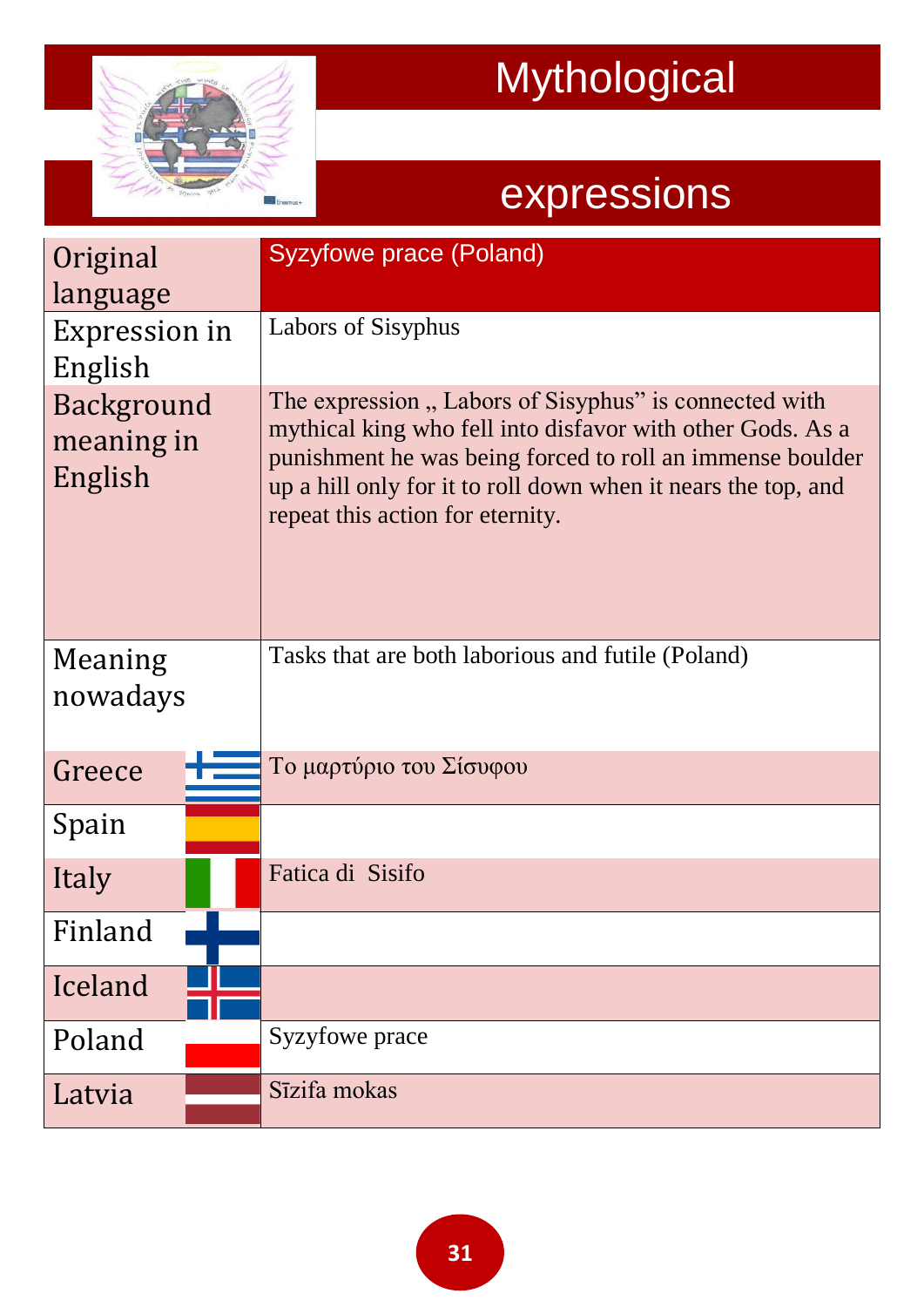

| Original<br>language                | Strzała Amora (Poland)                                                                                                                                                                                                                                                                                                                                                             |
|-------------------------------------|------------------------------------------------------------------------------------------------------------------------------------------------------------------------------------------------------------------------------------------------------------------------------------------------------------------------------------------------------------------------------------|
| Expression in<br>English            | Eros' Arrow                                                                                                                                                                                                                                                                                                                                                                        |
| Background<br>meaning in<br>English | There are different versions about origins of Eros.<br>According to one Eros was one of the primordial Gods<br>which presence was necessary for the other Gods to be born.<br>According to the other one, Eros was Afrodyta and Ares's<br>son. He was a very handsome young man with wings, a bow<br>and an arrow who had the ability to bind people with love<br>using his arrow. |
| Meaning<br>nowadays                 | To be in love (Poland)                                                                                                                                                                                                                                                                                                                                                             |
| Greece                              | Τα βέλη του έρωτα                                                                                                                                                                                                                                                                                                                                                                  |
| Spain                               |                                                                                                                                                                                                                                                                                                                                                                                    |
| Italy                               | Il dardo di Cupido                                                                                                                                                                                                                                                                                                                                                                 |
| Finland                             |                                                                                                                                                                                                                                                                                                                                                                                    |
| Iceland                             | Örvar Erosar                                                                                                                                                                                                                                                                                                                                                                       |
| Poland                              | Strzała Amora                                                                                                                                                                                                                                                                                                                                                                      |
| Latvia                              | Amora bulta.                                                                                                                                                                                                                                                                                                                                                                       |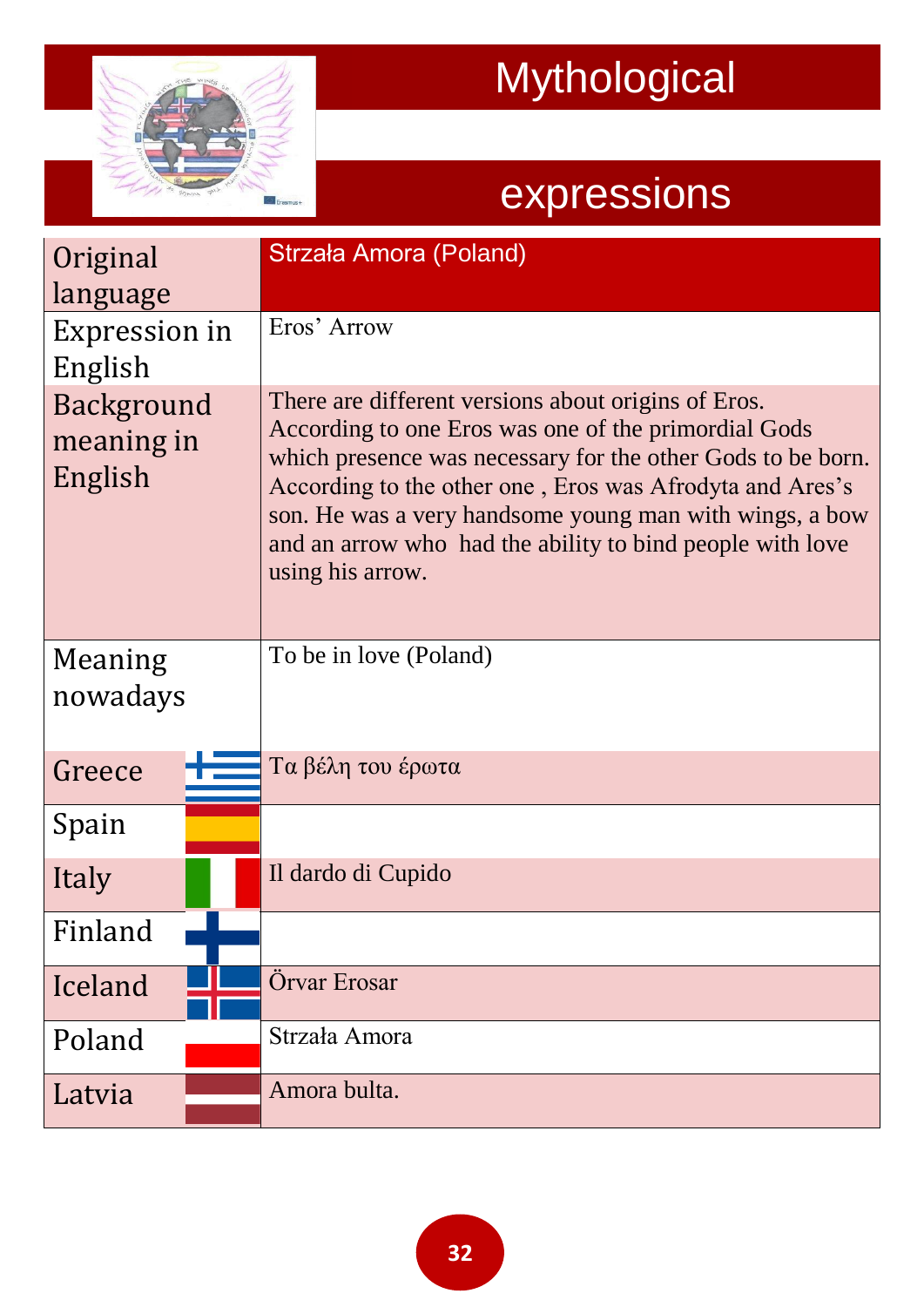

| Original                            | La speranza è l'ultima a morire (Italy)                                                                                                                                                                                                                                                                                                                                 |
|-------------------------------------|-------------------------------------------------------------------------------------------------------------------------------------------------------------------------------------------------------------------------------------------------------------------------------------------------------------------------------------------------------------------------|
| language                            |                                                                                                                                                                                                                                                                                                                                                                         |
| <b>Expression in</b>                | Hope is the last thing that dies                                                                                                                                                                                                                                                                                                                                        |
| English                             |                                                                                                                                                                                                                                                                                                                                                                         |
| Background<br>meaning in<br>English | There are different versions about its meaning. According to<br>some, it refers to Pandora's box. When Pandora opened the<br>box and all the world's evils came out, only hope lied at the<br>bottom and was closed in the box again. So the world<br>became such an evil place, that Pandora opened the box<br>again to let hope out, the last thing left for mankind. |
| Meaning<br>nowadays                 |                                                                                                                                                                                                                                                                                                                                                                         |
| Greece                              | Η ελπίδα πεθαίνει πάντα τελευταία                                                                                                                                                                                                                                                                                                                                       |
| Spain                               |                                                                                                                                                                                                                                                                                                                                                                         |
| Italy                               | La speranza è l'ultima a morire (Italy)                                                                                                                                                                                                                                                                                                                                 |
| Finland                             |                                                                                                                                                                                                                                                                                                                                                                         |
| Iceland                             |                                                                                                                                                                                                                                                                                                                                                                         |
| Poland                              |                                                                                                                                                                                                                                                                                                                                                                         |
| Latvia                              | Cerība mirst pēdējā.                                                                                                                                                                                                                                                                                                                                                    |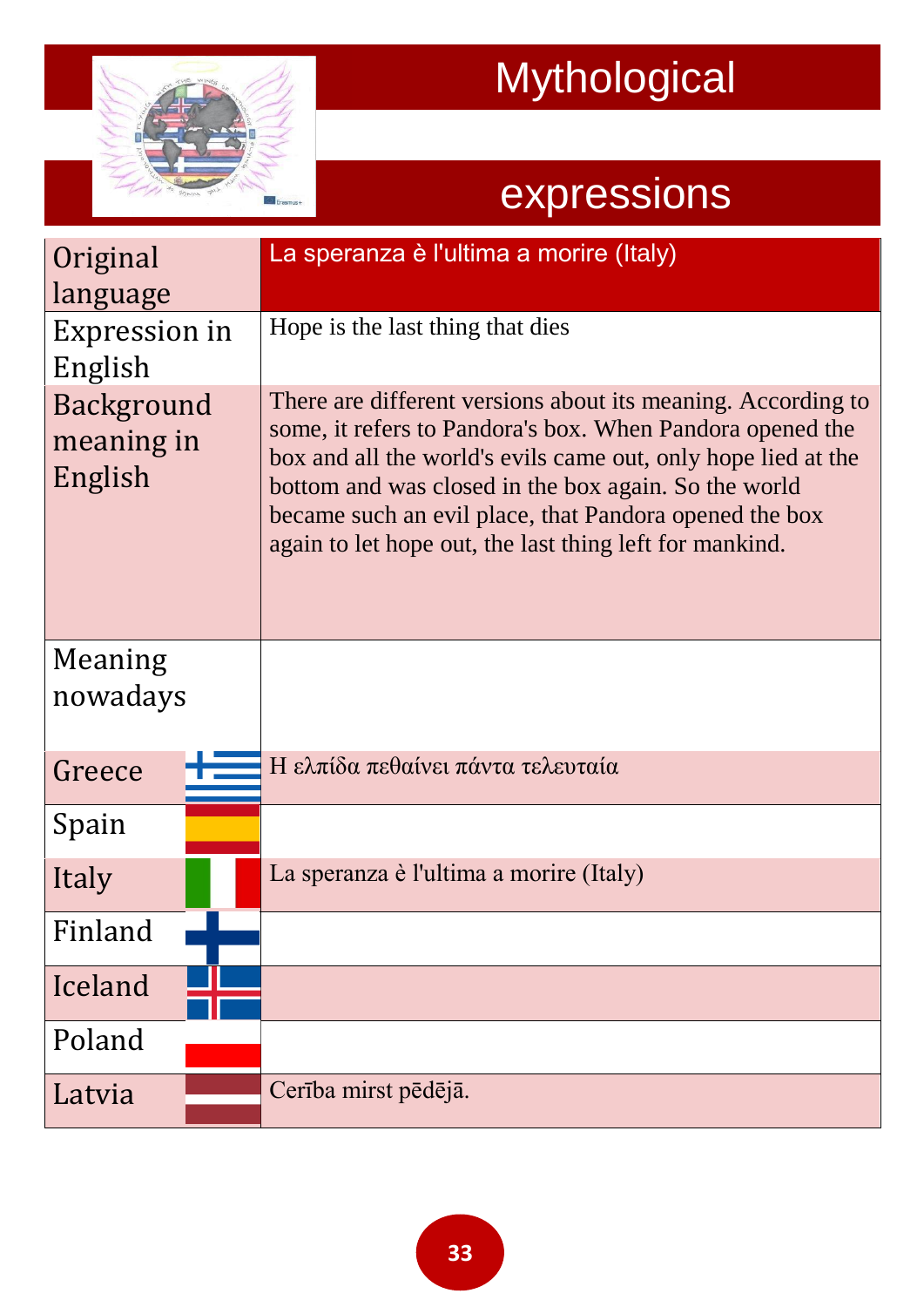

| Original<br>language                | Essere piantata in Nasso (Italy)                                                                                                                                                                                                                                                                                         |
|-------------------------------------|--------------------------------------------------------------------------------------------------------------------------------------------------------------------------------------------------------------------------------------------------------------------------------------------------------------------------|
| Expression in<br>English            | To be planted in Naxo                                                                                                                                                                                                                                                                                                    |
| Background<br>meaning in<br>English | To be left alone in a situation, unexpectedly. This saying<br>derives from the love story between Theseus and Ariane.<br>After Ariane helps Theseus out of the maze, along with the<br>Athenians and Theseus, she runs away and gets to the island<br>of Naxo, where she is abandoned by Theseus for unknown<br>reasons. |
| Meaning<br>nowadays                 |                                                                                                                                                                                                                                                                                                                          |
| Greece                              |                                                                                                                                                                                                                                                                                                                          |
| Spain                               |                                                                                                                                                                                                                                                                                                                          |
| Italy                               | Essere piantata in Nasso (Italy)                                                                                                                                                                                                                                                                                         |
| Finland                             |                                                                                                                                                                                                                                                                                                                          |
| Iceland                             |                                                                                                                                                                                                                                                                                                                          |
| Poland                              |                                                                                                                                                                                                                                                                                                                          |
| Latvia                              |                                                                                                                                                                                                                                                                                                                          |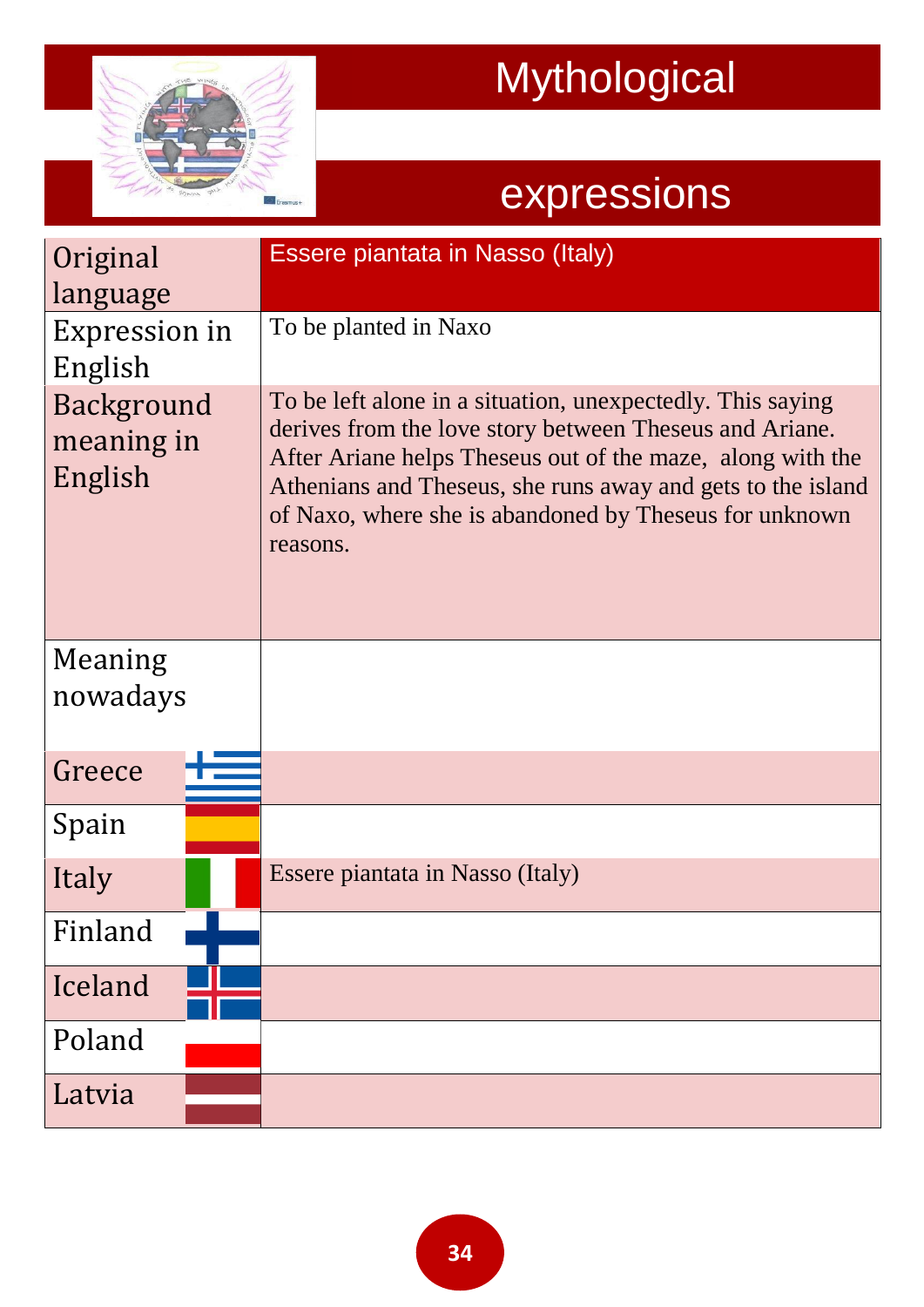

| Original<br>language                | Avere la spada di Damocle (sulla testa) (Italy)                                                                                                                                                                                                                                                                                                                                                                                                                 |
|-------------------------------------|-----------------------------------------------------------------------------------------------------------------------------------------------------------------------------------------------------------------------------------------------------------------------------------------------------------------------------------------------------------------------------------------------------------------------------------------------------------------|
| <b>Expression in</b><br>English     | To have Damocles's sword on one's head                                                                                                                                                                                                                                                                                                                                                                                                                          |
| Background<br>meaning in<br>English | This saying refers to Damocle, a friend of a tyrant called<br>Dionisus II. Damocle was envious of the power and the role<br>his friend had, so one day Dionisus said that Damocle could<br>be the king for a day, to convince him that he was wrong.<br>While having dinner together, there was a sword suspended<br>on Damocle's head, tied only to a horsehair. After this<br>episode, Damocle understood how difficult and dangerous it<br>is to be a ruler. |
| Meaning<br>nowadays                 |                                                                                                                                                                                                                                                                                                                                                                                                                                                                 |
| Greece                              | Δαμόκλειος σπάθη                                                                                                                                                                                                                                                                                                                                                                                                                                                |
| Spain                               |                                                                                                                                                                                                                                                                                                                                                                                                                                                                 |
| Italy                               | Avere la spada di Damocle (sulla testa)                                                                                                                                                                                                                                                                                                                                                                                                                         |
| Finland                             |                                                                                                                                                                                                                                                                                                                                                                                                                                                                 |
| Iceland                             |                                                                                                                                                                                                                                                                                                                                                                                                                                                                 |
| Poland                              |                                                                                                                                                                                                                                                                                                                                                                                                                                                                 |
| Latvia                              | Damokla zobens virs galvas.                                                                                                                                                                                                                                                                                                                                                                                                                                     |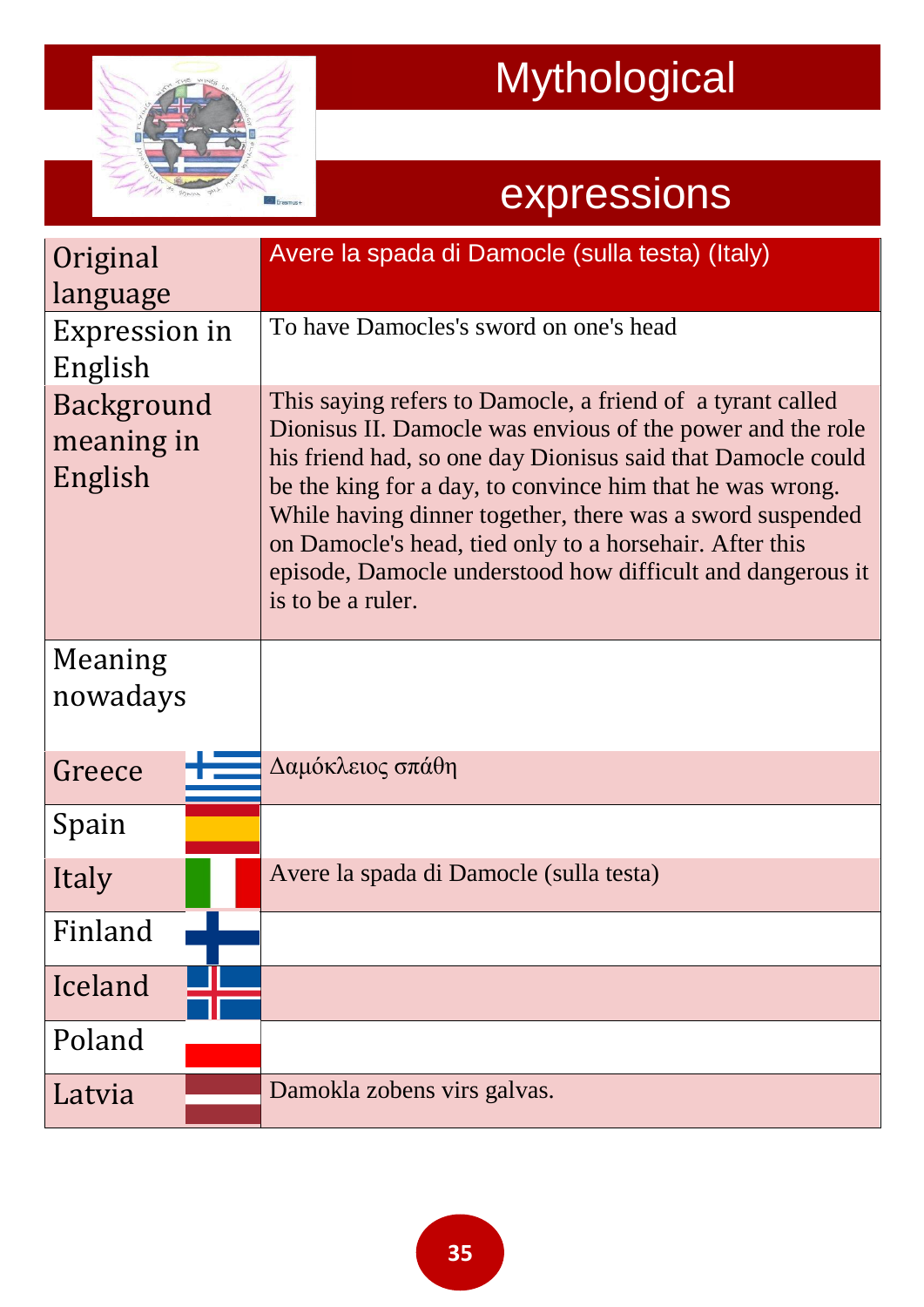

| Original<br>language                | Andare tra le braccia di Morfeo (Italy)           |
|-------------------------------------|---------------------------------------------------|
| Expression in<br>English            | To be hugged by Morpheu's arms                    |
| Background<br>meaning in<br>English | To fall asleep, as Morpheus was the God of sleep. |
| Meaning<br>nowadays                 |                                                   |
| Greece                              | Στην αγκαλιά του Μορφέα                           |
| Spain                               |                                                   |
| Italy                               | Andare tra le braccia di Morfeo                   |
| Finland                             |                                                   |
| Iceland                             |                                                   |
| Poland                              |                                                   |
| Latvia                              |                                                   |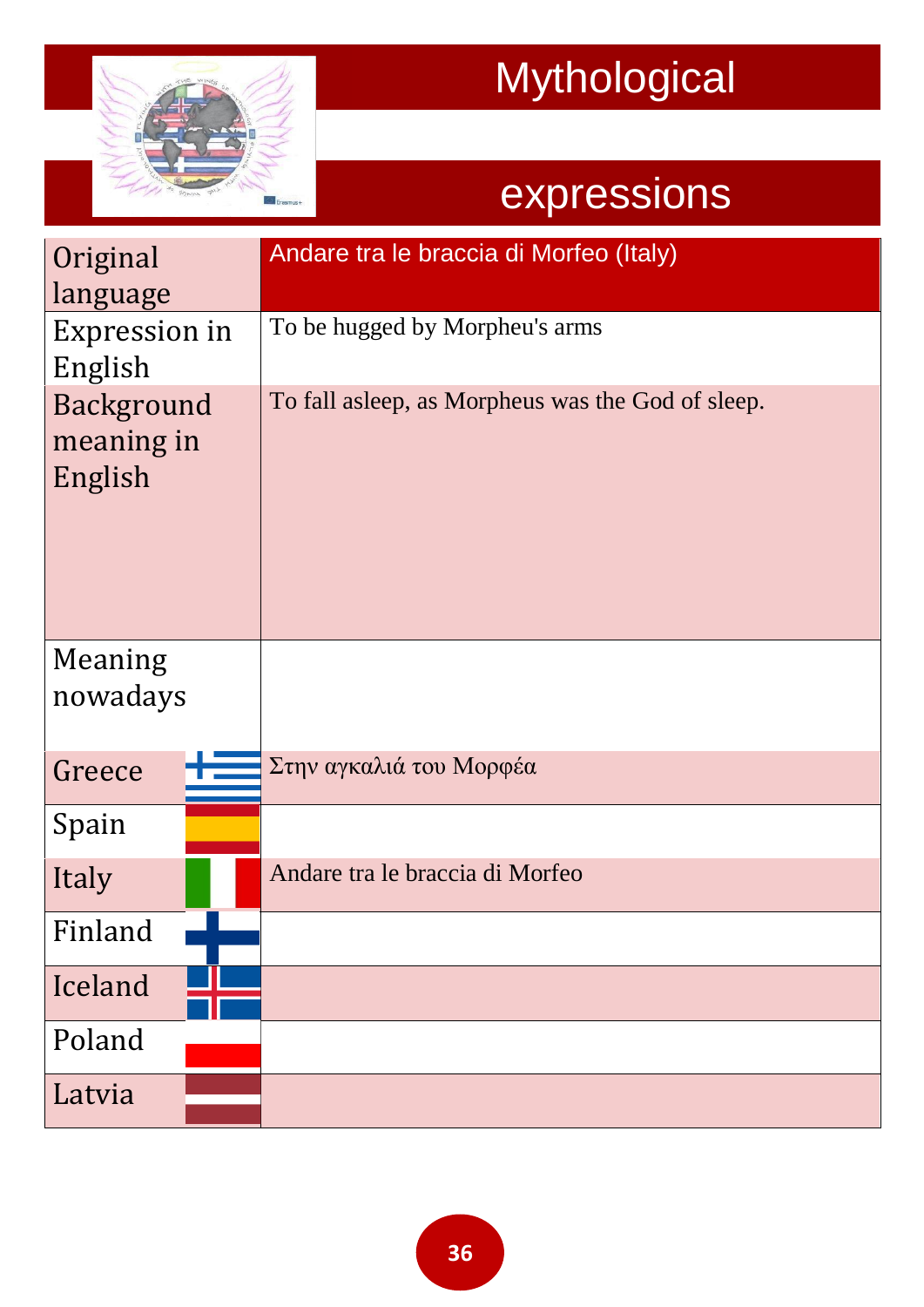

| Original<br>language                | Le dodici fatiche di Ercole (Italy)                                                                                                          |
|-------------------------------------|----------------------------------------------------------------------------------------------------------------------------------------------|
| <b>Expression in</b><br>English     | The twelve labors of Hercules                                                                                                                |
| Background<br>meaning in<br>English | To do something impossible or nearly impossible, just like<br>Hercules' labours, ordered by King Eurystheus, to be<br>performed in 12 years. |
| Meaning<br>nowadays                 |                                                                                                                                              |
| Greece                              | Οι άθλοι του Ηρακλή                                                                                                                          |
| Spain                               |                                                                                                                                              |
| Italy                               | Le dodici fatiche di Ercole                                                                                                                  |
| Finland                             |                                                                                                                                              |
| Iceland                             |                                                                                                                                              |
| Poland                              |                                                                                                                                              |
| Latvia                              |                                                                                                                                              |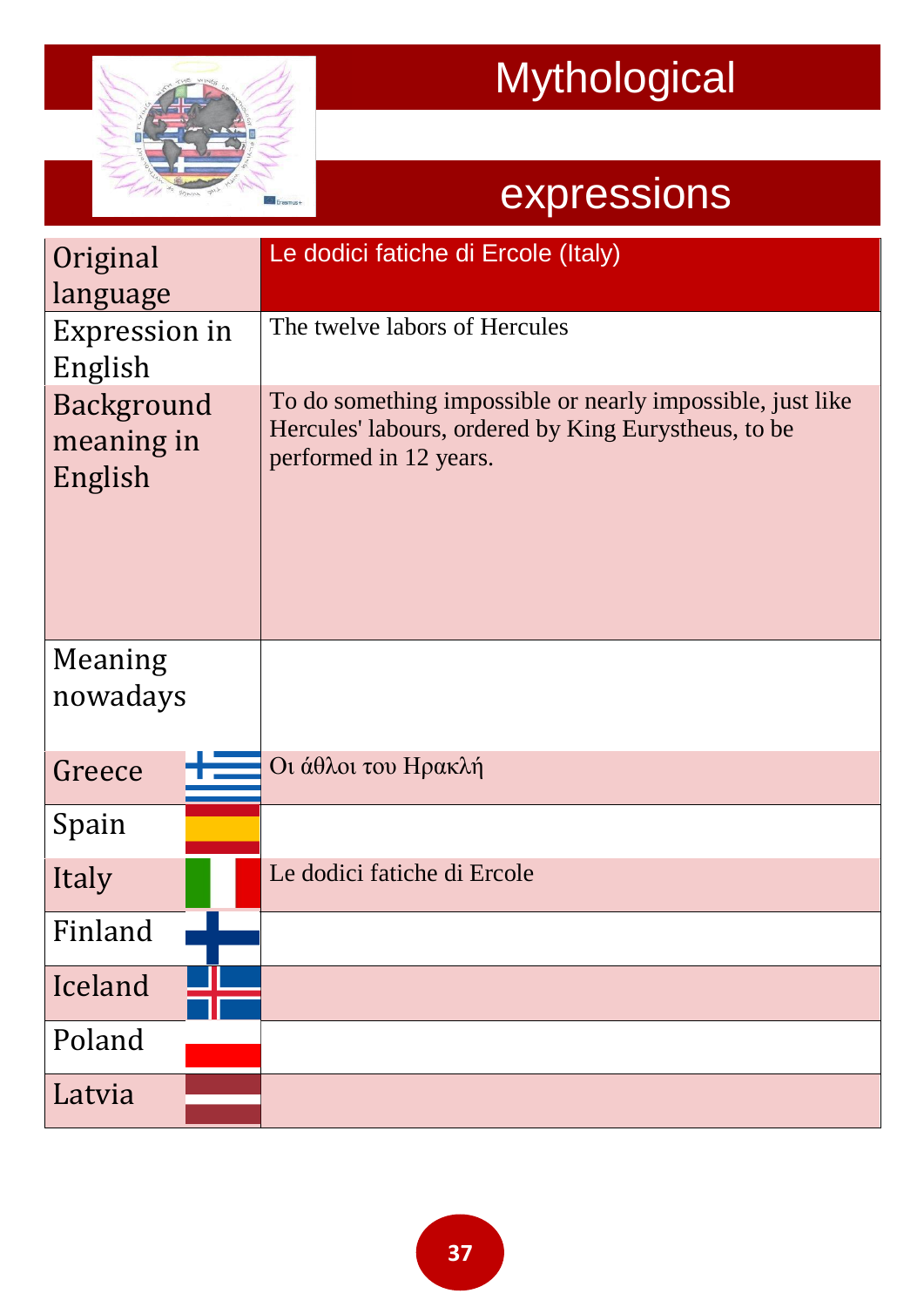

| Original      | L'avvenire giace sulle ginocchia di Giove (Italy)               |
|---------------|-----------------------------------------------------------------|
| language      |                                                                 |
| Expression in | The future lies on Jupiter's lap                                |
| English       |                                                                 |
| Background    | Future is unpredictable, it is in God's hands (Jupiter's hands) |
| meaning in    |                                                                 |
| English       |                                                                 |
|               |                                                                 |
|               |                                                                 |
|               |                                                                 |
|               |                                                                 |
| Meaning       |                                                                 |
| nowadays      |                                                                 |
|               |                                                                 |
| Greece        |                                                                 |
| Spain         |                                                                 |
|               |                                                                 |
| Italy         | L'avvenire giace sulle ginocchia di Giove (Italy)               |
| Finland       |                                                                 |
| Iceland       |                                                                 |
|               |                                                                 |
| Poland        |                                                                 |
| Latvia        | Nākotne ir Dieva rokās.                                         |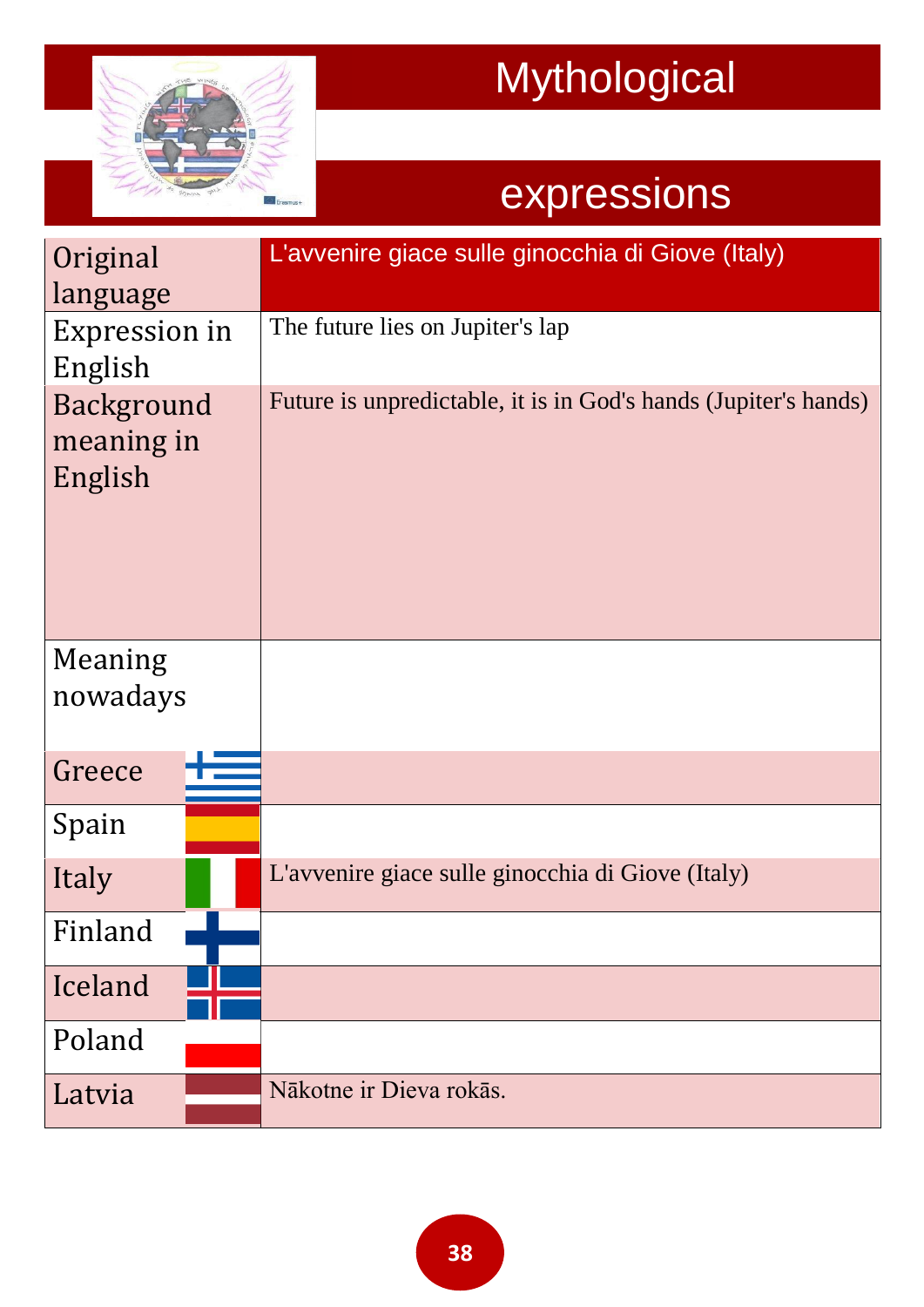

| Original<br>language                | Bacco, Tabacco e Venere, riducon l'uomo in cenere<br>(Italy)                                                  |
|-------------------------------------|---------------------------------------------------------------------------------------------------------------|
| <b>Expression in</b><br>English     | Bacchus, tobacco and Venus reduce man to ashes                                                                |
| Background<br>meaning in<br>English | The combination of too much wine (symbolised by<br>Bacchus), tobacco and sex (=Venus) will lead man to death. |
| Meaning<br>nowadays                 |                                                                                                               |
| Greece                              | $\Pi$ υρ, γυνή και θάλασσα (= Fire, woman and sea)                                                            |
| Spain                               |                                                                                                               |
| Italy                               | Bacco, Tabacco e Venere, riducon l'uomo in cenere                                                             |
| Finland                             |                                                                                                               |
| Iceland                             |                                                                                                               |
| Poland                              |                                                                                                               |
| Latvia                              |                                                                                                               |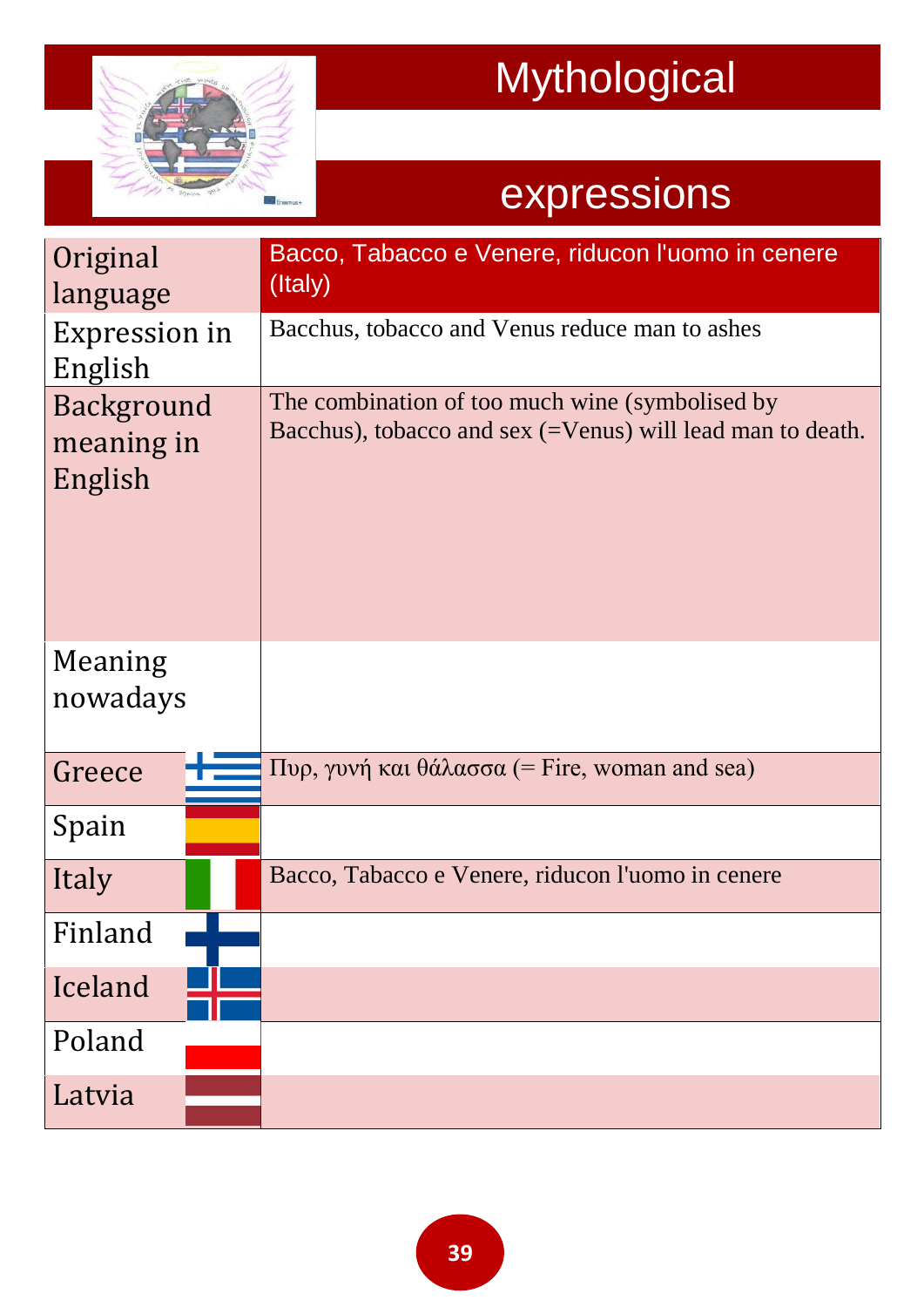

| Original<br>language                | Quando Bacco trionfa, il pensier fugge (Italy)                                                             |
|-------------------------------------|------------------------------------------------------------------------------------------------------------|
| <b>Expression in</b><br>English     | When Bacchus wins, thoughts fly away                                                                       |
| Background<br>meaning in<br>English | If you drink too much alcohol $(=\text{Bacchus})$ , you won't be<br>able to thinnk/use your mind properly. |
| Meaning<br>nowadays                 |                                                                                                            |
| Greece                              |                                                                                                            |
| Spain                               |                                                                                                            |
| Italy                               | Quando Bacco trionfa, il pensier fugge                                                                     |
| Finland                             |                                                                                                            |
| Iceland                             |                                                                                                            |
| Poland                              |                                                                                                            |
| Latvia                              |                                                                                                            |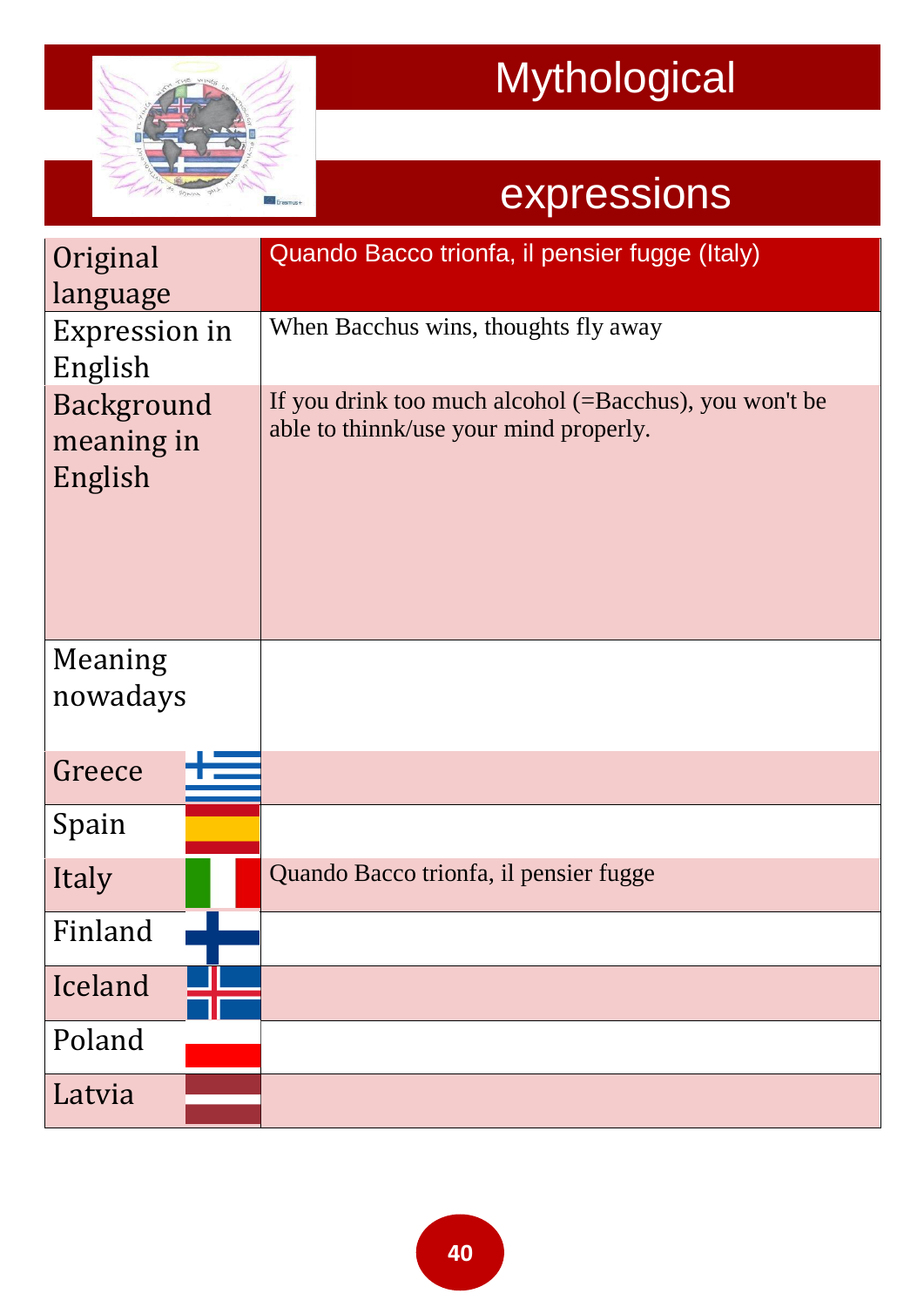

| Original<br>language<br>Expression in<br>English<br>Background | Sampo (Finland)<br>Magical artifact in Kalevala<br>Sampo is a mythical thing from the Finnish epic "Kalevala".<br>Sampo can be a machine or an item, also a wedding gift or a                                                                        |
|----------------------------------------------------------------|------------------------------------------------------------------------------------------------------------------------------------------------------------------------------------------------------------------------------------------------------|
| meaning in<br>English                                          | war trophy, but the main idea is that it increases the wealth<br>of its owner. In Finnish traditional poems there are many<br>stories about the sampo but in the epic "Kalevala" it is a<br>fabulous golden machine that makes gold, grain and salt. |
| Meaning<br>nowadays                                            | Something producing great (financial) wealth. (FIN)                                                                                                                                                                                                  |
| Greece                                                         | To κέρας της Αμάλθειας / Amalthea's horn (see expression<br>in Greek)                                                                                                                                                                                |
| Spain                                                          |                                                                                                                                                                                                                                                      |
| Italy                                                          |                                                                                                                                                                                                                                                      |
| Finland                                                        | Sampo                                                                                                                                                                                                                                                |
| Iceland                                                        |                                                                                                                                                                                                                                                      |
| Poland                                                         |                                                                                                                                                                                                                                                      |
| Latvia                                                         |                                                                                                                                                                                                                                                      |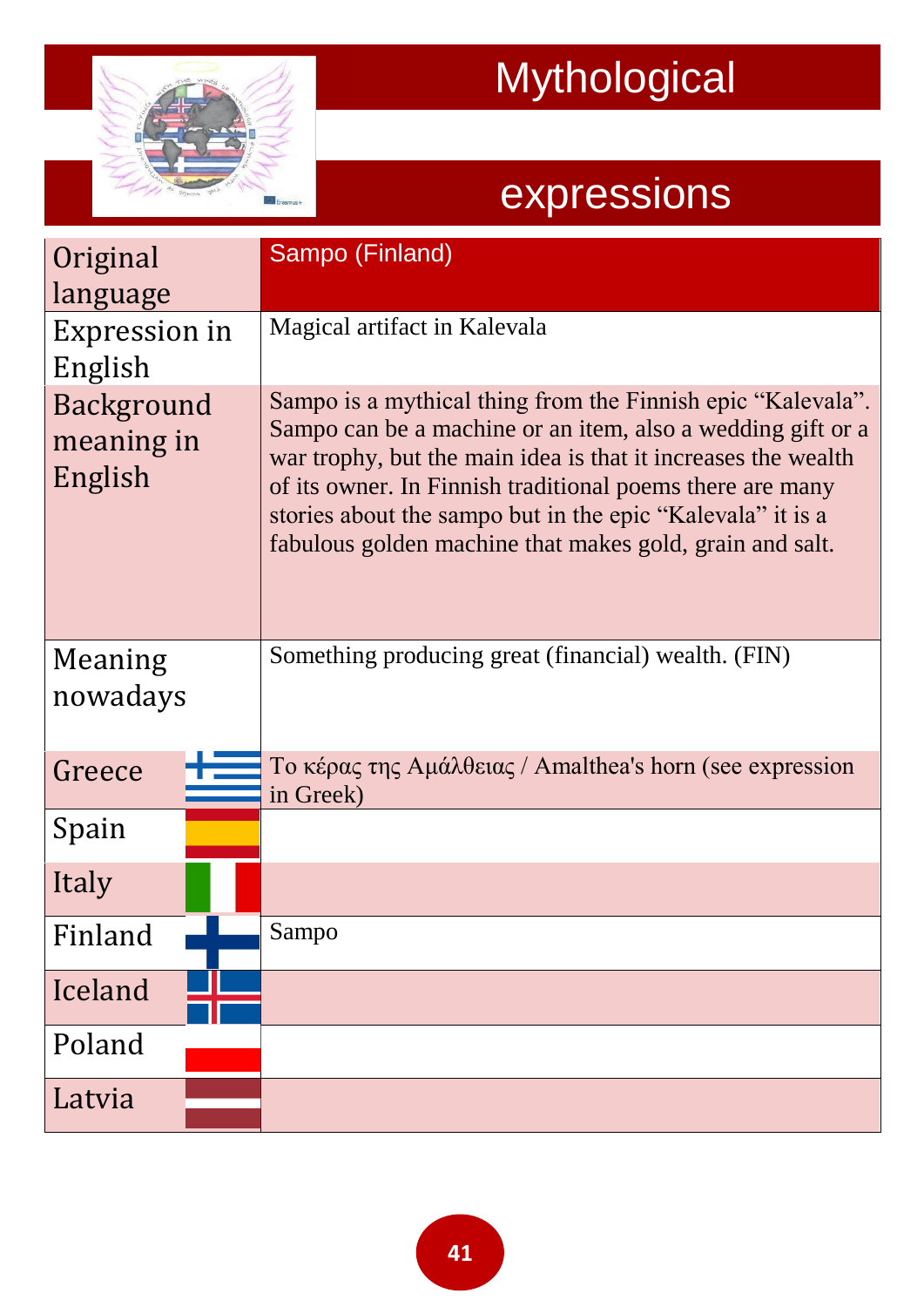

| Original<br>language<br>Expression in          | Laulaa suohon (Finland)<br>Sing into a swamp                                                                                                                                                                                                                                                    |
|------------------------------------------------|-------------------------------------------------------------------------------------------------------------------------------------------------------------------------------------------------------------------------------------------------------------------------------------------------|
| English<br>Background<br>meaning in<br>English | In Finnish folklore it's common to use spells or singing to<br>make things change. Young Joukahainen (a character from<br>the national epic "Kalevala") challenged the old but wise<br>man Väinämöinen into a singing battle. The battle ended<br>with young Joukahainen flying into the swamp. |
| Meaning<br>nowadays                            | Win a battle (go and sing someone into the swamp). Also<br>used as an exhortation (Go and sing him/her into the<br>swamp!) (Finland)                                                                                                                                                            |
| Greece                                         |                                                                                                                                                                                                                                                                                                 |
| Spain                                          |                                                                                                                                                                                                                                                                                                 |
| Italy                                          |                                                                                                                                                                                                                                                                                                 |
| Finland                                        | Laulaa suohon                                                                                                                                                                                                                                                                                   |
| Iceland                                        |                                                                                                                                                                                                                                                                                                 |
| Poland                                         |                                                                                                                                                                                                                                                                                                 |
| Latvia                                         |                                                                                                                                                                                                                                                                                                 |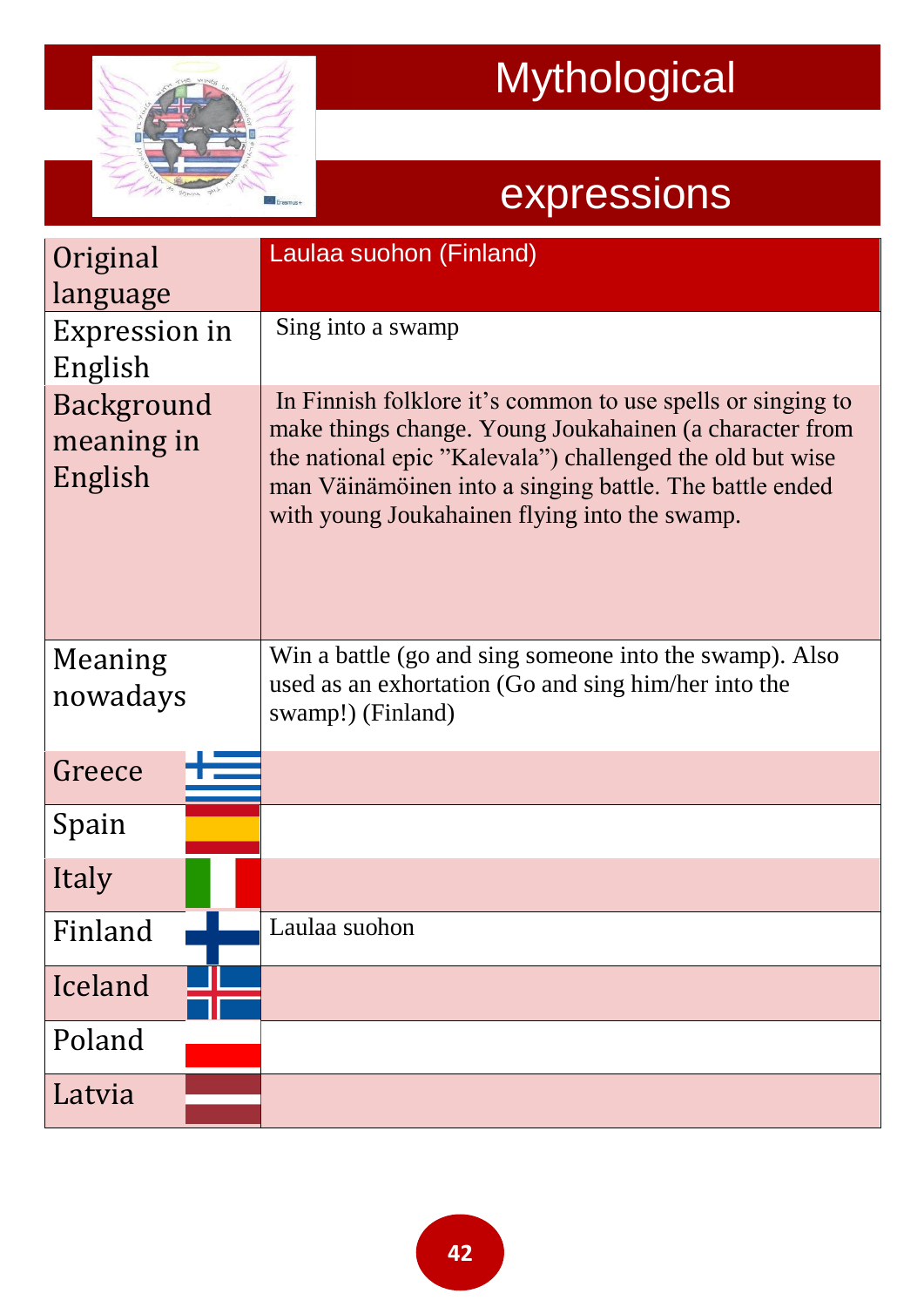

| Original<br>language<br>Expression in<br>English<br>Background<br>meaning in<br>English | Noidannuoli (Finland)<br>Witch's arrow<br>In the Finnish folklore Lappish people ("finnar", "lappir")<br>lived in the wilderness and were possibly Sami people.<br>Among the Lappish people there were witches whose<br>weapons were witches' arrows. The arrows were invisible<br>and you couldn't see it striking into a person or an animal. It |
|-----------------------------------------------------------------------------------------|----------------------------------------------------------------------------------------------------------------------------------------------------------------------------------------------------------------------------------------------------------------------------------------------------------------------------------------------------|
|                                                                                         | is also said in the folklore that you could see the arrows<br>flying as fiery streaks in a dark forest.                                                                                                                                                                                                                                            |
| Meaning<br>nowadays                                                                     | Back ache, lumbago, is called witches' arrow. (Finland)                                                                                                                                                                                                                                                                                            |
| Greece                                                                                  |                                                                                                                                                                                                                                                                                                                                                    |
| Spain                                                                                   |                                                                                                                                                                                                                                                                                                                                                    |
| Italy                                                                                   |                                                                                                                                                                                                                                                                                                                                                    |
| Finland                                                                                 | Noidannuoli                                                                                                                                                                                                                                                                                                                                        |
| Iceland                                                                                 |                                                                                                                                                                                                                                                                                                                                                    |
| Poland                                                                                  |                                                                                                                                                                                                                                                                                                                                                    |
| Latvia                                                                                  |                                                                                                                                                                                                                                                                                                                                                    |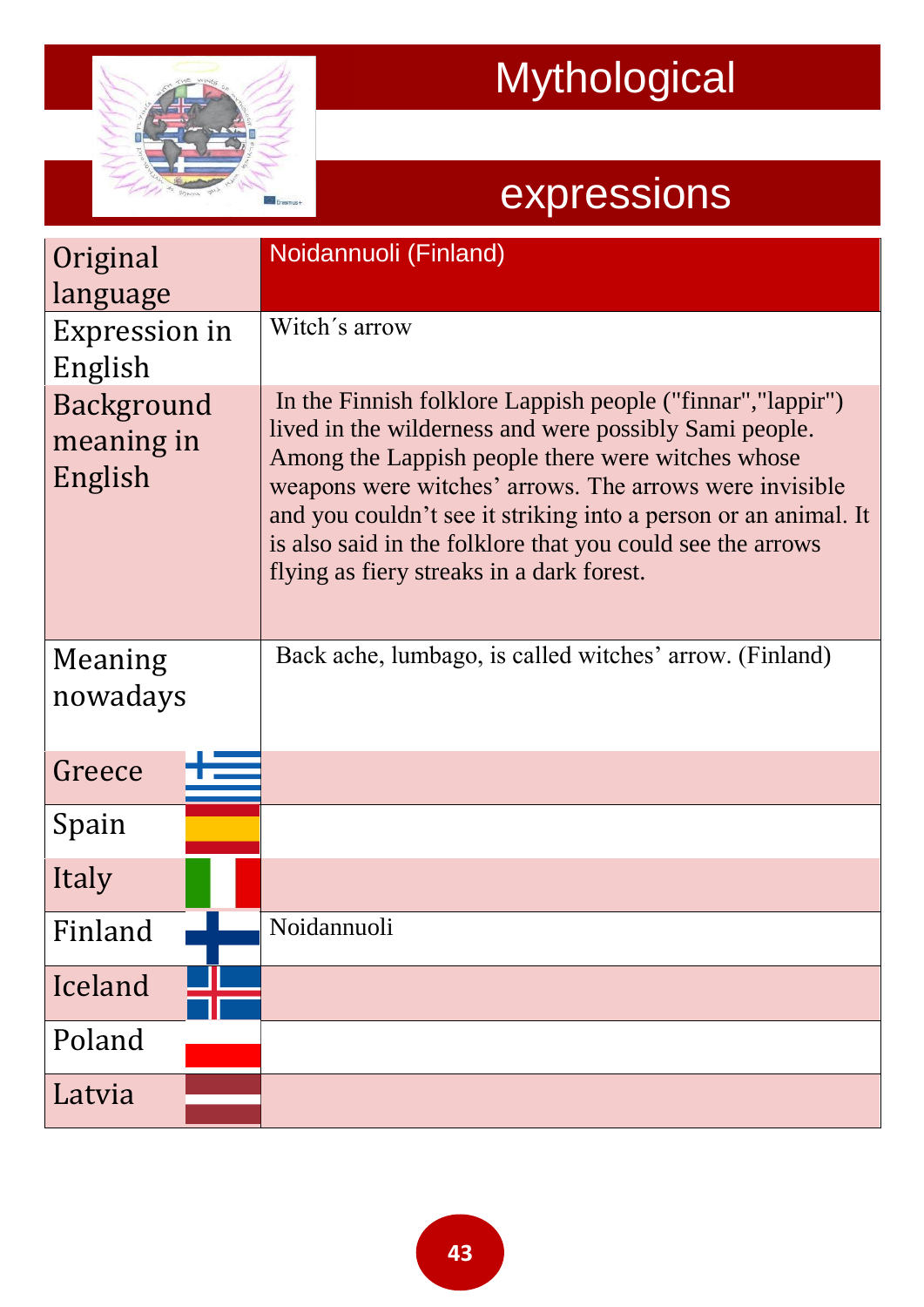

| Original<br>language                | Koputtaa puuta (Finland)                                                                                                                                                                                                                                                                        |
|-------------------------------------|-------------------------------------------------------------------------------------------------------------------------------------------------------------------------------------------------------------------------------------------------------------------------------------------------|
| Expression in<br>English            | Knock on wood                                                                                                                                                                                                                                                                                   |
| Background<br>meaning in<br>English | In old Finnish mythological stories people believed that<br>gnomes lived in the trees and if a man went to cut a tree he<br>was to knock on the tree three times to warn the gnome to<br>move out. If he didn't do it, the gnome would get angry and<br>revenge to the person felling the tree. |
| Meaning<br>nowadays                 | Prevents unpleasant things beforehand. (Finland)                                                                                                                                                                                                                                                |
| Greece                              | Χτύπα ξύλο                                                                                                                                                                                                                                                                                      |
| Spain                               |                                                                                                                                                                                                                                                                                                 |
| Italy                               |                                                                                                                                                                                                                                                                                                 |
| Finland                             | Koputtaa puuta                                                                                                                                                                                                                                                                                  |
| Iceland                             |                                                                                                                                                                                                                                                                                                 |
| Poland                              |                                                                                                                                                                                                                                                                                                 |
| Latvia                              | Piesit pie koka.                                                                                                                                                                                                                                                                                |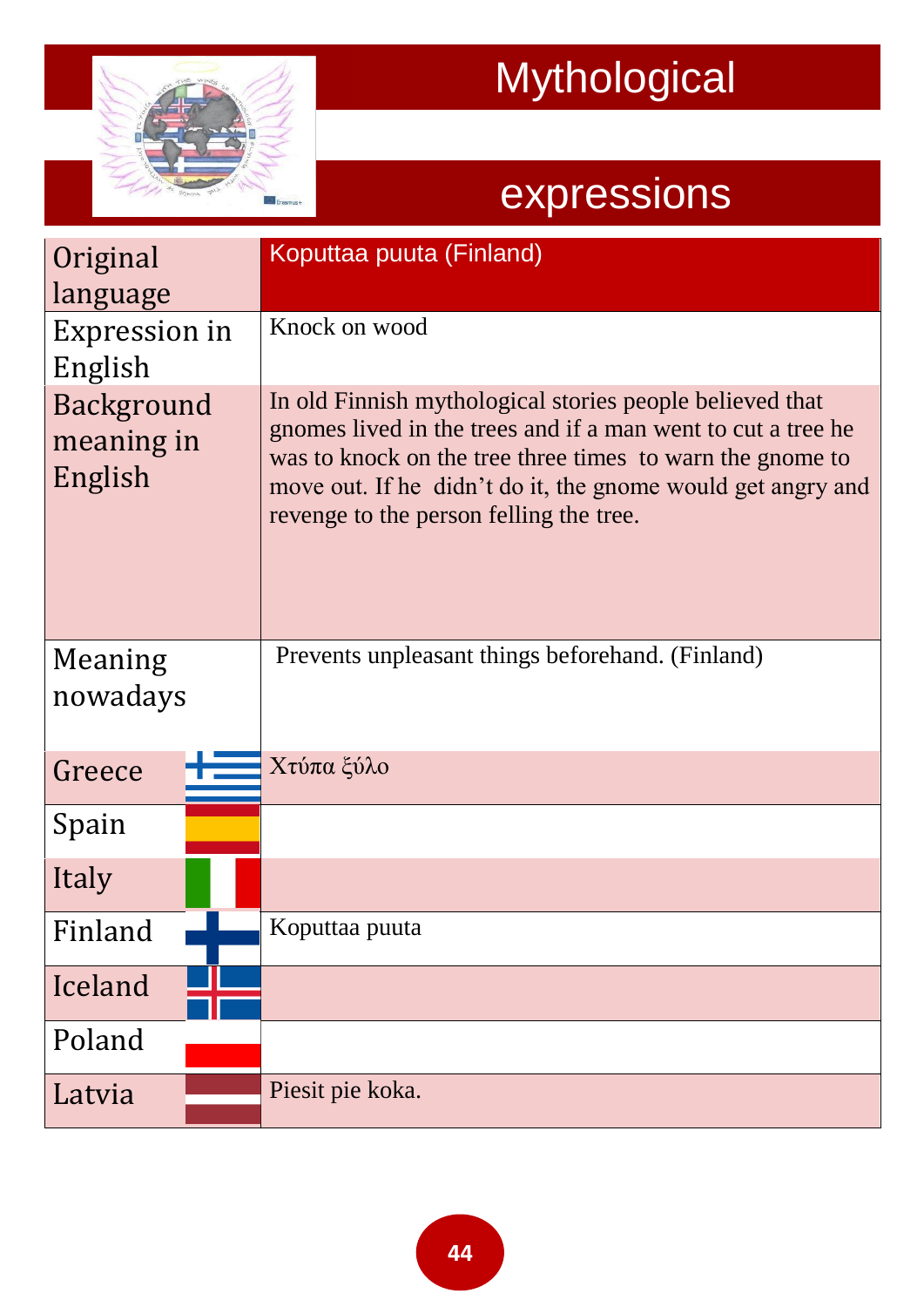

| Original<br>language<br>Expression in<br>English<br>Background<br>meaning in<br>English | Suden hetki (Finland)<br>Wolf's moment<br>A wolf's moment is the moment early in the morning when<br>a person is believed to be the most vulnerable. Folklore says<br>that at the wolf's moment people easily fall as leep near the<br>campfire and then the wolves can attack. It is also said that<br>at the wolf's moment young people strengthen and go<br>towards a new day and the old and weak people die. |
|-----------------------------------------------------------------------------------------|-------------------------------------------------------------------------------------------------------------------------------------------------------------------------------------------------------------------------------------------------------------------------------------------------------------------------------------------------------------------------------------------------------------------|
| Meaning<br>nowadays                                                                     | Used as an explanation for sleeplessness in the early<br>morning. (woke up/couldn't sleep at the wolfs moment.<br>(Finland)                                                                                                                                                                                                                                                                                       |
| Greece                                                                                  |                                                                                                                                                                                                                                                                                                                                                                                                                   |
| Spain                                                                                   |                                                                                                                                                                                                                                                                                                                                                                                                                   |
| Italy                                                                                   |                                                                                                                                                                                                                                                                                                                                                                                                                   |
| Finland                                                                                 | Suden hetki                                                                                                                                                                                                                                                                                                                                                                                                       |
| Iceland                                                                                 |                                                                                                                                                                                                                                                                                                                                                                                                                   |
| Poland                                                                                  |                                                                                                                                                                                                                                                                                                                                                                                                                   |
| Latvia                                                                                  |                                                                                                                                                                                                                                                                                                                                                                                                                   |